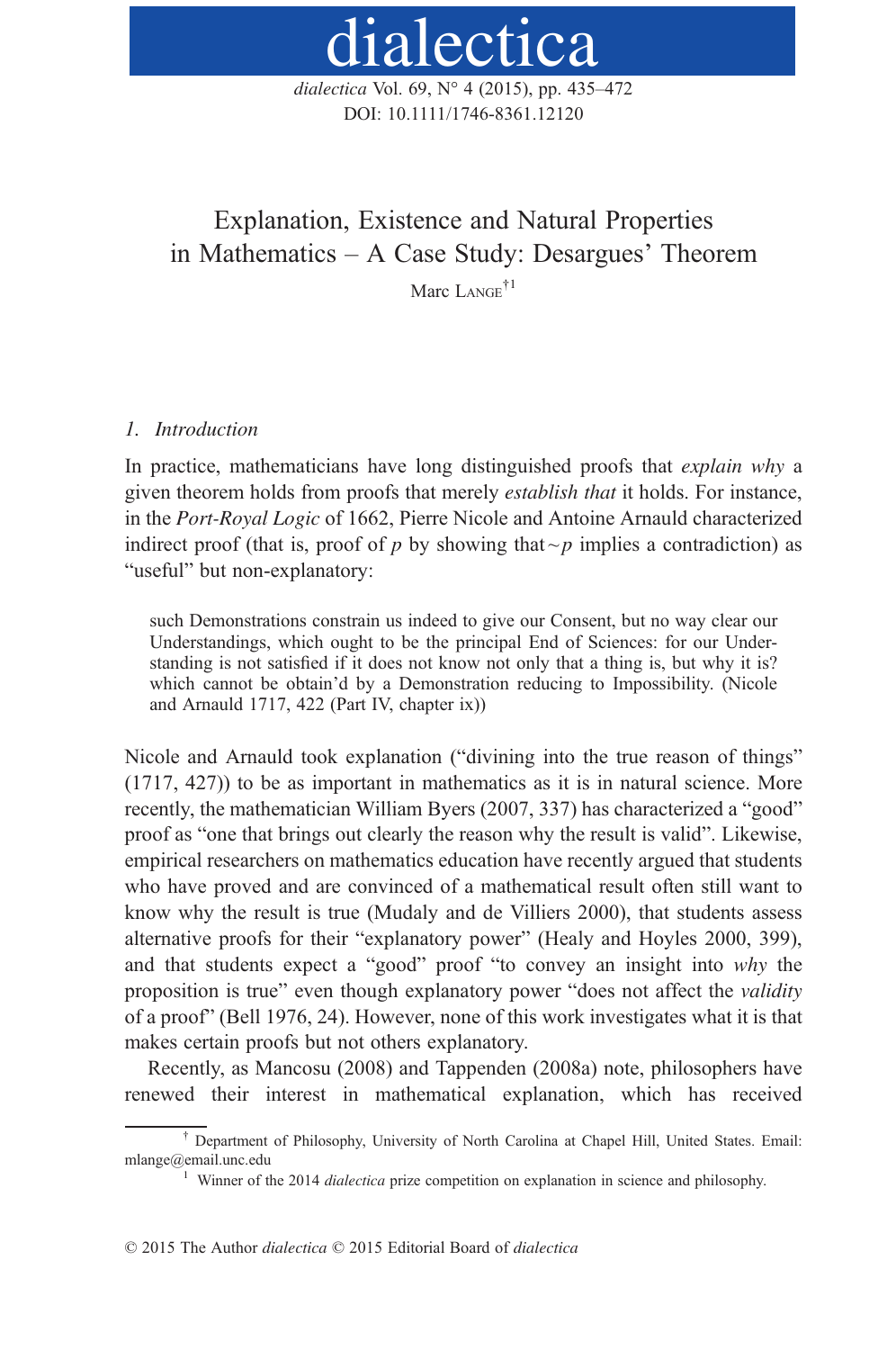considerably less philosophical attention than scientific explanation.<sup>2</sup> With this renewed interest in mathematical explanation have come frequent calls for case studies that are attentive to the details of mathematical research. This paper presents such a case study and extracts from it some general morals regarding mathematical explanation, unification, coincidence, existence and natural properties.3

It is relatively easy to find suggestive toy examples of these ideas.<sup>4</sup> Take an ordinary calculator keyboard:

 $<sup>2</sup>$  Notable among the few earlier papers that investigated mathematical explanation are Steiner</sup> (1978a), Kitcher (1984, esp. 208–209, 227; 1989, esp. 423–426, 437), and Resnik and Kushner (1987). More recent work includes Hafner and Mancosu (2005), Tappenden (2005), Baker (2009) along with Lange (2010; 2014). I am concerned here with explanations of mathematical theorems rather than with explanations of natural phenomena where mathematical theorems do the heavy lifting; the latter has been explored recently by Colyvan (2001; 2002), Melia (2002), Baker (2005) and Lange (2013), and earlier by Steiner (1978b) and Nerlich (1979).

In a conversation, we might 'explain' why (or how) some mathematical proof works (either by giving its overall strategy or by making more explicit the transitions between steps), or we might 'explain' how to carry out some mathematical process. A textbook might 'explain' how to multiply matrices, for example, or a mathematics popularizer might 'explain' an obscure theorem by clarifying it or making it more accessible. However, none of these is the kind of 'mathematical explanation' with which I am concerned here, since none involves explaining why some result holds – just as Hempel (2001, 80) pointed out that an account of scientific explanation does not aim to account for what he does when he uses gestures to explain to a Yugoslav garage mechanic how his car has been misbehaving. By the same token, I shall not appeal to 'understanding', 'insight' or 'enlightenment' in order to capture mathematical explanation, just as these notions are too psychological and too imprecise to figure in an account of scientific explanation. It is also important to distinguish my project from the historical, sociological and psychological project of explaining why mathematicians hold various beliefs or how a given mathematician managed to make a certain discovery. Finally, questions asking for good reasons for some belief (e.g., 'Why do you think that this strategy for proving the theorem is going to work?', 'Why do you think that this mathematical claim is true?') are sometimes expressed as why questions, but these questions are not answered by mathematical explanations of the sort I am investigating.

<sup>3</sup> By focusing on proofs that mathematicians themselves recognize as explanatory, I do not mean to suggest that philosophers must unquestioningly accept the verdicts of mathematicians. But just as an explication of scientific explanation should do justice to scientific practice (without having to fit every judgment of explanatory value made by every scientist), so an explication of mathematical explanation should do justice to mathematical practice. Regarding the examples I shall discuss, I have found that working mathematicians' judgments of which proofs explain, and which do not, are widely shared and relatively easily appreciated by mathematicians and non-mathematicians alike. Accordingly, it is especially important that an account of mathematical explanation fit such cases.

<sup>4</sup> This example appears in Roy Sorensen's unpublished manuscript "Mathematical Coincidences". I discuss it further in Lange (2014), where I give a host of other cases, drawn from mathematical practice, where mathematicians have distinguished proofs that explain from proofs that do not. What I have to say in the present paper may well be deemed insufficient to fully justify my claim that this distinction plays an important role in mathematical practice and is worthy of philosophical investigation. For additional arguments and examples, readers may consult Lange (2010; 2014; forthcoming).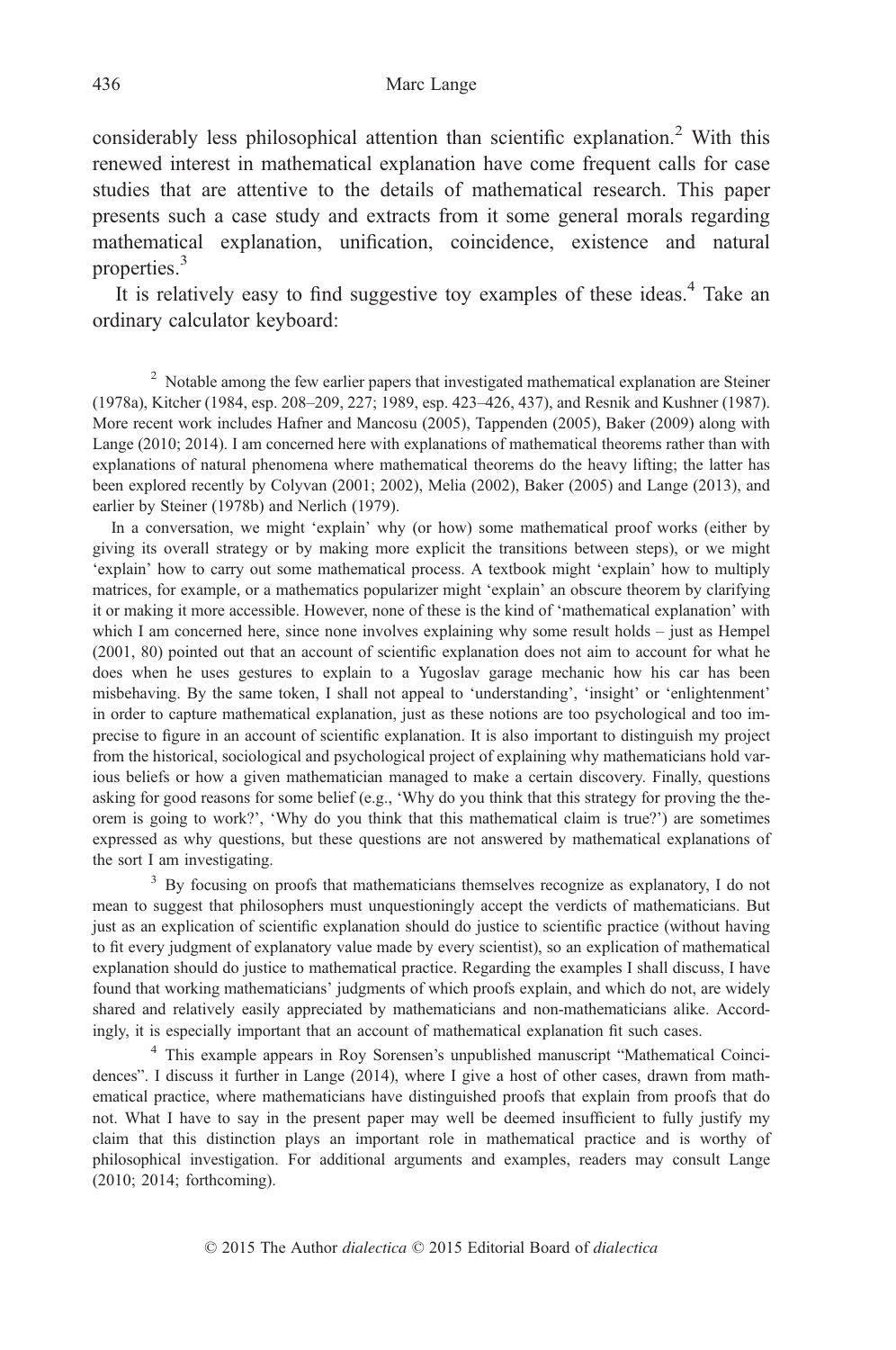|   | 9 |
|---|---|
| ⊣ | h |
|   |   |

We can form a six-digit number by taking the three digits on any row, column, or main diagonal on the keyboard in forward and then in reverse order. For instance, the bottom row taken from left to right, and then right to left, yields 123321. There are 16 such numbers: 123321, 321123, 456654, 654456, 789987, 987789, 147741, 741147, 258852, 852258, 369963, 963369, 159951, 951159, 357753, and 753357. By checking each of these 'calculator numbers' separately, we can *prove that* all of the calculator numbers are divisible by 37, but we have not *explained why* this is so. As far as this brute-force proof tells us, there might be no explanation; it might be just a coincidence. However, there is another proof that, as Nummela (1987) says, shows it to be no coincidence; it explains why they are all divisible by 37:

Consider any three integers a,  $a+d$ , and  $a+2d$ . Then  $10^5a+10^4(a+d)+10^3(a+2d)$ <br>+10<sup>2</sup> $(a+2d)+10(a+d)+a=a(10^5+10^4+10^3+10^2+10+1)+d(10^4+2x10^3+2x10^2+$  $10) = 111111a + 12210d = 1221(91a + 10d)$ . So the number is divisible by 37, since  $1221 = 3 \times 11 \times 37$ .

Crucial to this proof's explanatory power, I suspect, is the way it identifies a property common to each calculator number, *unifying* them rather than treating each number separately (in the manner of the brute-force proof). Every calculator number can be expressed as  $10^5 a + 10^4 (a+d) + 10^3 (a+2d) + 10^2 (a+2d) + 10(a+d) + a$ ; the three digits on the calculator keypad that are used to form it are  $a, a+d$ , and  $a+2d$ . The proof that explains why they are all divisible by 37 treats all of the calculator numbers uniformly.

I will ultimately work out these thoughts in connection with an example in which mathematical explanation, existence and naturalness have played more important roles: Desargues' theorem, which I will introduce in section 2. There I will present three proofs of the theorem in Euclidean geometry, only one of which mathematicians regard as explaining why it is true. We will see that the explanatory power or impotence of these various proofs is not well accounted for either by Mark Steiner's (1978a) or by Philip Kitcher's (1984; 1989) accounts of explanation in mathematics. In section 3, I will argue that the details of this example suggest an account of why this proof alone is explanatory. This proof explains Desargues' theorem only because a certain feature of the theorem strikes us as remarkable.<sup>5</sup> In this context, what it *means* to ask for an *explanation* over and above a proof of

 $<sup>5</sup>$  There may be other proofs that also explain why Desargues' theorem holds – especially in</sup> contexts where different features of the theorem are salient. Desargues' theorem has many rich connections to other parts of mathematics.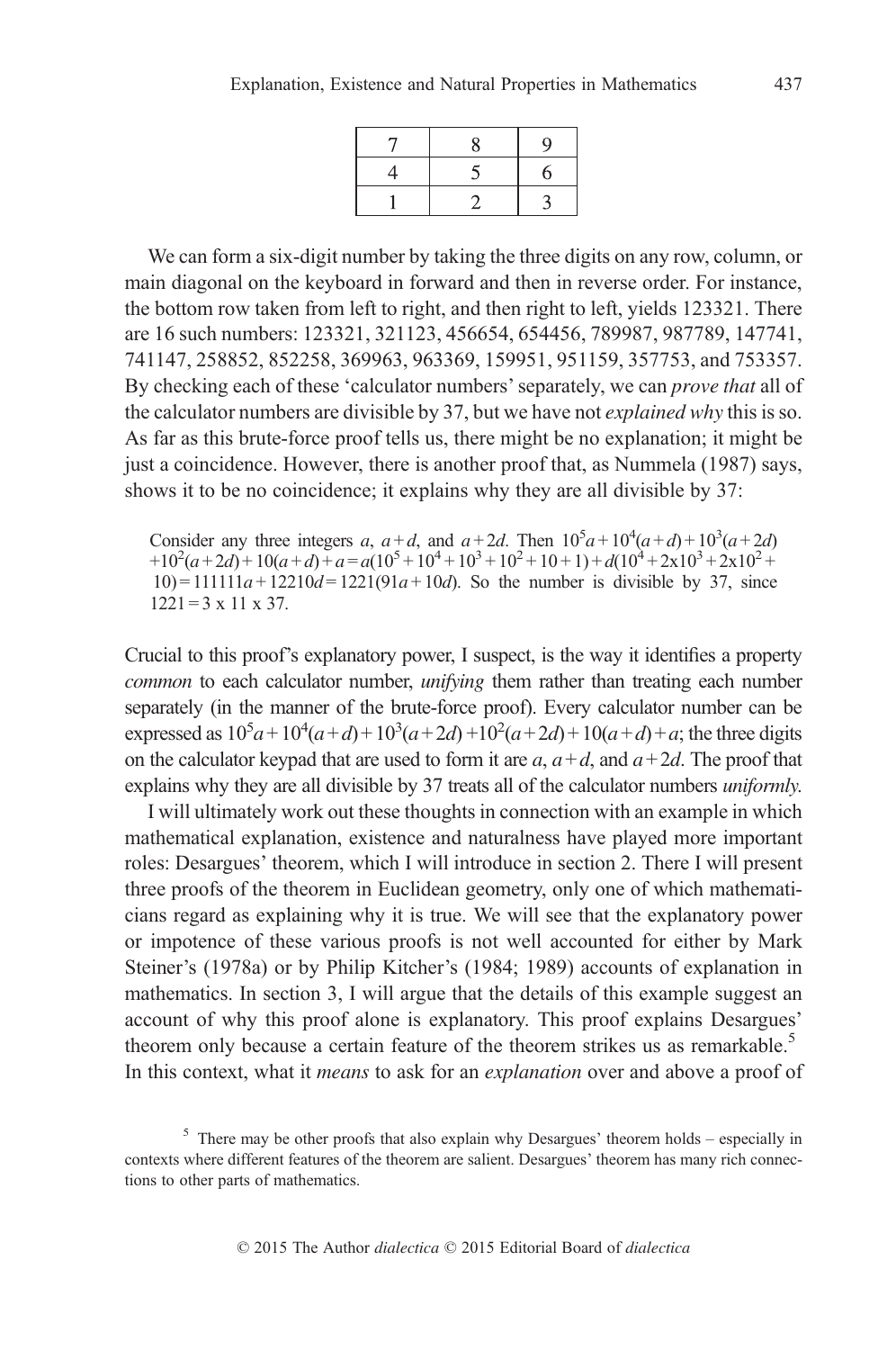Desargues' theorem is to ask for a proof that exploits some other feature of the given case that is similar to the remarkable feature of the theorem. Outside of such a context, there is no sense in which one proof is privileged over another as explanatory. As in the calculator-number example, the proof that explains Desargues' theorem in Euclidean geometry reveals the theorem to be no mathematical coincidence.

However, mathematicians say that Desargues' theorem naturally belongs to projective rather than to Euclidean geometry. In section 4, I show how an explanation of Desargues' theorem in projective geometry unifies what Euclidean geometry portrays as a motley collection of special cases. Euclidean geometry is mistaken in portraying as coincidental certain results about Euclidean points, lines and planes that in fact have a common, unified explanation. Our study of Desargues' theorem will suggest that projective geometry's talk of 'points at infinity' is not a mere *façon de parler*; rather, features of those points explain facts about Euclidean points, lines and planes. Points at infinity exist in Euclidean geometry by virtue of their playing such an explanatory role.<sup>6</sup>

This common, unified explanation of Desargues' theorem in projective geometry strongly suggests that a proof's explanatory power is independent of its purity. However, this explanation presupposes that various properties (such as the property of being a point, whether a Euclidean point or a 'point at infinity') are natural rather than disjunctive. Here we seem to be caught in a vicious circle: the proof's explanatory power (indeed, even the 'Why?' question demanding an explanation of the theorem) presupposes that certain properties are natural, but presumably, they are natural purely in virtue of their role in such explanations. In section 5, I argue that the naturalness of these properties and the explanatory power of these proofs arise together; neither is prior to the other. The case of Desargues' theorem also illustrates how mathematicians discover that the properties in a given family are natural by finding them in many, diverse proofs that (mathematicians

<sup>6</sup> Admittedly, this is a radical view. Perhaps the idea that Euclidean geometry is in this respect mistaken about Euclidean points, lines and planes – and that projective geometry uncovers the truth about the explanation of certain facts about Euclidean entities – is part of what Cassirer is driving at in passages such as the following, which concern "new elements" in mathematics such as points at infinity: "For it is not enough that the new elements should prove equally justified with the old, in the sense that the two can enter into a connection that is free from contradiction – it is not enough that the new should take their place beside the old and assert themselves in this juxtaposition. This merely formal combinability would not in itself provide a guarantee for a true inner conjunction, for a homogeneous logical structure of mathematics. Such a structure is secured only if we show that the new elements are not simply adjoined to the old ones as elements of a different kind and origin, but the new are a systematically necessary unfolding of the old. And this requires that we demonstrate a primary logical kinship between the two. Then the new elements will bring nothing to the old, other than what was implicit in their original meaning. If this is so, we may expect that the new elements, instead of fundamentally changing this meaning and replacing it by another, will first bring it to its full development and clarification. And when we survey the history of the ideal elements in mathematics, this expectation is never disappointed." (Cassirer 1957, 392)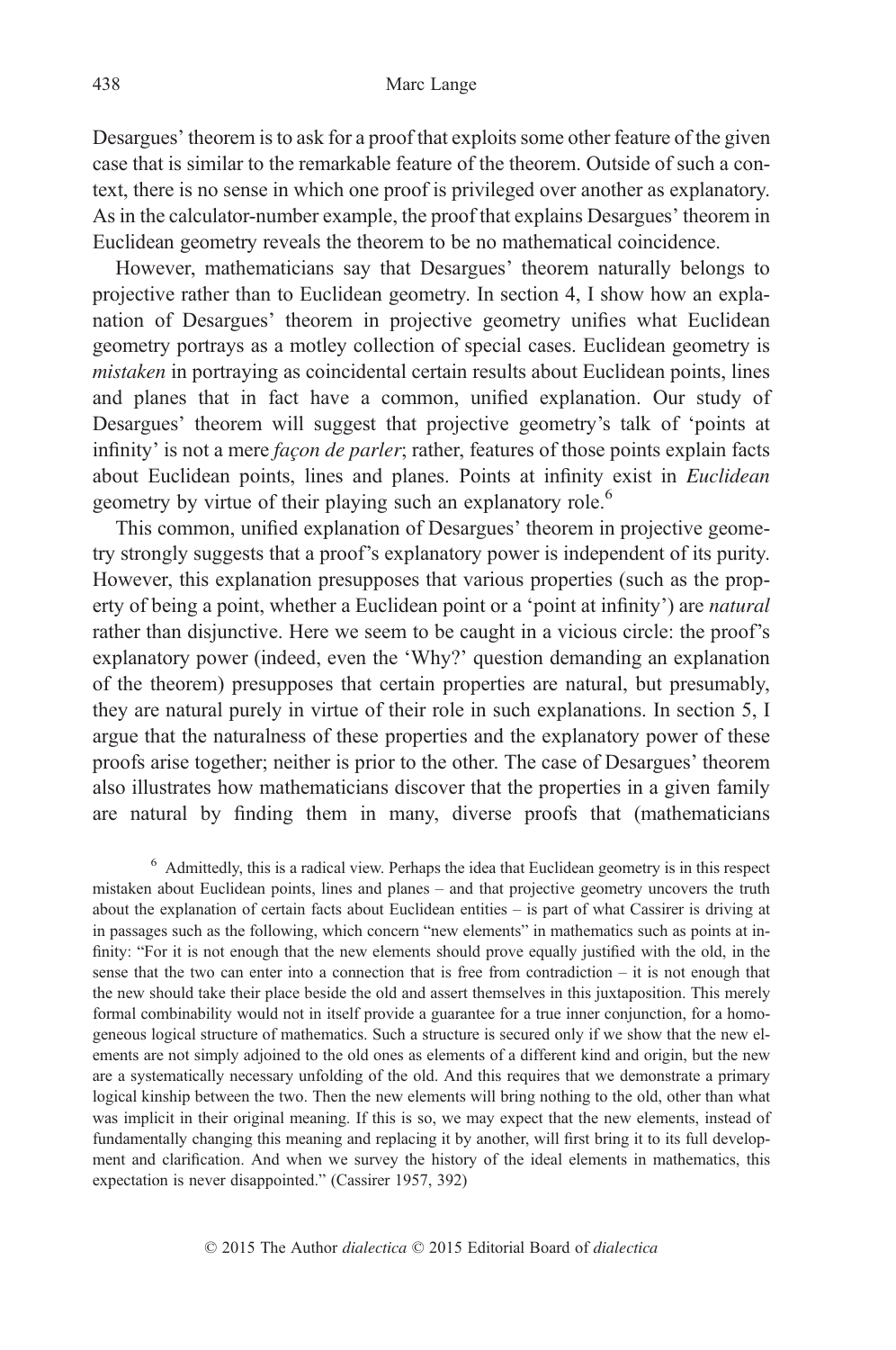recognize) would be explanatory, if those properties were natural. In section 6, I draw conclusions about explanations' mathematical importance.

Mathematical explanation, existence and naturalness constitute tremendously exciting and generally underexplored topics. But I will generally avoid pursuing them beyond the limits of this particular case study. I will stick to elaborating the lessons that (I argue) are suggested by some mathematical work on Desargues' theorem. Although this focus will not allow me to argue fully for my proposals, I hope that by delving fairly deeply into one example of mathematical explanation, I can do some justice to the roles that mathematical explanation, existence and natural properties have actually played in one sliver of mathematics.

2. Three proofs – but only one explanation – of Desargues' theorem in twodimensional Euclidean geometry

Here is Desargues' theorem in two-dimensional Euclidean geometry:

If two triangles are so situated that the three lines joining their corresponding vertices all meet at a single point, then the points of intersection of the two triangles' corresponding sides – if those intersection points exist – all lie on one line.

This is easier to understand with a figure (see Figure 1).

Triangles ABC and A′B′C′ lie on the same Euclidean plane and their corresponding vertices (point A corresponding to point A′, B to B′, and C to C′) are connected by lines that all meet at a single point (O). The two triangles are said to be 'in perspective from O'. Desargues' theorem concerns pairs of corresponding sides of the two triangles, where side CA corresponds to C′A′, for example. Line CA may intersect line C′A′ (remembering that each of these lines extends infinitely beyond the segment forming a side of one of the two triangles in



Figure 1. Desargues' theorem in two-dimensional Euclidean geometry.

© 2015 The Author dialectica © 2015 Editorial Board of dialectica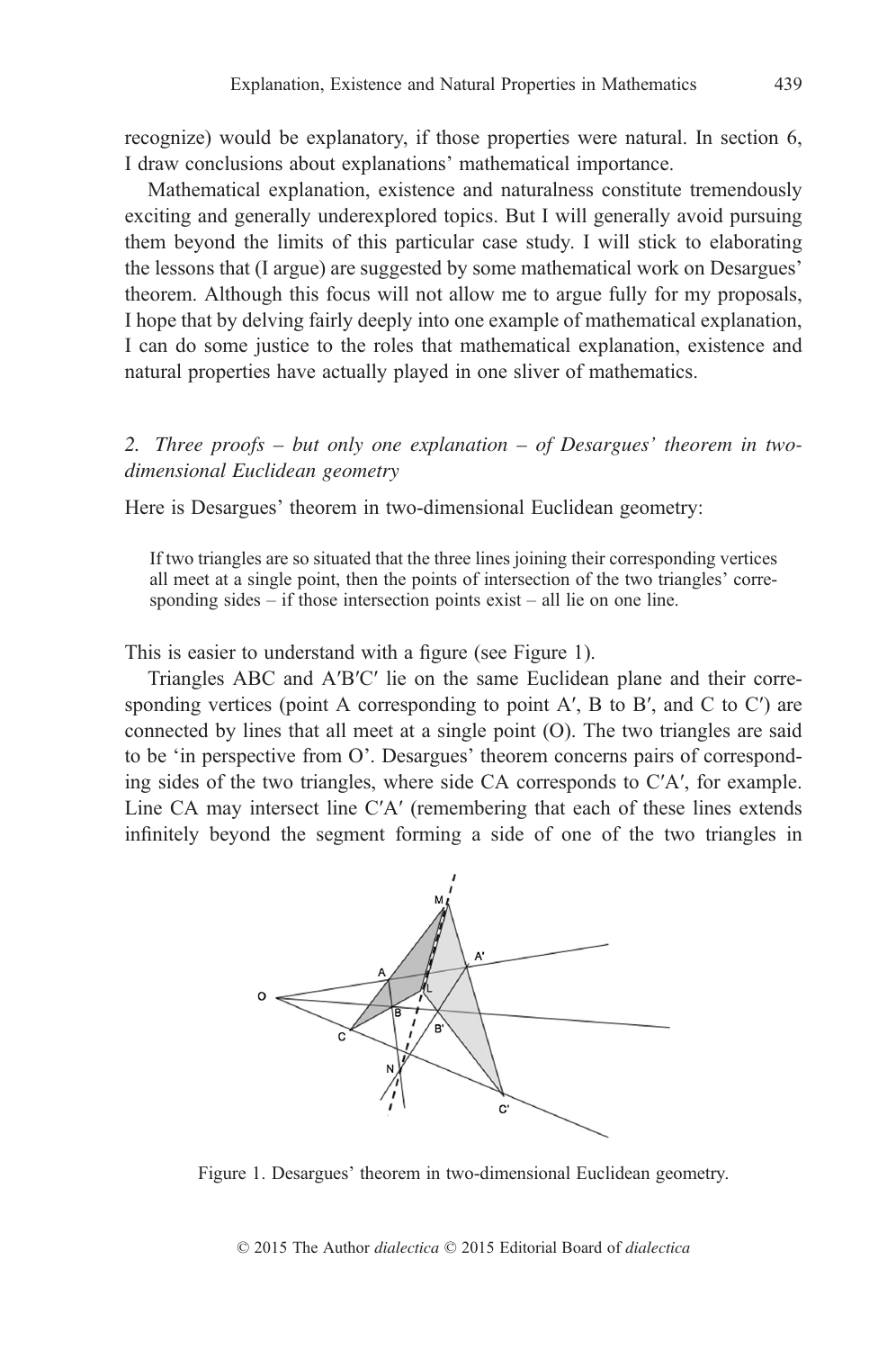perspective); unless CA and C′A′ are parallel, they will intersect somewhere on the plane. In the figure, M is their point of intersection. Likewise, N lies at the intersection of AB and A′B′, and L lies at the intersection of CB and C′B′. The theorem says that these three points of intersection, if they exist, are collinear. (In Figure 1, they all lie on the dashed line.)

There are various ways of proving Desargues' theorem. For example, Girard Desargues (who first discovered the theorem in the early 1600s) used Menelaus' theorem (discovered by Menelaus of Alexandria, c. 100 AD), which says:

Consider triangle RST, and let  $R_1$ ,  $S_1$ , and  $T_1$  be points on lines ST, TR, and RS, respectively. Then  $R_1$ ,  $S_1$ , and  $T_1$  are collinear iff  $(RT_1/ST_1)(SR_1/TR_1)(TS_1/RS_1) = 1$ .

Here is Desargues' proof of his theorem, first published in 1648 (Field and Gray 1987, 161–164).

Consider triangle OBC (from Figure 1): L lies on BC, B′ lies on OB, and C′ lies on OC. From the collinearity of L, B′, and C′, Menelaus' theorem in the left-to-right direction entails that

$$
(CL/BL)(BB'/OB')(OC'/CC') = 1.
$$

Likewise, from triangle OAB and line NA′B′, Menelaus' theorem entails that

$$
(BN/AN)(AA'/OA')(OB'/BB') = 1.
$$

Similarly, from triangle OAC and line MA′C′, Menelaus' theorem entails that

$$
(AM/CM)(CC'/OC')(OA'/AA')\ =\ 1.
$$

By multiplying all of the left sides together and all of the right sides together, we find

$$
(CL/BL)(BB'/OB')(OC'/CC')(BN/AN)(AA'/OA')(OB'/BB')
$$
  

$$
(AM/CM)(CC'/OC')(OA'/AA') = 1.
$$

Three fortuitous cancellations (e.g., BB′/OB′ with OB′/BB′) produce

$$
(CL/BL)(BN/AN)(AM/CM)~=~1.
$$

By the right-to-left direction of Menelaus' theorem applied to triangle ABC, it follows that L, N and M are collinear.

This argument, though successful at proving Desargues' theorem, is typically characterized by mathematicians as failing to explain why it is true. For example,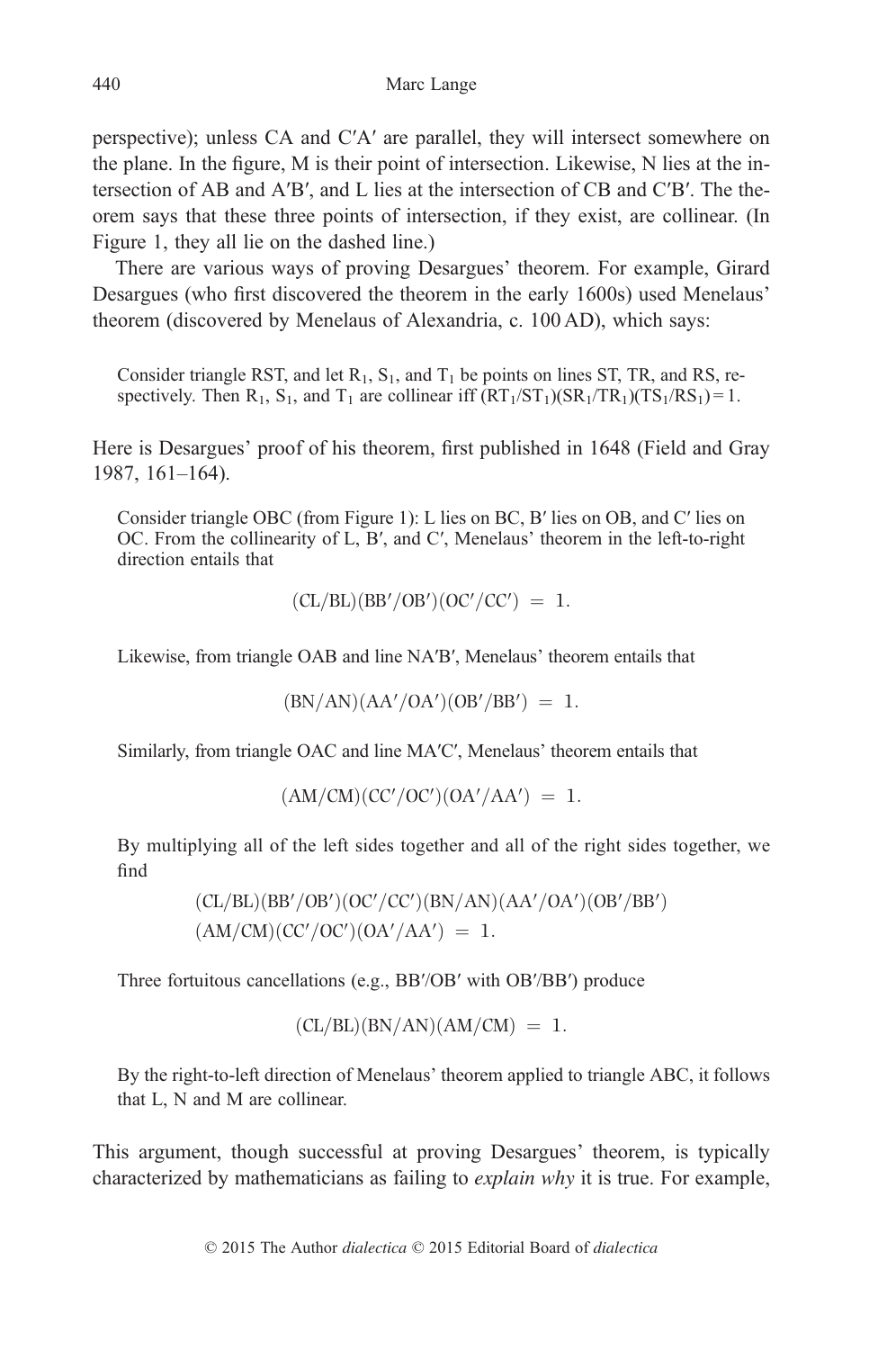Zvezdelina Stankova says, "A serious drawback of this solution is that it doesn't give us a clue really why Desargues' Theorem works" (Stankova 2004, 175). What is missing from the proof, depriving it of explanatory power? A general answer to this question would reveal to us what it is (at least in a certain class of cases) to give a mathematical explanation.

One clue to this proof's shortcomings is that mathematicians typically describe this proof (and others like it) "as ingenious exercises in Euclidean geometry" (Gray 2007, 28), where 'ingenious' here means 'clever' (in the pejorative sense of 'merely clever'). What is clever about this proof is the way that the three equations 'magically' cancel one another's inconvenient terms. This cancellation appears out of nowhere, and the theorem arises from it. This proof thus makes it seem like an accident of algebra, as it were, that everything cancels out so nicely, leaving us with just the terms needed for Menelaus' theorem to yield the collinearity of L, M and N.

Of course, nothing in mathematics is genuinely accidental; the result is mathematically necessary. Nevertheless, I think that many of us, after working through the above proof, are inclined to suspect that there is some *reason why* everything works out (and has to work out) so neatly in the end – that is, a reason why all of the terms with primes ultimately disappear from the calculation. This reason eludes the above proof and must somehow explain why Desargues' theorem holds. Similarly, after checking each 'calculator number' individually and finding them all to be divisible by 37, we might well suspect that there is a reason why they are all alike in this respect, this suspicion motivating us to search for this reason. (Of course, our evidence does not guarantee that such a reason exists, and in some examples, it does not; see the discussion of 'mathematical coincidences' in Lange (2010; 2014).)

To try to understand why this proof fails to explain, we can compare it to another proof of Desargues' theorem. This proof introduces a third dimension above and below the Euclidean plane on which the two triangles lie in perspective. One way to picture this third dimension is to imagine pulling line OCC′ below the plane of the paper. Then the two shaded regions in Figure 1 slice up through the paper's plane at AB and A′B′, respectively, and from there rise above the plane of the paper to meet along a peak at line LM. The dotted line is then envisioned as slanting from N in the paper's plane up through L above the paper's plane, ultimately rising further to M. (Picture the dotted line as like the line along which the two sides of a pitched roof meet.) Suitably positioned light sources below the paper's plane would project the shadows of triangles CAB and C′A′B′ onto the corresponding triangles lying on the plane.

For any arrangement of coplanar triangles in perspective from O, there is such an arrangement (indeed, there are many such arrangements) of corresponding triangles jutting into the third dimension. To construct one (see Figure 2, which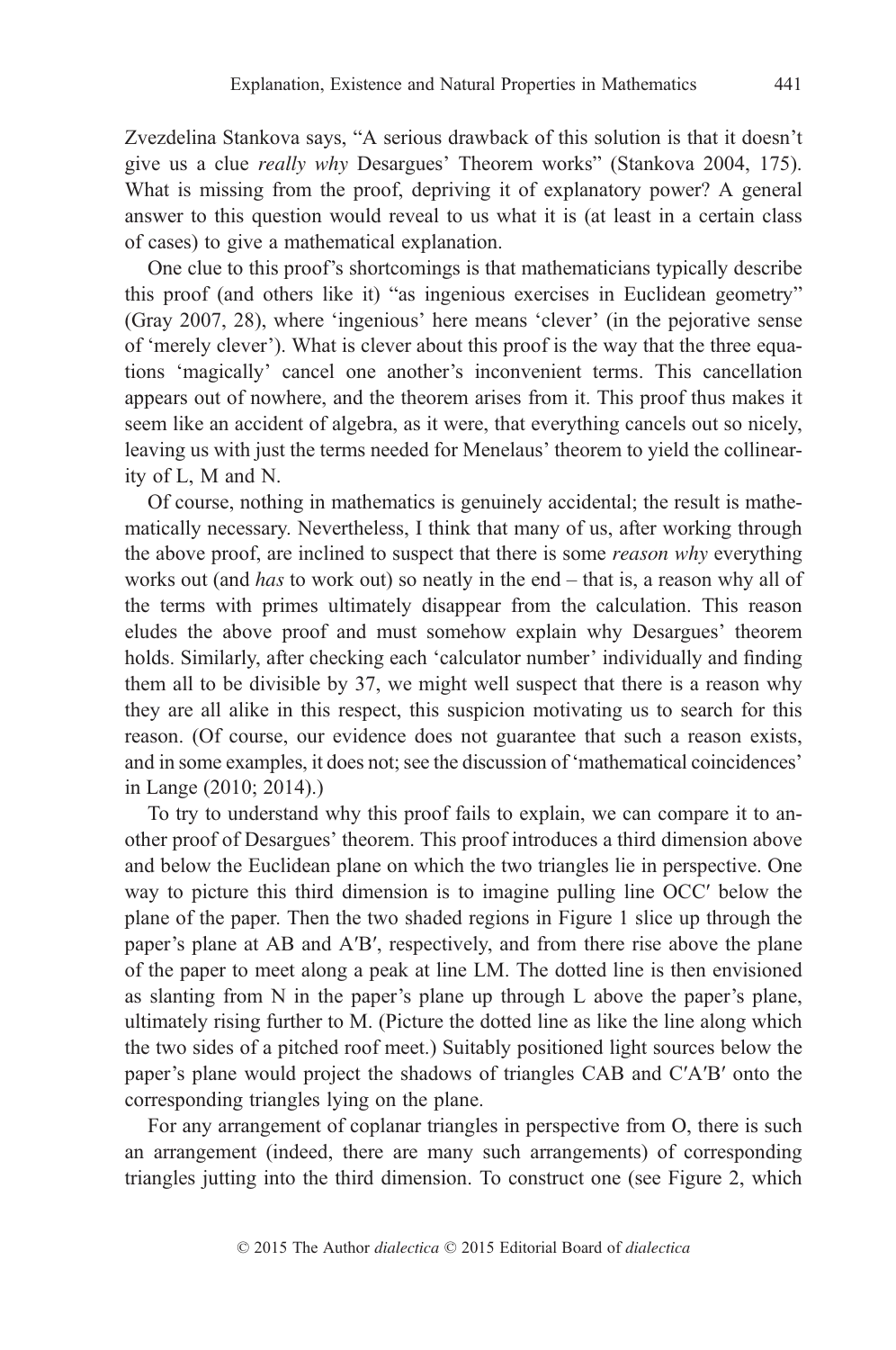

Figure 2. A three-dimensional proof of Desargues' theorem.

includes Figure 1 on a plane seen edge-on), select any point S outside the plane of the two triangles in perspective from O. (S in Figure 2 is drawn below that plane.) Draw lines SC and SC′. Choose any line from O that intersects SC; let D be their point of intersection. Likewise, choose any line from O that intersects SC′; let D′ be their point of intersection. Now triangle BAD (outlined in bold in Figure 2), extending below the original plane, projects onto triangle BAC lying on that plane, and likewise B′A′D′ projects onto B′A′C′. (Figure 2 is obviously busy; Figure 3 shows how two classic textbooks attempt to represent this proof.) Any such projection preserves collinearity, so to show that L, M and N are collinear, it suffices to show that the corresponding points in the three-dimensional figure are collinear. This is easily done. Let's return to Figure 1, now thinking of the two shaded triangles as jutting into the third dimension above and below the plane of the page. Each of them lies on its own plane slanting through the plane of the page. These two planes meet, and any two planes that intersect meet at exactly one line. Since L, M and N lie on this line, they are collinear. In other words (switching to Figure 2, where the two shaded triangles from Figure 1 are lying on the original plane): M′ (floating above the original plane, at the intersection of DA and D′A′) is common to the plane containing triangle DAB and the plane containing triangle D'A'B' (since DA lies on the former plane, D'A' lies on the latter, and any point on one of these lines is on that line's plane). Likewise, L′ (at the intersection of DB and D'B') is common to the two triangles' planes, and the same for N (on the original plane – where BA and B′A′ intersect). Since the same pair of planes is involved in all three cases, and since any two planes that intersect meet at exactly one line, the three points  $(L', M'$  and N) are collinear – and so are their projections onto the original plane (L, M and once again N).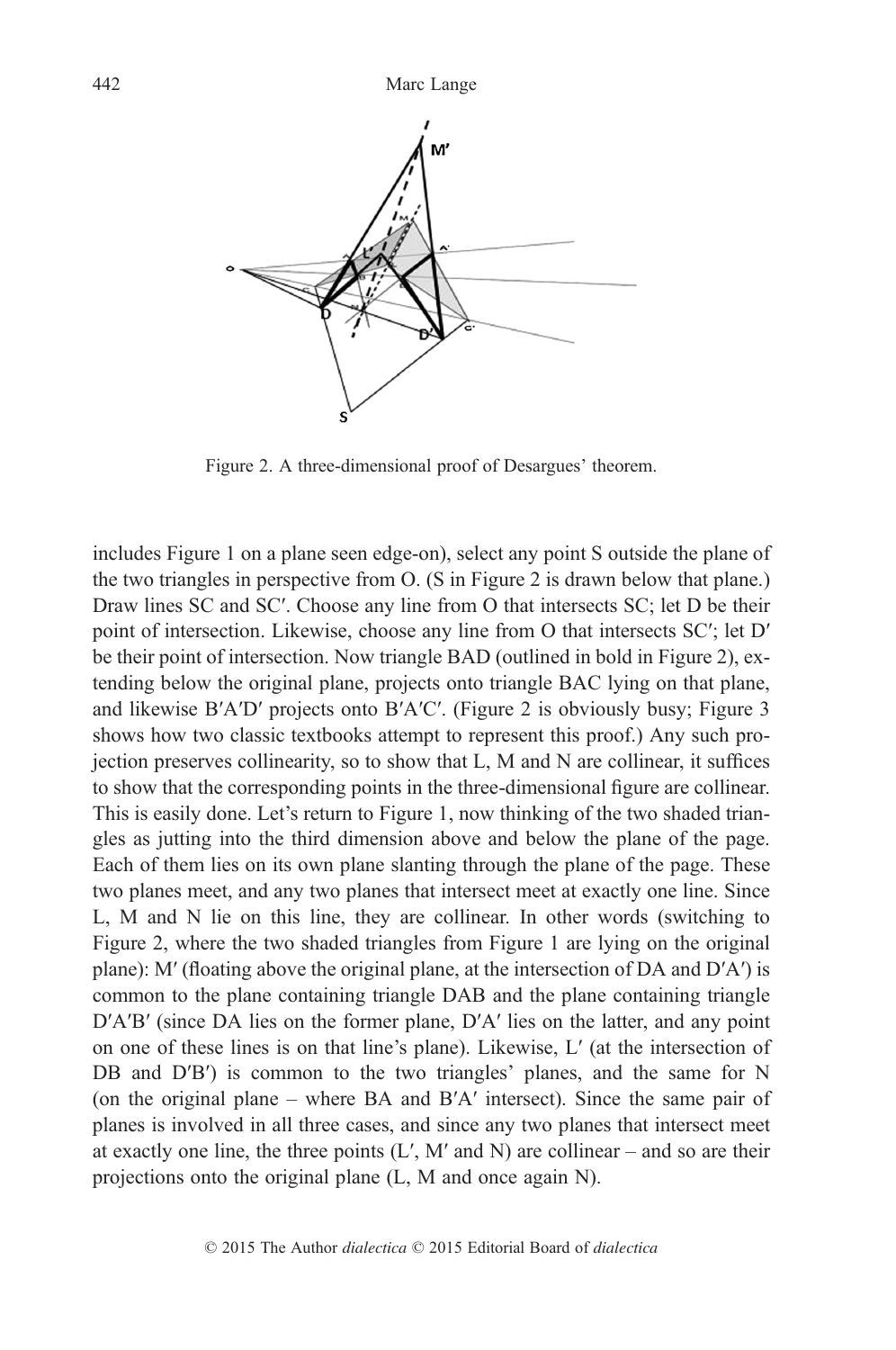

Figure 3. Two illustrations of the proof exiting to the third dimension – from (Courant et al. 1996, 171) and (Hilbert and Cohn-Vóssen 1952, 122).

This proof of Desargues' theorem is generally recognized by mathematicians as explaining why Desargues' theorem holds. It holds in Euclidean geometry because the two triangles in perspective from O are projections of triangles jutting into the third dimension, and since the planes of those triangles must meet at a line, their projections must, too. Of course, we can appreciate this proof's explanatory power (especially by contrasting it with the proof using Menelaus' theorem) without seeing *precisely* what *makes* this proof explanatory. For instance, Jeremy Gray says:

How do we feel about this proof? We've changed the subject, of course, from two dimensions to three. We need to convince ourselves that any two-dimensional figure can be drawn in three dimensions. That's easy enough if the triangles don't cross, but what if they do? Still, this ability to see the figure and see the truth of the theorem is a very powerful guide to understanding it. It conveys what a lengthy calculation may not always manage, a sense of the inevitability of the result. (Gray 2007, 29)

The proof using Menelaus' theorem employs just such a "lengthy calculation", where the three crucial cancellations seem fortuitous – coincidental rather than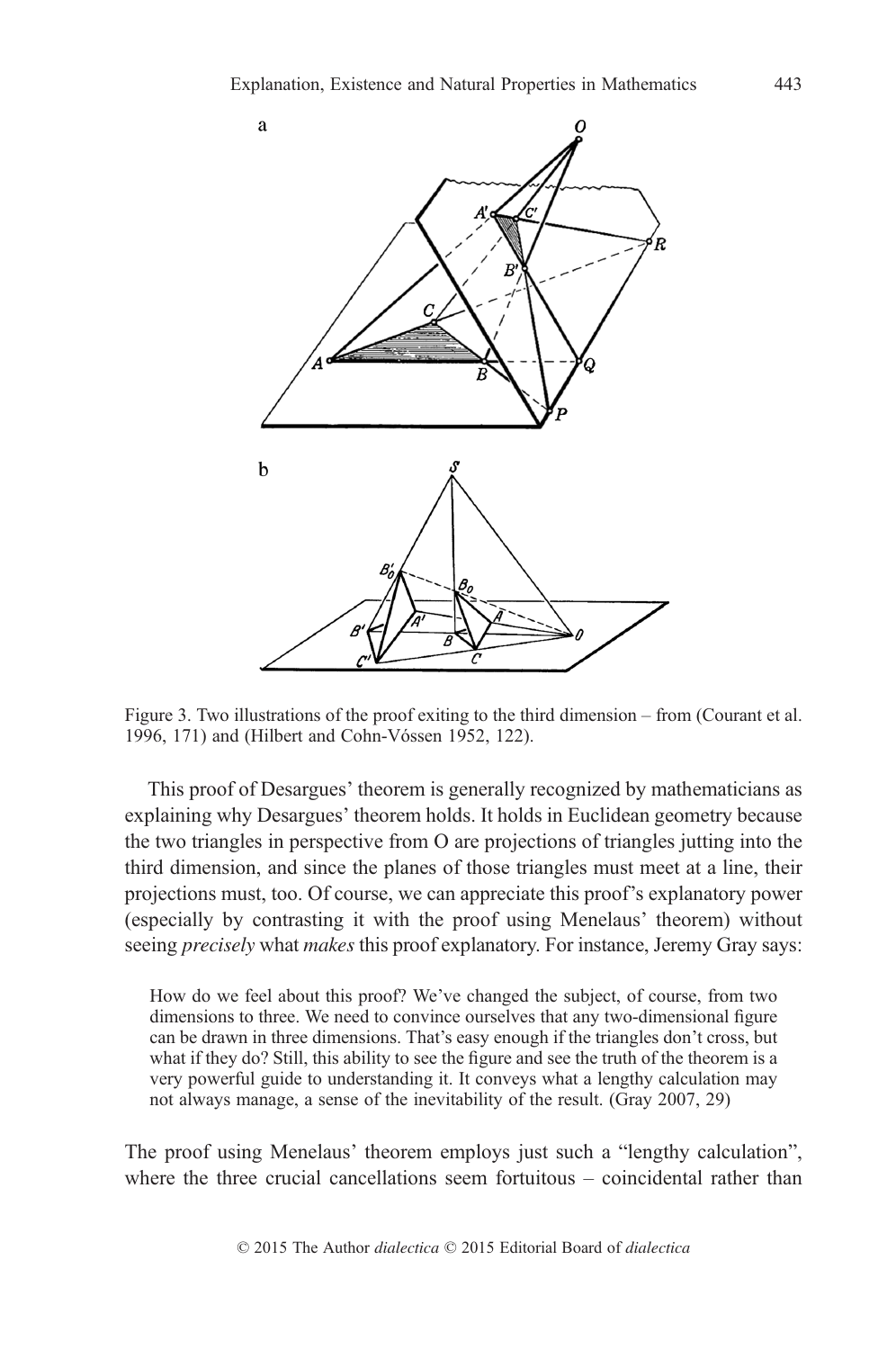"inevitable". Yet Gray's attempt to contrast these proofs obviously remains unsatisfactory since, as I just mentioned, everything here (including these cancellations) is inevitable in being mathematically necessary.

In the next section, I will return to Gray's remark.<sup>7</sup> But for now, let's try to improve our grip on the contrast between the two preceding proofs of Desargues' theorem by looking briefly at another route to proving it – namely, by using coordinate geometry. The textbook technique (e.g., McLeod and Baart 1998, 149–150) is to use 'homogeneous coordinates'.<sup>8</sup> That is (briefly), three coordinates  $(x,y,z)$ rather than the usual two are used to represent each point on a plane figure; the third coordinate supplies some redundancy so that  $(x,y,z)$  and  $(nx,ny,nz)$  are the same point. Then for two arbitrary distinct points H  $(x_1,y_1,z_1)$  and J  $(x_2,y_2,z_2)$ , line HJ consists of all points  $(x,y,z)$  such that for some real numbers a and b that are not both zero

$$
x\ =\ ax_1\ +bx_2,\ y\ =\ ay_1\ +by_2,\ z\ =\ az_1\ +bz_2
$$

and so the equation for the line HJ is

$$
(y_1z_2-y_2z_1)\; x\; + (z_1x_2-z_2x_1)\; y\; + (x_1y_2-x_2y_1)\; z\; =\; 0.
$$

In Figure 1, we can let

A be (1,0,0) B be (0,1,0) C be (0,0,1) O be (α,β,γ)

By the above, line OA consists of all points  $(x,y,z)$  such that for some real numbers a and b that are not both zero,

 $x = a\alpha + b1$ ,  $y = a\beta + b0$ ,  $z = a\gamma + b0$ .

If  $a=0$ , then  $y=z=0$  and so any point A' on line OA is (b,0,0), which (by the redundancy in representing points) is the same point as A. Since A and A′ in the

<sup>&</sup>lt;sup>7</sup> Sawyer (1955, 148–149) and Stankova (2004, 175–178) contrast the proof exiting to the third dimension with Euclid-style proofs. I think it is fair to read both authors as seeing the former proof as possessing explanatory power absent from the latter. (See the passage from Stankova quoted above and notes 9 and 12.)

<sup>8</sup> Homogeneous coordinates are standardly used because textbook authors are anticipating the fact that (as we will see) the theorem's 'natural setting' is projective rather than Euclidean geometry, and homogeneous coordinates assign finite coordinates to the points at infinity figuring in projective geometry. (My thanks to Jamie Tappenden for discussion of this point and others in the vicinity and for calling my attention to the passages I cite in note 10.)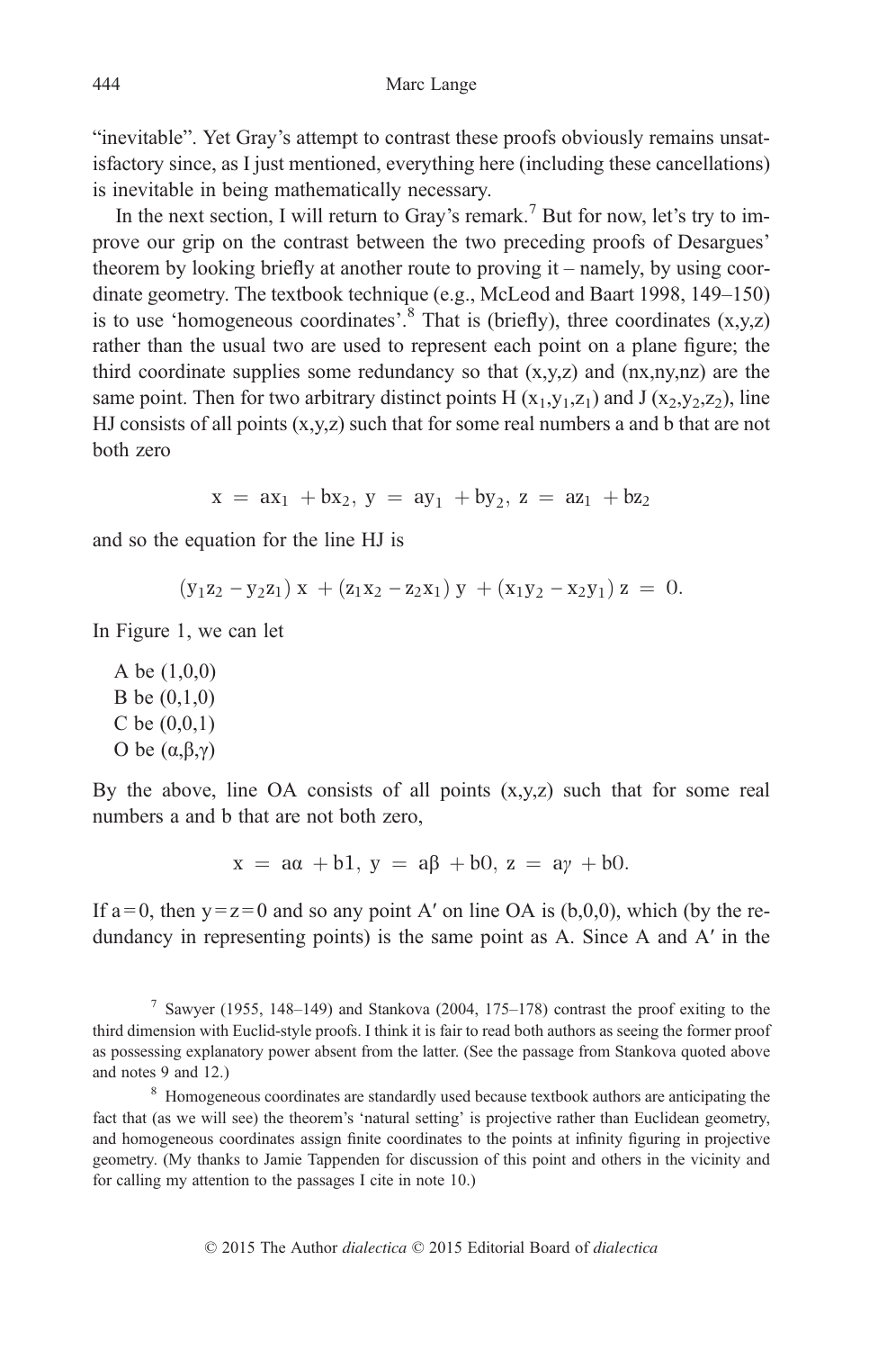configuration with which Desargues' theorem is concerned (Figure 1) are distinct points,  $a \neq 0$  and A' is  $(a\alpha + b, a\beta, a\gamma)$ , which (by the redundancy) is the same point as  $(\alpha + d, \beta, \gamma)$  for some real number d. By analogous reasoning, B' is  $(\alpha, \beta + e, \gamma)$  and C' is  $(\alpha, \beta, \gamma + f)$  for some real numbers e and f. The above equation for line HJ yields

For line BC: 
$$
(1 \cdot 1 - 0 \cdot 0)x + (0 \cdot 0 - 1 \cdot 0)y + (0 \cdot 0 - 0 \cdot 1)z = 0
$$
, i.e.,  $x = 0$   
For line B'C':  $[(\beta + e)(\gamma + f) - \beta \gamma]x + [\gamma \alpha - (\gamma + f)\alpha]y + [\alpha \beta - \alpha(\beta + e)]z = 0$ ,  
i.e.,  $[ef + \beta f + ey]x - \alpha ez = 0$ .

These two lines meet at  $x = 0$  and

$$
-f\alpha y - \alpha e z = 0, \text{ i.e., } \alpha (f y + e z) = 0.
$$

If  $\alpha = 0$ , then BC and B'C' are the same line, but they are distinct in the configuration with which Desargues' theorem is concerned (Figure 1). So the intersection L of BC and B'C' is where  $x=0$  and  $fy+ez=0$ , i.e., the point  $(0,e,-f)$ . By analogous reasoning, lines CA and C'A' meet at  $M = (-d, 0, f)$  and lines AB and A'B' meet at  $N = (d,-e,0)$ . Again using the above equation for line HJ, we find

For line NM: 
$$
(-ef - 0.0)x + [0(-d) - fd]y + [d \cdot 0 - (-d)(-e)]z = 0
$$
, i.e.,  
\n
$$
efx + fdy + dez = 0.
$$
\nFor line NL:  $[(-e)(-f) - e \cdot 0]x + [0 \cdot 0 - (-f)d]y + [de - 0(-e)]z = 0$ , i.e.,  
\n
$$
efx + fdy + dez = 0.
$$

So NM and NL are the same line; L, M and N are collinear.

This proof is widely regarded as failing to explain why Desargues' theorem holds. For example, in contrasting the proof exiting to the third dimension with a proof using homogeneous coordinates, the mathematicians Robin McLeod and Louisa Baart (1998, 125) say that "synthetic proofs [such as the former] tend to give more insight than algebraic ones [such as the latter]".<sup>9</sup> The coordinategeometry proof seems to depend on another 'algebraic miracle' at the end, where everything fortuitously turns out so nicely.

<sup>9</sup> I read McLeod and Baart as using "insight" here to refer to explanatory power, but admittedly, one might try to argue that they have something else in mind.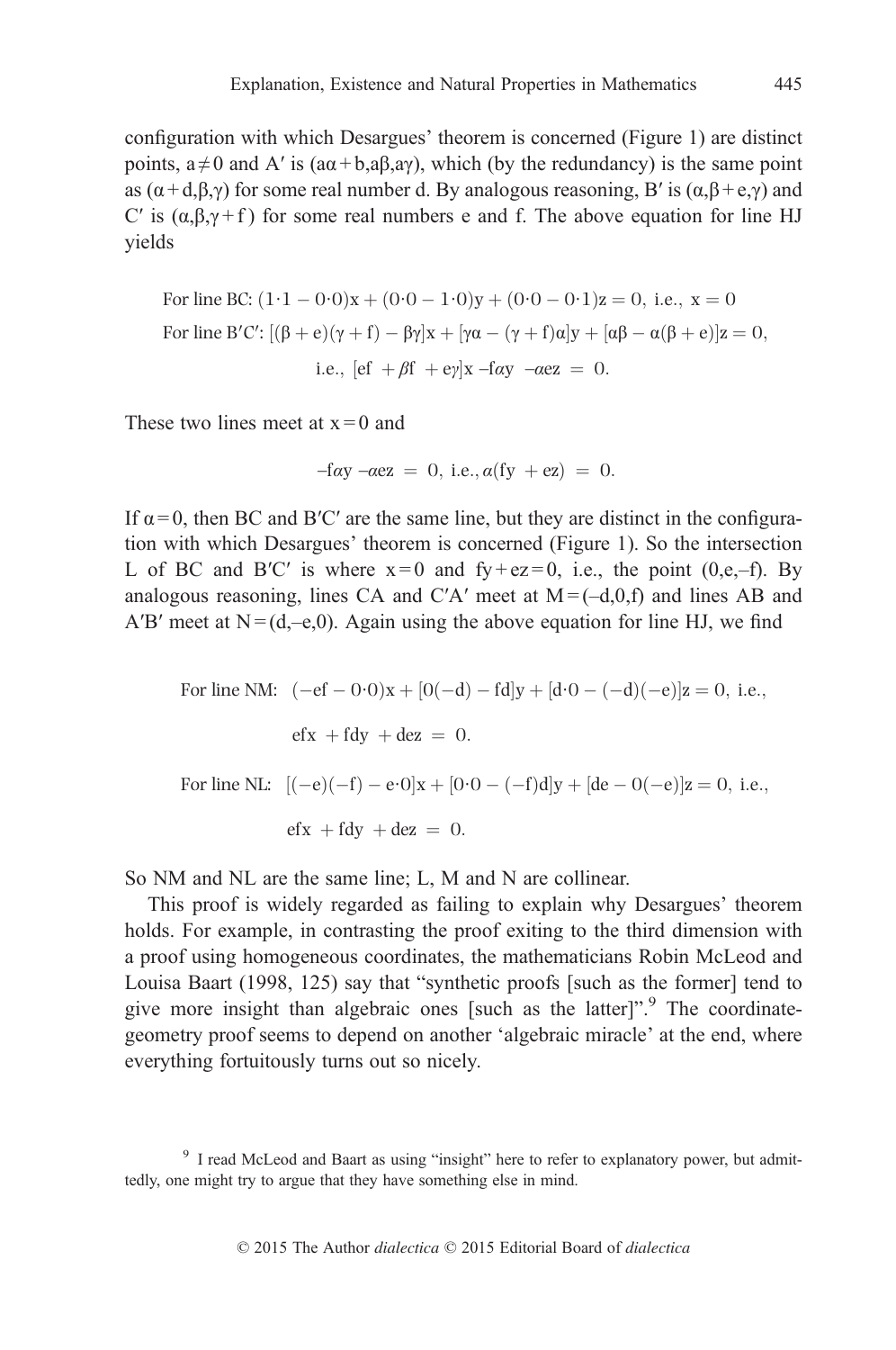The coordinate-geometry proof is a perfect example of what mathematicians call a 'brute-force' approach. That is, it simply calculates everything directly, plugging in everything we know and then grinding out the result.<sup>10</sup> Mathematicians generally agree on whether or not a proof is aptly characterized as 'brute force', just as they do on whether or not a proof is explanatory. I suggest that no 'brute-force' proof is explanatory. A brute-force approach is not selective; it sets aside no features of the problem as irrelevant. Rather, it just "ploughs ahead" like a "bulldozer" (Atiyah 1988, 215), plugging everything in and calculating everything out. In contrast, an explanation must be selective; it must identify a particular feature of the set up as responsible for (and other features as failing to account for) the result being explained. The proof that proceeds by exiting to the third dimension identifies the key feature as the fact that the two coplanar triangles in perspective are the projections of triangles on different planes (which perforce intersect in a line). $^{11}$ 

The proof using coordinate geometry proceeds directly from the essential features of the set up: that the two triangles are in perspective is encoded directly into the coordinates of the various points, and the rest is mere algebra. One might well have supposed that to explain why a given geometric theorem holds, it suffices to deduce the theorem directly from the 'natures' or 'essences' of the elements in the figure, just as the proof using coordinate geometry does (with the assistance of the 1:1 correspondence between real numbers and points on a line). This idea is the core of Mark Steiner's (1978a) account of the difference between mathematical proofs that explain and proofs that fail to explain what they prove. According to Steiner, a proof that all  $S_1$ 's are  $P_1$  (e.g., that all triangles in perspective have a given property) explains why the theorem holds if and only if it reveals how the theorem depends on

<sup>10</sup> Actually, matters are somewhat more complicated. Although the coordinate-geometry proof that I gave is plug-and-chug brute force, there are more elegant analytic arguments. (See, for instance, Lord 2013, 34–36 and Borceux 2014, 215–217.) Dieudonné (1985, 9) writes that "by the use of homogeneous coordinates accompanied by a harmonious choice of indexing notation" we can maintain "a symmetry and a clarity in the calculations so that they closely follow the geometric argument". Perhaps, then, a coordinate-geometry proof, despite its metric character, can allow a sufficiently proficient mathematician to see through the calculations to the non-metric, explanatory proof. (For a similar point, see note 28 of Lange (2014).) In that event, a coordinate-geometry proof would possess explanatory power for the same reason (to be elaborated in section 3) as the proof exiting to the third dimension.

 $11$  In the following passage, Ruelle (2007, 18) seems to be expressing the idea that a plug-andchug coordinate-geometry proof is brute force and therefore is seen by at least some mathematicians as not explanatory. He describes one method of proof as follows: "Use brute force. In fact, for problems of elementary geometry one can always (as we shall see) introduce coordinates, write equations for the lines that occur, and reduce the problem to checking some algebra. This method is due to Descartes. It is effective but cumbersome. It is often long and inelegant and some mathematicians will say that it teaches you nothing: you don't get a real understanding of the problem you have solved". Mathematicians commonly say that a brute-force solution supplies "little understanding" and fails to show "what's going on" (e.g., Levi 2009, 29-30).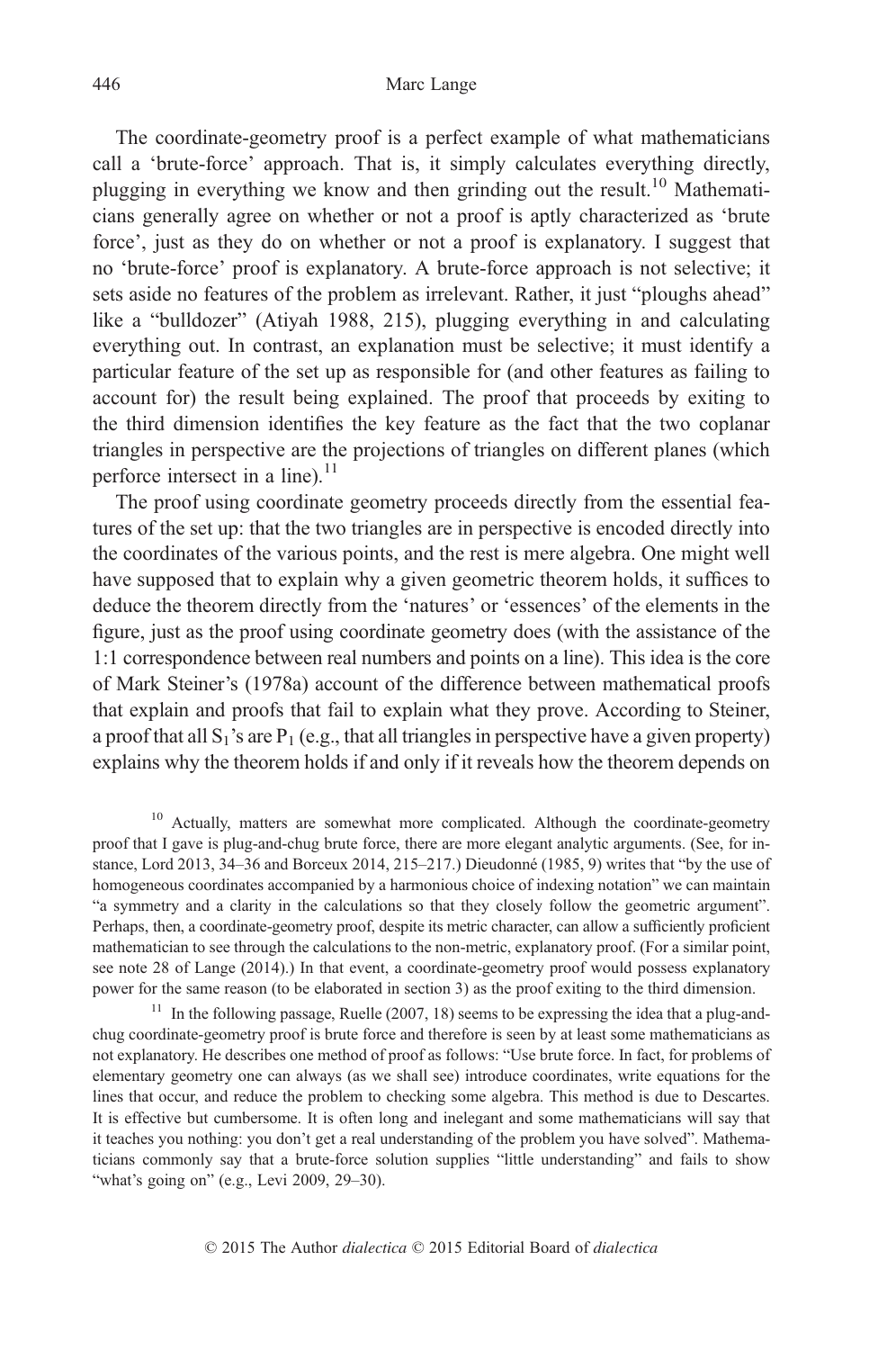$S_1$ 's 'characterizing property'– that is, on the property essential to being  $S_1$  that is just sufficient to distinguish  $S_1$ 's from other entities  $S_2, S_3, \ldots$  in the same 'family' (for example, to distinguish triangles in perspective from other kinds of triangles or from other kinds of polygons in perspective). Nevertheless, the proof using coordinate geometry is not respected as explaining why Desargues' theorem holds. Indeed, whereas the proof from coordinate geometry fails to explain despite merely unpacking the definitions of the elements in the theorem's set up, the explanatory proof invokes considerations exogenous to the defining features of those elements. It introduces a third dimension that is not mentioned by the two-dimensional theorem. Here we have a potentially important and perhaps surprising lesson about mathematical explanation (though, of course, this single case study may not suffice to fully demonstrate the point).

The great practical advantage of a brute-force proof (such as the coordinategeometry proof of Desargues' theorem) is that the same plug-and-chug approach can be used to prove an enormously wide range of theorems (see note 11). We could, for instance, use the strategy of unpacking the set up in terms of coordinate geometry, and then working through the algebra, to prove not only Desargues' theorem, but also (say) that that the midpoints of any quadrilateral are the vertices of a parallelogram. A proof instantiating this argument scheme operates by brute force. Philip Kitcher (1984, esp. 208–209, 227; 1989, esp. 423–426, 437) proposes that arguments (whether in mathematics or science) are explanatory precisely when they instantiate argument schemes in the optimal collection ("the explanatory store") – optimal in that arguments instantiating these schemes manage to cover the most facts with the fewest different argument schemes placing the most stringent constraints upon arguments. An argument instantiating an argument scheme excluded from the explanatory store fails to explain. Not every brute-force proof instantiates the same scheme; there isn't a unique 'brute-force' scheme. But a given brute-force proof instantiates a very widely applicable scheme – a particular 'plug and chug' approach that can be used to prove a great many theorems. Any of the brute-force proof-schemes is likely to belong to Kitcher's "explanatory store". Nevertheless, proofs instantiating a brute-force scheme tend to lack explanatory power. The coordinate-geometry proof of Desargues' theorem is unilluminating because it begins by expressing the entire set up in terms of coordinate geometry and never goes on to privilege certain features of triangles in perspective (such as their being projections of triangles on different planes) as responsible for the theorem. The meat-grinder of a brute-force approach is not capable of drawing these distinctions.

But why is Desargues' theorem in two-dimensional Euclidean geometry explained by the fact that two coplanar triangles in perspective are projections of two triangles in perspective on different planes jutting into the third dimension? Why is the proof that exits to the third dimension explanatory – despite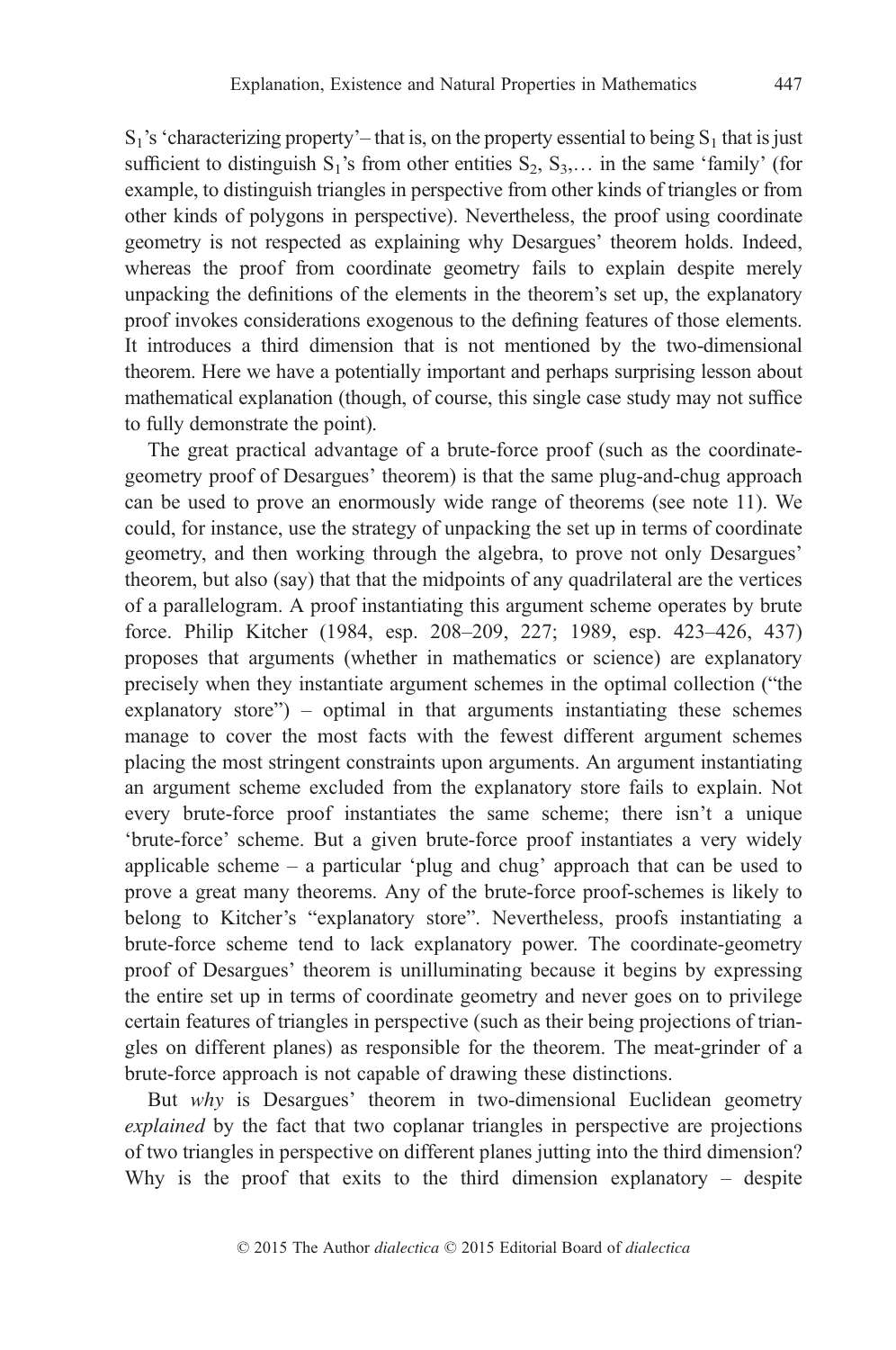introducing auxiliary lines and, for that matter, an entire dimension extraneous to a statement of Desargues' theorem in two-dimensional Euclidean geometry?

# 3. Why Desargues' theorem in two-dimensional Euclidean geometry is explained by an exit to the third dimension

Desargues' theorem strikes us as remarkable because it identifies something common to the three points L, M and  $N$  – namely, that they lie on the same line. (Of course, any two points are collinear, but here we have three points on the same line.) This commonality impresses us; it prompts us to ask why the theorem holds. In view of the salience of this feature of Desargues' theorem, an explanation of the theorem must (I suggest) reveal something *else* given as common to these three points from which their collinearity follows. Now each of the three points is specified in the theorem's set up as the intersection of two lines that form corresponding sides of the two triangles in perspective. (For instance, L is where CB and C′B′ intersect.) So to reveal a feature common to each of the three points is to reveal a feature common to each of the three pairs of lines (CB and C′B′; BA and B′A′; AC and A′C′) joining corresponding vertices.

Of course, each is a pair of lines that form corresponding sides of two triangles in perspective; that is obviously a feature common to each of these pairs of lines. But this feature is just the set up of the theorem. To explain why the theorem holds, a proof must pick out from this set up some particular feature from which the result follows. As we have seen, a brute-force proof fails to do that. It fails to isolate any particular feature of the triangles in perspective as responsible for the theorem. Our task now is to understand the explanatory power of the feature isolated by the proof exiting to the third dimension, namely, that the two triangles in perspective are projections of triangles on different planes.

As I said, the striking feature of Desargues' theorem is that it reveals a property common to each of the three pairs of lines that form corresponding sides of two triangles in perspective. Hence (I have just suggested), in order for a proof to explain why Desargues' theorem holds, it must trace the result to some other property common to each of these pairs of lines. If a proof fails to trace the salient feature shared by these three pairs of lines to some other feature they share, then the proof treats it as coincidental that the three pairs of lines share the feature identified by Desargues' theorem. By contrast, a mathematical explanation of Desargues' theorem would show it to be no coincidence. Thus, Gray was on to something: there is a sense in which an explanation of Desargues' theorem conveys the result's 'inevitability'. In contrast, a proof that first deduces the equation of NM and then separately deduces the equation of NL, 'miraculously' finding them to be the same, portrays this fact as coincidental – though nevertheless mathematically necessary. (I will shortly return to this idea.)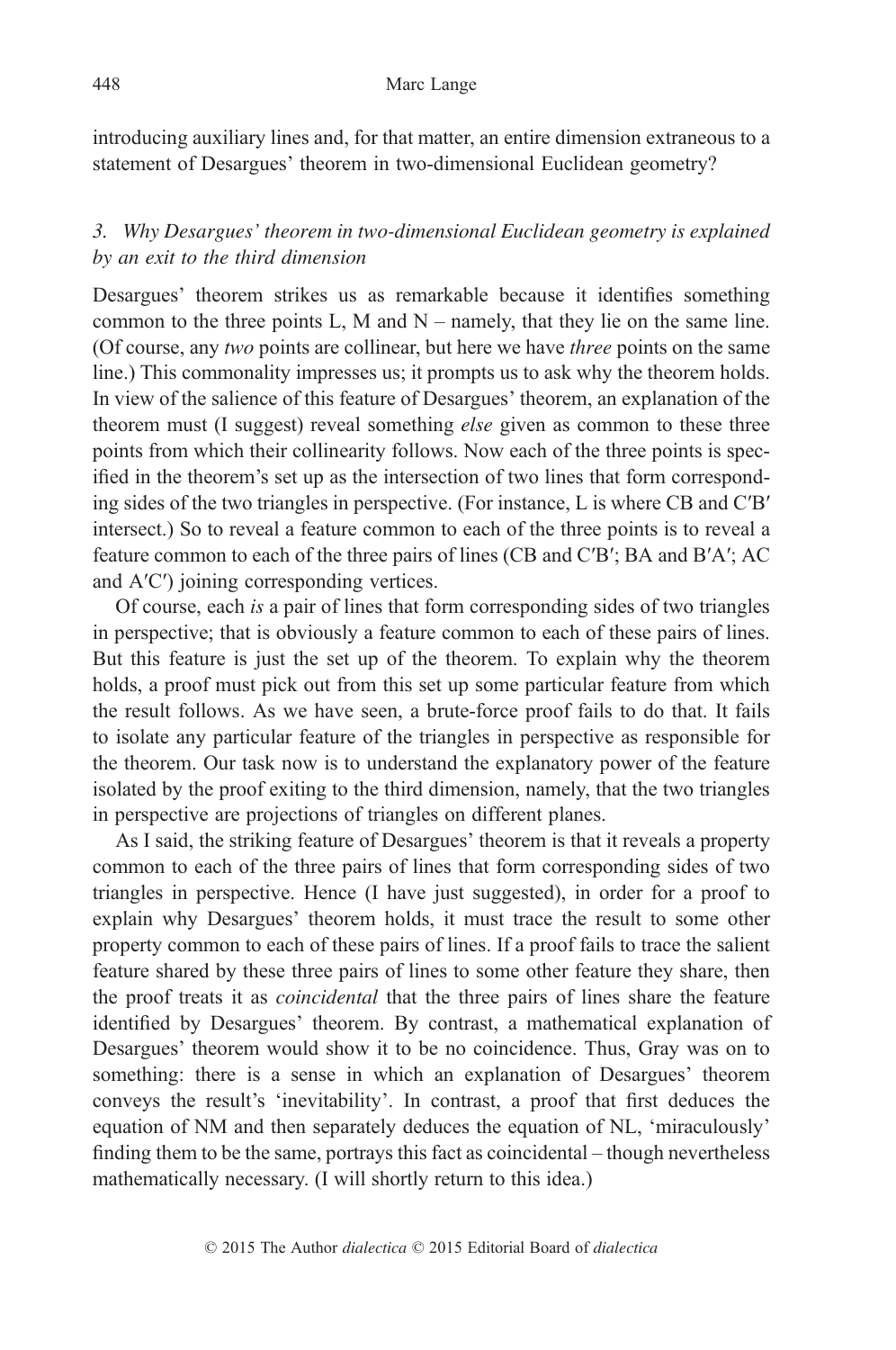In the proof that exits to the third dimension, each of the three pairs of lines forming corresponding sides of the triangles in perspective is the projection onto the original plane of a pair of lines, one line joining a pair of points on one plane jutting into the third dimension, and the other line joining another pair of points on another such plane. Crucially, *it is the same two planes for all three pairs*. By this proof, points L, M and N have a line in common because the three pairs of lines that give rise to them have two planes in common. That the proof traces the salient commonality to another commonality is, I suggest, the source of its explanatory power.

This proof explains Desargues' theorem only because a certain feature of the theorem strikes us as remarkable: its identification of a property common to each of the three points at which lines forming corresponding sides of the triangles intersect. (This commonality strikes us forcibly as soon as we understand the theorem, but it seems even more remarkable in light of the 'magical' way it emerges from the proof using Menelaus' theorem and the brute-force proof using coordinate geometry.) In this context, what it means to ask for an explanation over and above a proof of Desargues' theorem is to ask for a proof that exploits some other feature common to the three points (or, equivalently, to the three pairs of lines from which they arise). Outside such a context, there is no sense in which one proof is privileged over another as explanatory.

The calculator-number result has a different striking feature: that it identifies a property that is common to every one of the 16 'calculator numbers'. The proof we saw earlier that explains this theorem derives it by exploiting another feature that all of the calculator numbers have in common: that each can be expressed in the form  $10^5a+10^4(a+d)+10^3(a+2d)+10^2(a+2d)+10(a+d)+a$ . (Of course, other numbers besides the 'calculator numbers', such as 630036, also possess this feature – and hence they, too, are divisible by  $37$ .) Another mathematical result may exhibit a remarkable symmetry, for example (see Lange 2014). In that event, a mathematical proof that traces the result to a similar symmetry in the problem would count as explaining why the result holds. I (Lange 2014) have proposed that what it means to ask for a mathematical proof that explains why some result holds is to ask for a proof that exploits a certain kind of feature in the 'given' – the same kind of feature that captured our attention in the result. There is no distinction between proofs that explain and proofs that merely prove except in a context where some feature of the result being proved is salient. That feature's salience in that context may make some proof(s) explanatory there.

This is the general conception of mathematical explanation that seems to me to be suggested by the explanation of Desargues' theorem. To elaborate and defend this conception further would require us to look at a variety of other mathematical explanations, diverting us from our focus on Desargues' theorem. (I pursue this project and elaborate this account of mathematical explanation in Lange (2014; forthcoming).)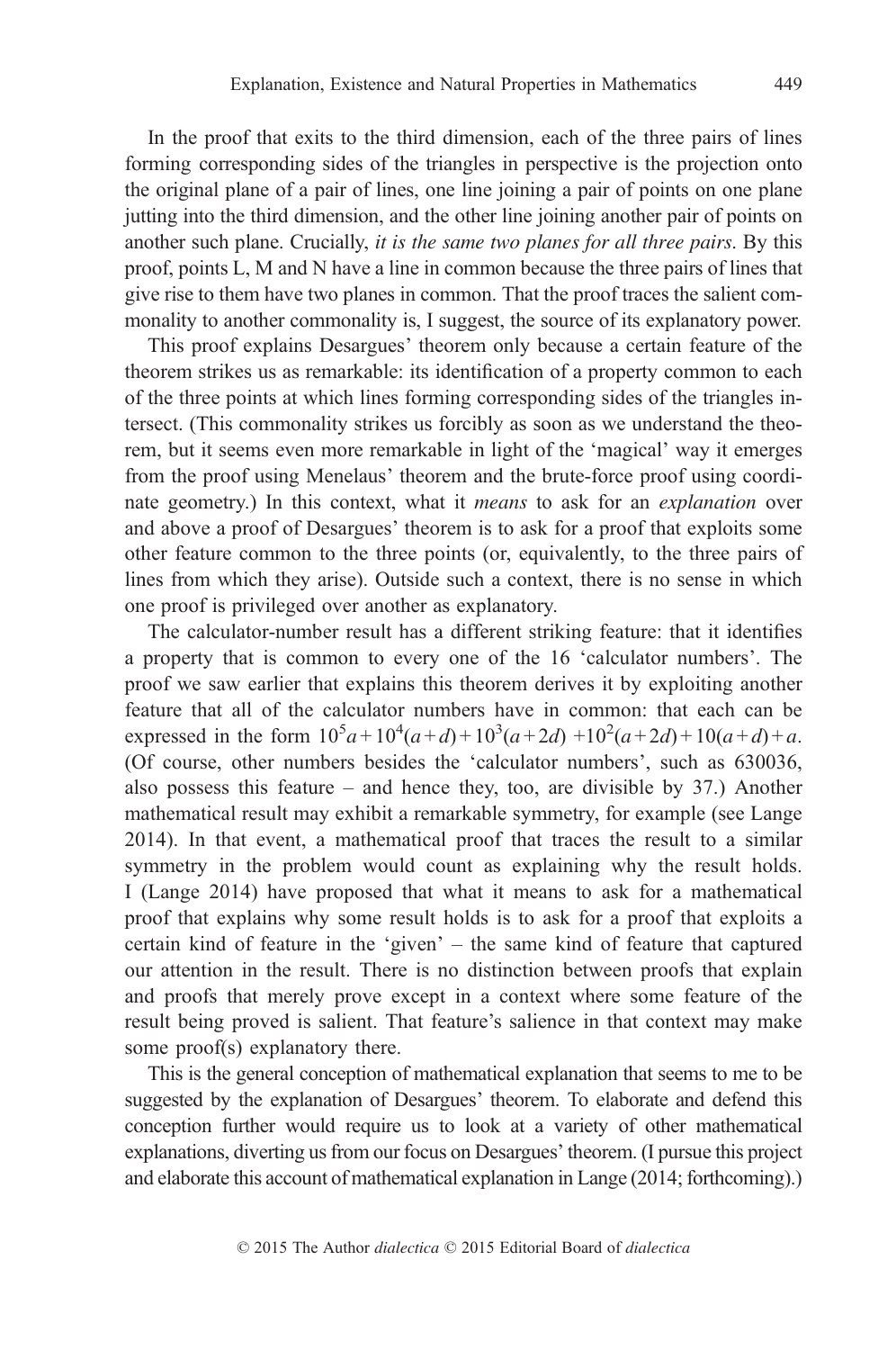Fortunately, I will not need to argue for this general conception of mathematical explanation in order to extract further lessons about explanation, existence and natural properties in mathematics from our case study of the explanation of Desargues' theorem.

Desargues' theorem in two-dimensional Euclidean geometry is explained by a proof that exits to the third dimension. This proof proceeds by first proving Desargues' theorem in three-dimensional Euclidean geometry – that is, as a theorem concerning two triangles that are not coplanar (but are in perspective from O). This explanation of Desargues' two-dimensional theorem is prompted by that theorem's having revealed a feature common to the three pairs of lines forming corresponding sides of two coplanar triangles in perspective (namely, that each pair's point of intersection is on the same line). Accordingly, I have suggested, the explanation works by tracing Desargues' theorem to another feature common to these three pairs of lines – but requiring three dimensions: that if the two triangles are *pulled out* of their original plane onto intersecting planes (as in Figure 2), then each pair of lines forming corresponding sides involves the same two planes – namely, the planes of the two triangles. These planes must meet along a line. The proof thus explains not only why Desargues' two-dimensional theorem holds, but also why Desargues' three-dimensional theorem holds.

We can now better appreciate why it is helpful to introduce the third dimension: because it supplies a second way to pick out the line LMN. If we stick to two dimensions, then the only way to pick out this line is as the line that runs through a given pair of points. (Through any two points, there is exactly one line.) But with the third dimension, we can also identify the line as where two given planes intersect. Those two planes, in turn, are picked out as those containing one or the other of the two triangles in perspective, once those triangles have been pulled out of their original plane. (Any plane is individuated by three non-collinear points on it.) The two planes, then, unite the three pairs of lines forming corresponding sides, since the same two planes are common to each pair. Without the third dimension, there is no such unity and so (considering the salient feature of Desargues' result) no explanation.

Thus, the third dimension is not actually artificial to Desargues' theorem in two-dimensional Euclidean geometry. Rather, because the third dimension provides an alternate means of picking out a line, it supplies the resources for specifying another feature common to points L, M and N. A proof that proceeds entirely in two dimensions can compare lines NM and NL only by computing their equations (whether by coordinate geometry, as we have seen, or by using vectors or in some other way) and concluding that they are identical. More broadly, a proof confined to two dimensions must use metrical considerations (such as the ratios in Menelaus' theorem). As we have seen, these considerations end up depriving the proof of explanatory power. In contrast, when the third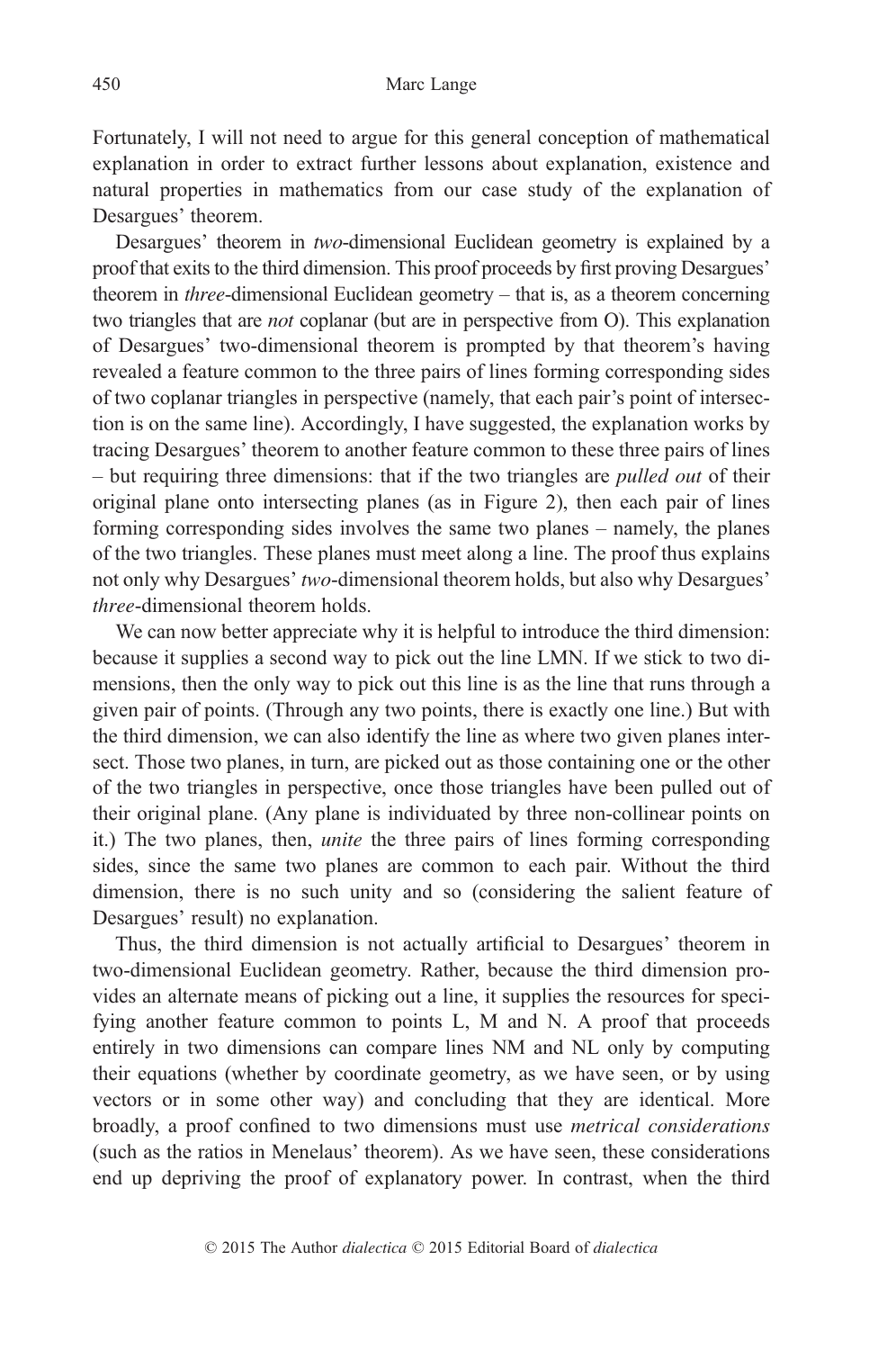dimension is introduced, Desargues' theorem regarding non-coplanar triangles in perspective follows entirely from axioms of incidence (that two points determine a line, three noncollinear points determine a plane, two intersecting planes determine a line, two intersecting lines determine a point, a line lies entirely in a given plane if two points on that line do), without any appeal to metrical considerations. The three-dimensional theorem's projection onto a plane yields the two-dimensional theorem. By appealing only to the axioms of incidence, the proof that exits to the third dimension avoids the 'algebraic coincidences' on which metrical proofs depend and explains why Desargues' theorem holds in two-dimensional Euclidean geometry.<sup>12</sup>

I have just now again invoked the notion of a mathematical 'coincidence'. Like mathematical explanation, mathematical coincidence is a puzzling feature of mathematical practice. How can a mathematical necessity nevertheless be coincidental? How, for instance, can a cancellation in the derivation of Desargues' theorem from Menelaus' theorem really be 'fortuitous'?

Some mathematical necessities are indeed commonly termed 'coincidental' – for example, as Davis (1981, 312) says, that 9 is both the thirteenth digit of the decimal representation of  $\pi$  (=3.14 159 265 358 979 3...) and the thirteenth digit of the decimal representation of  $e (=2.71\,828\,182\,845\,904\,5...)$ . To appreciate that the necessity of these mathematical facts (and hence of their conjunction) is compatible with their conjunction being coincidental, consider that some natural necessities are standardly characterized as coincidences. For instance, nineteenthcentury chemists believed it naturally necessary that all noncyclic alkane hydrocarbons differ in molecular weight by integral multiples of 14 'atomic mass units' (amu) – since they differ by multiples of one carbon atom (12 amu) and two

<sup>12</sup> Without exiting to three dimensions, the axioms of incidence do not suffice to prove Desargues' theorem in two dimensions. There are non-Euclidean geometries where Desargues' theorem in two dimensions fails, but the axioms of incidence regarding two dimensions hold. See Baker (1922, 120) and Arana and Mancosu (2012). The latter presents a passage where "the eminent algebraist" Marshall Hall (1943) says that the explanatory contribution made by exiting to three dimensions is to supply another way of picking out line LMN – namely, as the intersection of two planes. Hall writes that "the kernel of the proof" exiting to three dimensions "lies in the identification of [LM, LN, and MN] with [the two planes' line of intersection] and hence with each other" (1943, 233). He says that these "forced identifications" explain "why" Desargues' theorem holds in three-dimensional projective geometry but not in two-dimensional projective geometry. (I shall say more about projective geometry in the following sections.) Hall (Ib, 232) elaborates: "One way of answering this fundamental question is the following: In a space configuration of three or more dimensions the identification of a line, constructed as the intersection of two planes, with a line, constructed as the union of two points forces the identification of further constructed elements and the establishment of non-trivial configurations such as the Desargues configuration, while in the plane a line may be constructed only as a union of two points, a point as the intersection of two lines and there are no forced identifications".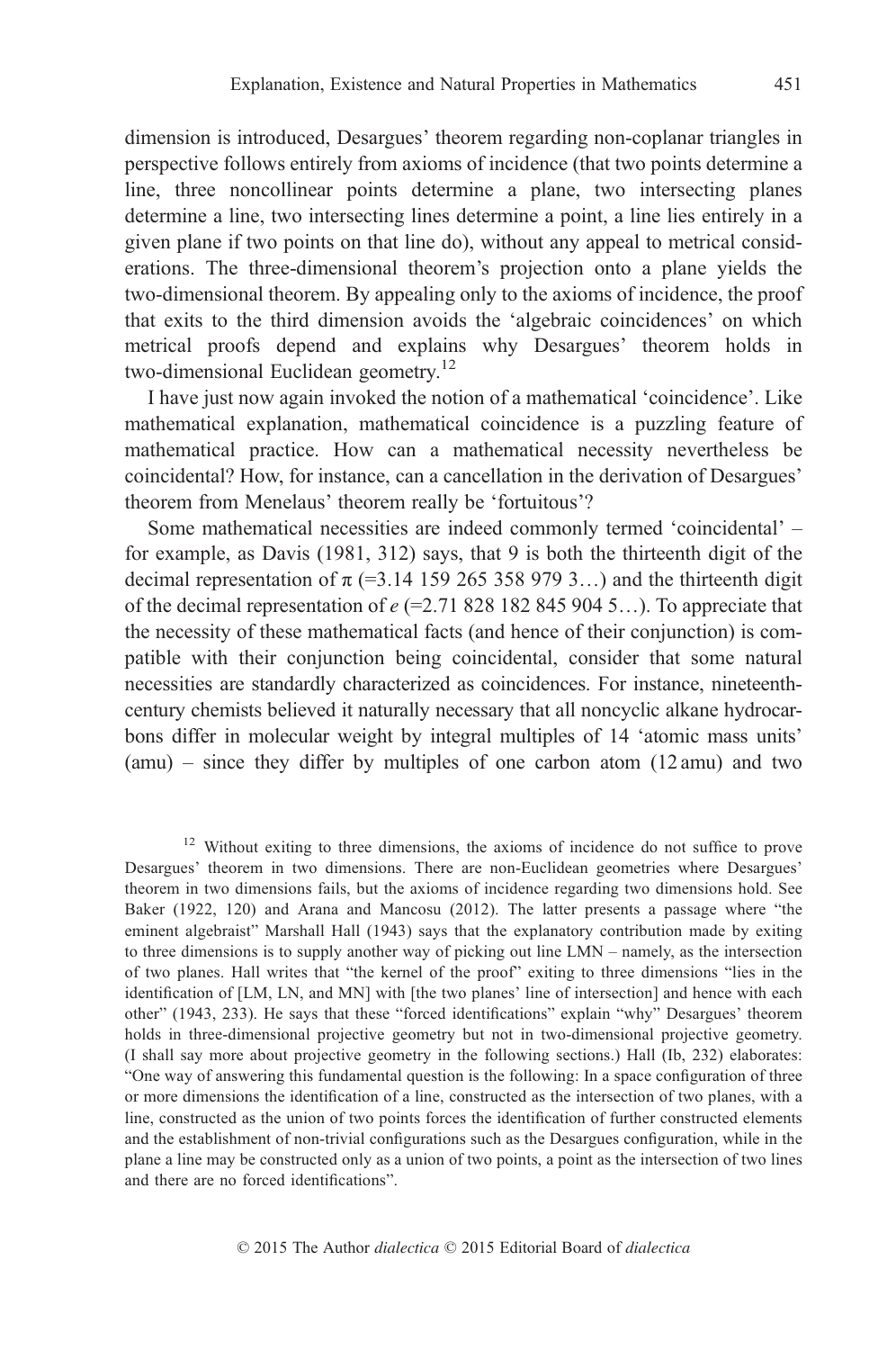hydrogen atoms  $(1 \text{ amu each})$ .<sup>13</sup> These chemists also believed it naturally necessary that the atomic weight of nitrogen is 14 amu. But they termed it 'coincidental' (albeit naturally necessary) that all noncyclic alkanes differ in molecular weight by integral multiples of the atomic weight of nitrogen. (See, for instance, van Spronsen 1969, 73–74.)

It is easy to see roughly what makes this fact coincidental: alkane hydrocarbons contain no nitrogen. In other words, that 14 amu is nitrogen's atomic weight does not explain why alkane hydrocarbons differ by integral multiples of 14 amu, nor does any explanation run in the other direction, nor is there a common explanation. Though each of these two facts is naturally necessary, the two are not united in explanation, and that is the sense in which it just happens to be the case that the same quantity, 14 amu, figures in both of them. In somewhat the same way, the components of a mathematical coincidence, though mathematically necessary, have no common explanation in that there is no single, unified proof that explains both. Roughly speaking, any proof of both is nothing but a cobbling together of separate proofs of each. The steps needed to prove one do not suffice for proving the other. For instance, there is no common explanation of the values of  $\pi$  and e.

Likewise, it is just a coincidence that these two Diophantine equations (that is, equations where the variables can take only integer values)

$$
2x^2(x^2-1) = 3(y^2-1)
$$

and

$$
x(x-1)/2\ =\ 2^n\!\!-1
$$

have exactly the same five positive solutions (namely,  $x = 1, 2, 3, 6$ , and 91) (Guy 1988, 704). The two equations have nothing to do with each other. Of course, we could take separate procedures for solving the two equations and cobble them together into one proof. But the steps of the procedure for solving one equation could always be omitted without impeding the proof from solving the other equation.

In this light, let's reconsider the proof of Desargues' theorem using coordinate geometry. It shows that lines NM and NL are the same by ascertaining NM's equation, separately ascertaining NL's equation, and then finding these equations to be identical. This proof is similar to a proof regarding the above two Diophantine

<sup>13</sup> My use of "atomic mass units" here is anachronistic; nineteenth-century chemists would have denoted the same unit differently. Today, moreover, we realize that an element's atomic weight reflects the abundances that its various isotopes happen to have on earth and so is not a natural necessity. But nineteenth-century chemists believed atomic weights (like other characteristic features of the chemical elements) to be fixed by natural law. Despite being scientifically out of date, this example nicely illustrates how science leaves room for plenty of naturally necessary coincidences.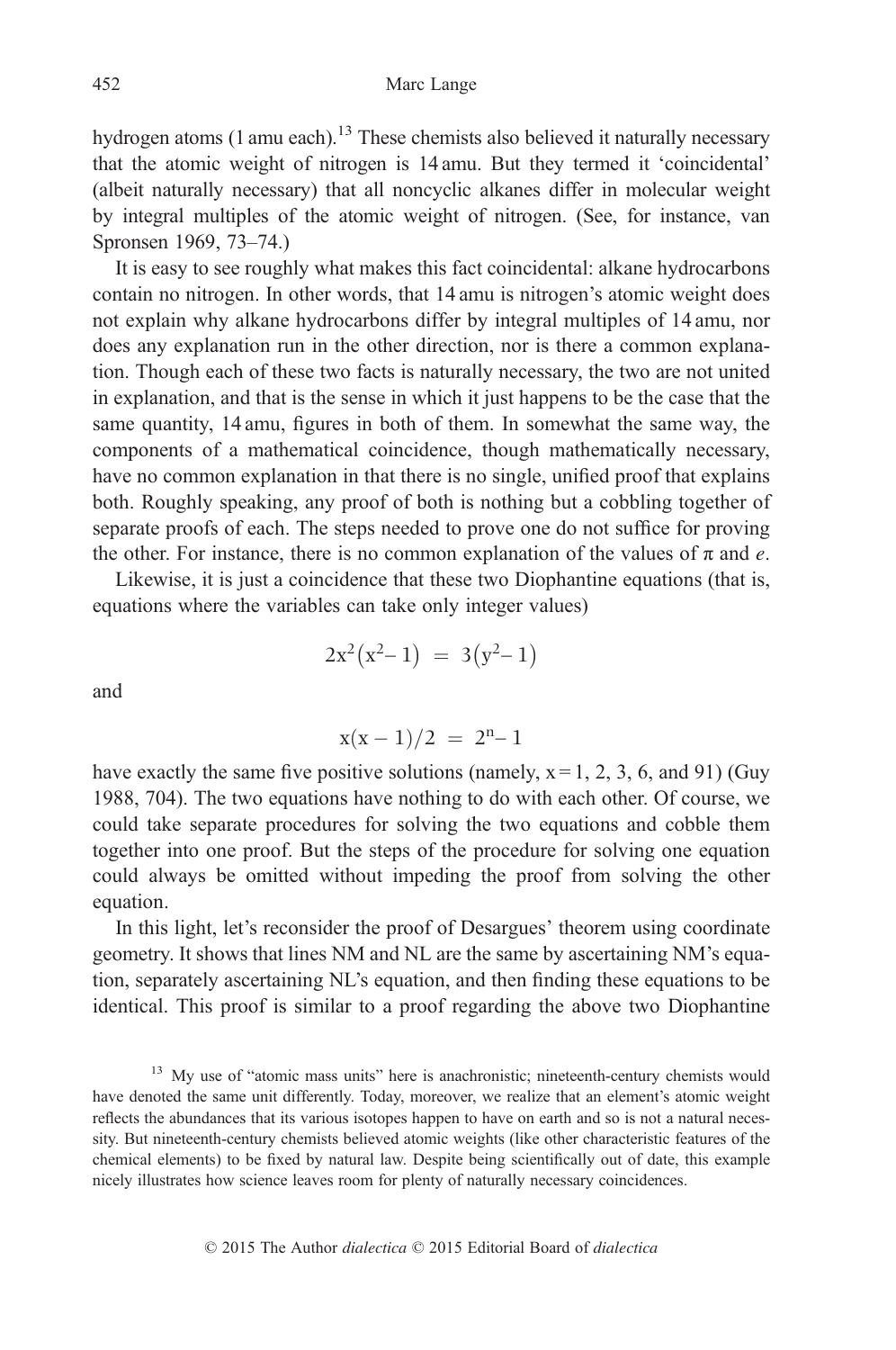equations that proceeds by solving one equation, separately solving the other, and finally noting that the two sets of solutions are exactly the same. Likewise, in the derivation of Desargues' theorem from Menelaus' theorem, the cancellations (e.g., of BB′/OB′ by OB′/BB′) are genuinely fortuitous in that the appearance of a given term in one application of Menelaus' theorem, and of its reciprocal in a separate application of Menelaus' theorem, is a mathematical coincidence. They arise independently. (The same applies to the brute-force proof of the calculatornumber theorem, where each of the 16 calculator numbers is proved separately to be divisible by 37.)

The proof of Desargues' two-dimensional theorem that exits to the third dimension reveals the collinearity of L, M and N to be no mathematical coincidence. Below we will see another example of a mathematical explanation of Desargues' theorem that reveals its target to be no coincidence. This will lead to a better understanding of mathematical coincidence.<sup>14</sup>

### 4. Desargues' theorem in projective geometry: unification and existence in mathematics

Here again is Desargues' theorem in two-dimensional Euclidean geometry:

If two triangles are so situated that the three lines joining their corresponding vertices all meet at a single point, then the points of intersection of the two triangles' corresponding sides – if those intersection points exist – all lie on one line.

The qualification "if those intersection points exist" is included to acknowledge that there need not be three points of intersection (one for each pair of corresponding sides); if two corresponding sides are parallel, then in Euclidean geometry, they do not intersect. It may even be that *each* pair of corresponding sides consists of parallel lines, so there are no points of intersection at all (see Figure 4). Hence, in Euclidean geometry, we cannot refer to "the points of intersection" without

<sup>14</sup> Tappenden (personal communication) suggests that part of Gray's point in the passage I quoted in section 2 is that it is the ability to visualize the proof that is responsible for giving us a sense of the result's inevitability. I interpret Gray's point in terms of my view that 'understanding' the theorem (i.e., knowing its explanation, that is, why it is true) comes from recognizing that all three cases involve the same pair of planes (and how that leads to their all involving the same line), which seeing the figure greatly assists us in appreciating – but this does not mean that the proof's explanatory power derives primarily from its visualizability per se. More important is *what* is visualized: the common pair of planes and how it produces the common line. The figure is a 'powerful guide' to understanding the theorem because it helps us to appreciate how the common line comes from the common pair of planes.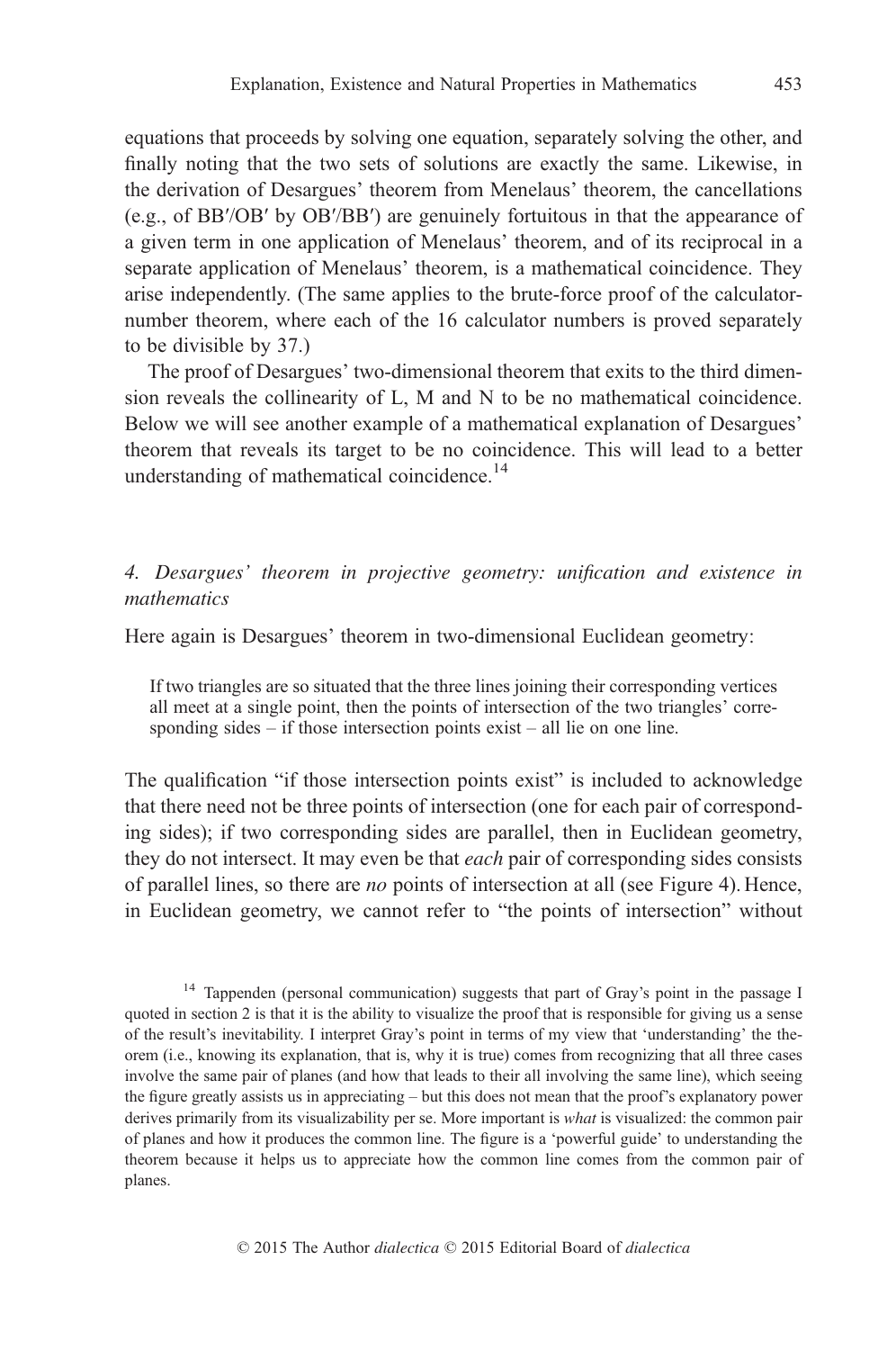

Figure 4. One arrangement of triangles in perspective.

giving the qualification "if they exist" (as given, for instance, by Whitehead 1971 [1907], 16; Stankova 2004, 173). Of course, if there are only two points of intersection, then they are necessarily collinear (since a line runs through any two points), and if there are none or exactly one, then collinearity among the points of intersection that exist is trivially achieved.<sup>15</sup> These are 'special cases' of Desargues' theorem; the above proofs of Desargues' two-dimensional theorem in Euclidean geometry cover only the non-trivial case: where there are three intersection points.

However, Desargues' theorem is usually understood as a theorem of projective rather than Euclidean geometry. In projective geometry, any two coplanar lines meet. Parallel lines meet at a point infinitely far away in the lines' direction (that is, at a single point, which is infinitely far away in either direction, one and the same point being reachable 'either way'). This 'point at infinity' is not located on the Euclidean plane (since for any two Euclidean points, there is some finite distance between them). All of the members of a set of mutually parallel lines have the same single point at infinity in common, and for each different orientation that coplanar parallel lines can take, there is a distinct point at infinity. All (and only) the points at infinity arising from lines on a given plane lie on a given 'line at infinity'. A 'projective plane' thus consists of a 'finite plane' (a.k.a. a Euclidean plane) plus a line at infinity.

One way to think about a point at infinity is as the point where endless railroad tracks on a Euclidean plane, viewed in perspective, are seen to meet (Figure 5). Admittedly, this way of thinking merely heightens our inclination to pose the question: 'Of course, we can choose to speak in terms of "points (and lines) at infinity", if we wish, but do they really exist? After all, railroad tracks never really meet, no matter how far they run. Do parallel lines really meet, or do they only "meet" inside inverted commas – that is, in the projective-geometry sense?'. But as soon as we ask this question, we begin to worry that it is ill-posed. After

<sup>&</sup>lt;sup>15</sup> But there cannot be exactly one – as I will show in a moment.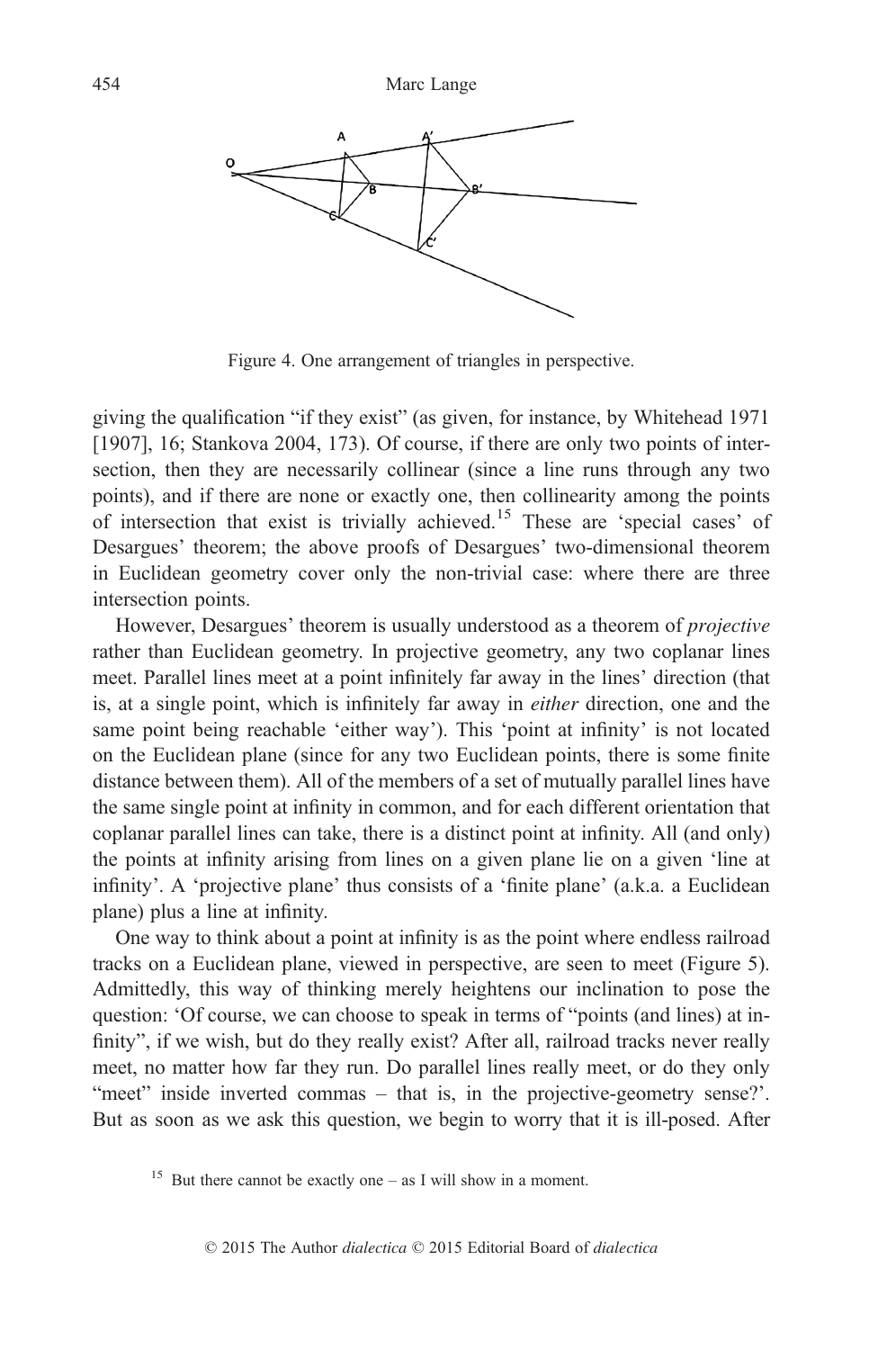

Figure 5. Railroad tracks viewed in perspective.

all, mathematics is not concerned with whether Euclidean points (never mind points at infinity) exist physically, and clearly (a familiar thought runs) they exist mathematically – in Euclidean geometry (as when a Euclidean geometer says 'There exists a point at which the diagonals of a square meet'). In the same internal, purely mathematical sense, then, 'points at infinity' exist in projective geometry.16 When doing mathematics, we can choose to study Euclidean geometry or to study projective geometry without any fear that our selection might be erroneous, since both are true; the former accurately describes Euclidean planes and the latter accurately describes projective planes. Considering the straightforward way that we just introduced the notion of 'points at infinity', we might well doubt whether it could possibly make any difference (other than to our convenience) whether we choose to say 'Two coplanar parallel lines meet at a point at infinity' or 'Two coplanar parallel lines never meet', since anything expressed in one way can be translated into the other.

This last thought suggests that it is merely for the sake of simplicity or convenience that Desargues' theorem is generally expressed in terms of projective geometry rather than Euclidean geometry. Yet mathematicians generally say that

<sup>16</sup> Here is a typical statement of this familiar view: 'In the case of ordinary geometrical elements our intuition makes us feel at ease as far as their "existence" is concerned. But all we really need in geometry, considered as a mathematical system, is the validity of certain rules by means of which we can operate with these concepts, as in joining points, finding the intersection of lines, etc. … the mathematical existence of "points at infinity" will be assured as soon as we have stated in a clear and consistent manner the mathematical *properties* of these new entities, i.e., their relations to "ordinary" points and to each other' (Courant et al. 1996, 181).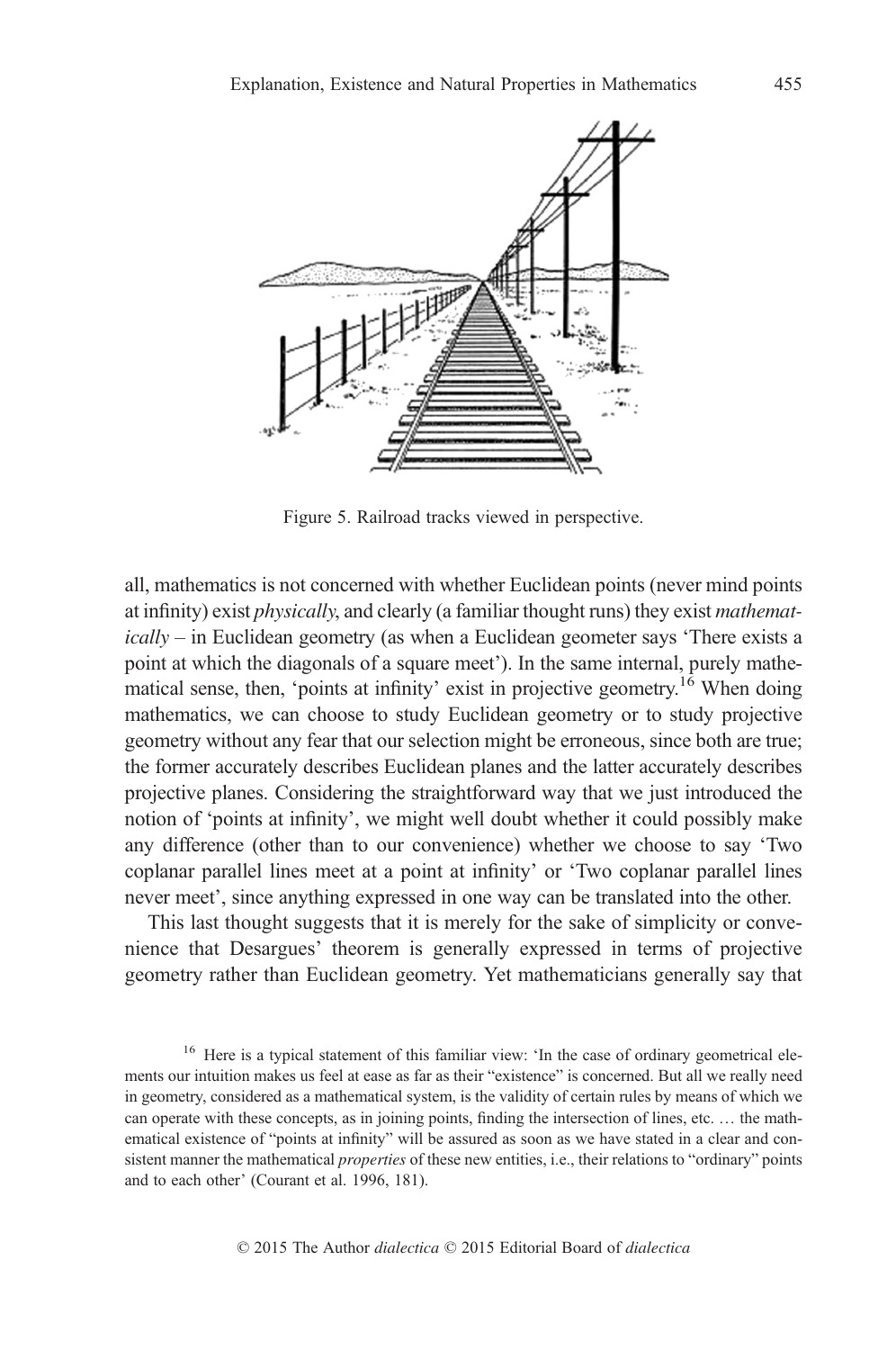projective geometry is where Desargues' theorem really resides. This does not sound like a mere matter of convenience. But then what does it mean?

Since any two coplanar lines intersect in projective geometry, Desargues' theorem in two-dimensional projective geometry does not need the qualification "if those intersection points exist". It says simply:

If two triangles are so situated that the three lines joining their corresponding vertices all meet at a single point, then the three points of intersection of the two triangles' corresponding sides are collinear.

Let's see how Desargues' theorem in two-dimensional projective geometry applies to the case depicted in Figure 4, where each of the three pairs of corresponding sides consists of a pair of parallel lines, so none of the intersection points L, M or N exists on the Euclidean plane (so trivially in Euclidean geometry all of the points of intersection lie on one line, as required by Desargues' theorem in Euclidean geometry). The lines in each pair do intersect on the projective plane: at infinity. Since the three points of intersection are all on the same line at infinity, they are collinear, as demanded by Desargues' theorem in projective geometry.<sup>17</sup> In projective geometry, this is not a 'special case' of Desargues' theorem, requiring separate treatment. Rather, it is proved automatically by the proof that exits to the third dimension and explains why Desargues' theorem holds in projective geometry. Whether the intersection points are at infinity or on the Euclidean plane, there are three intersection points, and so the case is covered by the proof in projective geometry. The proof that exits to the third dimension proves Desargues' theorem in two-dimensional projective geometry without having to treat any cases separately; they get proved automatically along with the rest, not as special cases.

Now suppose that two of the three pairs of corresponding sides are pairs of parallel lines. As we will now see, it follows that the third pair must also consist of parallel lines, so none of L, M or N exists on the Euclidean plane. Here is a proof in Euclidean geometry (using the labels in Figure 4):

Suppose lines BC and B′C′ are parallel and that lines AB and A′B′ are parallel. Show that lines AC and A′C′ are parallel:

Consider triangles OBC and OB′C′. They have the same angle O. Since BC and B′C′ are parallel lines cut by the transversal OB′, angles B and B′ are corresponding angles, and so are equal. So two angles of triangle OBC are equal to two angles of triangle OB ′C′. Therefore, the triangles must be similar. For analogous reasons, triangles OAB and OA′B′ are similar. Similar triangles have all of their corresponding sides in the

<sup>17</sup> The theorem in projective geometry also allows O to be at infinity (so OA', OB' and OC' are parallel) or some of the vertices (A, B, C, A′, B′, C′) of the two triangles to lie at infinity, whereas Euclidean geometry does not.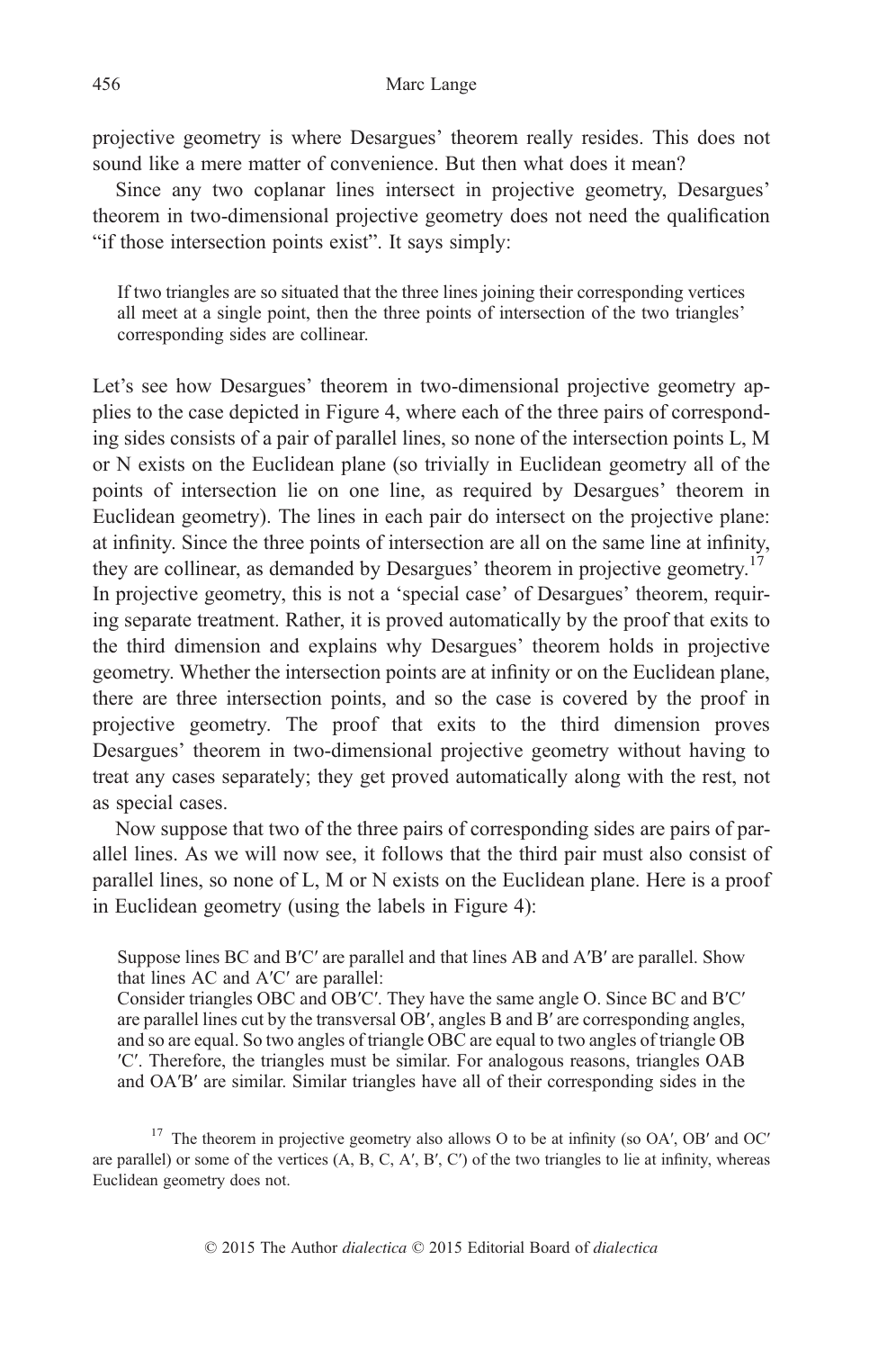same ratio. From the similarity of OAB and OA′B′, OA/OA′ = OB/OB′, and from the similarity of OBC and OB′C′, OB/OB′ = OC/OC′. Hence, OA/OA′ = OC/OC′. Hence, two sides of triangle OAC are in the same ratio as two sides of triangle OA′C′, and the included angle O is the same. Hence, OAC and OA′C′ are similar, so their corresponding angles A and A′ must be equal. That is, lines AC and A′C′ make equal angles with transversal OA′, so AC and A′C′ must be parallel.

As we saw earlier, Desargues' theorem in two-dimensional Euclidean geometry does not entail the result we just proved, i.e., that it is impossible for exactly one of the three pairs of corresponding sides to have a point of intersection on the Euclidean plane. As far as that theorem is concerned, it could be that exactly one of the three pairs of lines has an intersection point; in that case, it is trivial that all of the intersection points are collinear. This is a 'special case' of Desargues' theorem in Euclidean geometry, since (whether there is one intersection point or none) the theorem then holds trivially. By contrast, Desargues' theorem in two-dimensional projective geometry does entail this result. Suppose two of the three pairs of corresponding sides are pairs of parallel lines. Then in projective geometry, the lines in each of those pairs intersect at infinity and the unique line through those two intersection points is the line at infinity associated with the given plane. By Desargues' theorem in projective geometry, all three points of intersection must be collinear. The only way for the third point of intersection to lie on the same line as the other two intersection points – namely, on the line at infinity – is for the third point also to lie at infinity, and hence for the third pair of corresponding sides to consist of two parallel lines.

Thus, Desargues' theorem in projective geometry has an implication regarding the Euclidean plane that fails to follow at all from Desargues' theorem in Euclidean geometry. Furthermore, this additional implication is not arbitrarily tacked on to the rest of the theorem, requiring a separate proof from the rest. Rather, in proving Desargues' theorem in projective geometry by exiting to the third dimension, one does not treat this case separately. Cases where one or more of the points of intersection are at infinity are not 'special cases' of Desargues' theorem in projective geometry. All of this stands in stark contrast to Euclidean geometry: a proof of Desargues' theorem in Euclidean geometry does not thereby prove the further result we just discovered. Rather, a Euclidean proof of that result (which I just gave) is entirely separate from any proof of Desargues' theorem in Euclidean geometry.

We could, of course, supplement Desargues' theorem in Euclidean geometry so that the strengthened theorem does imply that it is impossible for exactly one of the three pairs of corresponding sides to have a point of intersection on the Euclidean plane. Here is the strengthened theorem:

If two triangles are so situated that the three lines joining their corresponding vertices all meet at a single point, then the three points of intersection of the two triangles'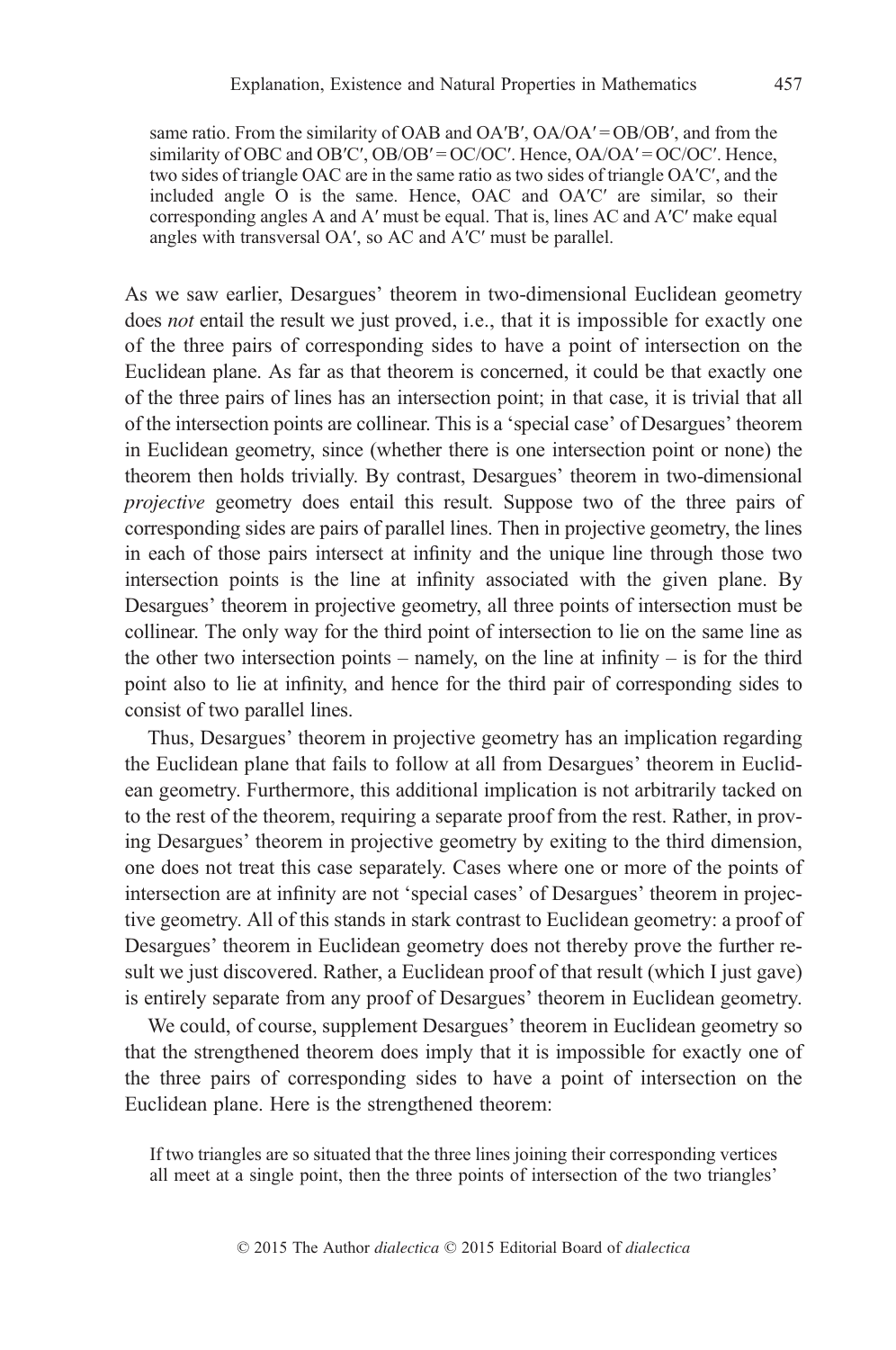corresponding sides – if those intersection points exist – all lie on one line, and if two pairs of corresponding sides are such that the two sides in each pair fail to intersect, then the two sides in the third pair also fail to intersect.

However, in Euclidean geometry, this strengthened theorem is merely two theorems cobbled together in that they have no common proof. Of course, we could cobble together explanations of each into a single proof. But it would be no common proof since some of the steps needed to prove one could then be weakened or omitted from the proof without compromising the derivation of the other  $-$  just like solutions to the two Diophantine equations in the previous section. In terms of the notion of a mathematical 'coincidence' that we encountered there, the strengthened theorem constitutes a mathematical coincidence according to Euclidean geometry. But Euclidean geometry is mistaken in so depicting it. Projective geometry reveals the theorem to be in fact no coincidence; the two components of the strengthened Euclidean theorem have a common proof in an explanation of Desargues' theorem in projective geometry.

It is not merely the case that Euclidean geometry and projective geometry differ in whether or not they treat the strengthened Desargues' theorem as a coincidence. Rather, Euclidean geometry is mistaken; projective geometry reveals that these various 'special cases' are actually no coincidence – in the same way as the complex numbers reveal certain results involving real numbers alone to be no coincidence (though they appear to be coincidental when considered in the context of the real numbers alone). For instance (as I discussed in Lange 2010, 329–332), it is no coincidence that the two Taylor series

$$
1 / (1 - x2) = 1 + x2 + x4 + x6 + ...
$$
  

$$
1 / (1 + x2) = 1 - x2 + x4 - x6 + ...
$$

are alike in that, for real x, each converges when  $|x| < 1$  but diverges when  $|x| > 1$ . The reason why these functions both exhibit this convergence behavior is that both of them (considered as functions of complex numbers) are undefined for some  $z$  on the unit circle of the complex plane and because all of these cases can be treated together in a proof of the 'radius of convergence' theorem:

For any power series  $\sum a_n z^n$  (from  $n = 0$  to  $\infty$ ), either it converges for all complex numbers z, or it converges only for  $z=0$ , or there is a number  $R > 0$  such that it converges if  $|z| < R$  and diverges if  $|z| > R$ .

Just as considerations from the real numbers alone mischaracterize as coincidental the common convergence behavior of the two Taylor series, so considerations from Euclidean geometry alone fail to recognize that the various components of the strengthened Desargues' theorem are no coincidence.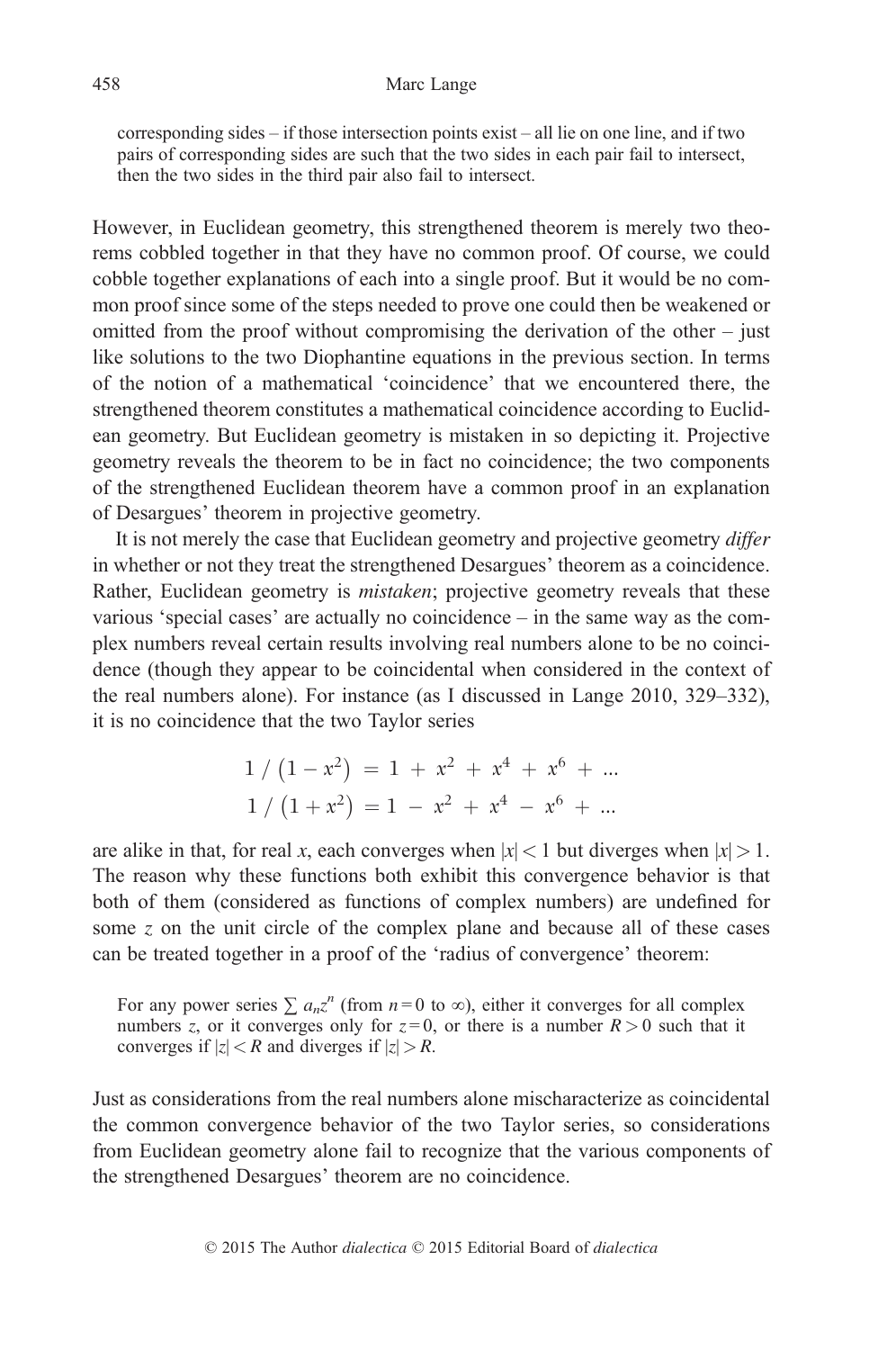Desargues' theorem nicely illustrates the fact that a proof's explanatory power is distinct from its 'purity' in the rough sense of making use of no concepts foreign to the concepts in the theorem being proved (or in their definitions). Points at infinity do not figure in Desargues' theorem or its strengthened version above, so an appeal to them in proving that theorem is a violation of purity. Despite its foreign elements, the projective proof is explanatory. Explanatory power is just one of the many respects in which one proof can be better or worse than another proof of the same theorem; purity is another ideal, and beauty, brevity and accessibility are still others. Explanatory power is distinct from these other virtues.

There are further respects in which Desargues' theorem in projective geometry unifies what Euclidean geometry treats as special cases, thereby revealing various results depicted as coincidental by Euclidean geometry to be no coincidence at all. Consider the case where exactly two of the three pairs of corresponding sides are pairs of lines that intersect on the Euclidean plane. As we have seen, a proof of Desargues' theorem in Euclidean geometry must treat this as a special case; the proofs in section 2 all concern only the case where there exist three points of intersection. (For example, we cannot make all of the requisite fortuitous cancellations with only two applications of Menelaus' theorem.) To treat it as a special case is no problem, of course, since when there are exactly two points of intersection, their collinearity is trivial. In projective geometry, by contrast, points at infinity are just points like any other. The case of two intersection points on the finite plane, but one at infinity, requires no special treatment; an explanatory proof does not proceed by cases at all.

Furthermore, if exactly two of the intersection points lie on the Euclidean plane (i.e., exactly one of the three pairs of corresponding sides consists of two parallel lines), then the line through those two intersection points is parallel to the two parallel sides. (See Figure 6, where line NL is parallel to lines AC and A′C′.) Once again, this result in Euclidean geometry does not follow from Desargues' theorem in Euclidean geometry. It can be proved in Euclidean geometry, but this proof is



Figure 6. A special case of Desargues' theorem.

© 2015 The Author dialectica © 2015 Editorial Board of dialectica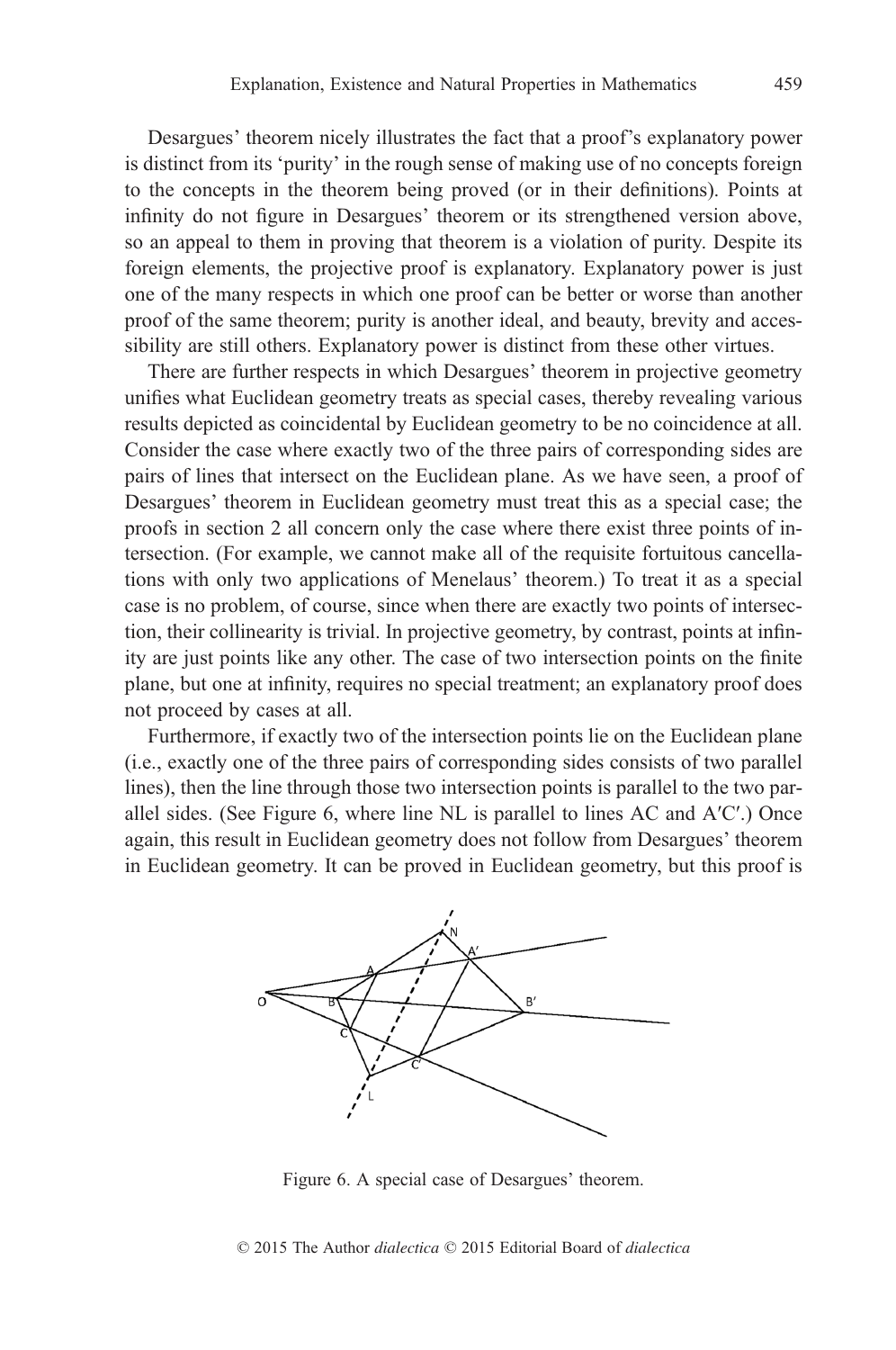separate from a proof of Desargues' theorem. Once again, we could strengthen Desargues' theorem in Euclidean geometry by conjoining it with this result. But the strengthened theorem would have no common, unified explanation in Euclidean geometry. Its various cases would have to be proved separately. Accordingly, mathematicians commonly refer to the strengthened theorem in Euclidean geometry as a mere collection of special cases. (See, for example, Jones 1986, 556; Silvester 2001, 251; Gray 2007, 29.) In contrast, this result follows from Desargues' theorem in projective geometry by negligible additional steps and without having to be treated separately as concerning a special case: the intersection point M at infinity is collinear with the two intersection points L and N on the finite plane,<sup>18</sup> as demanded by Desargues' theorem in projective geometry, only if M lies at the intersection of line LN and the line at infinity, so lines LN, AC, and A′C′ meet at a point at infinity and therefore must be parallel. Thus, an explanation of Desargues' theorem in projective geometry shows it to be no coincidence that this result holds together with Desargues' theorem in Euclidean geometry.

The phenomenon I have just described is not a peculiarity of Desargues' theorem. Projective geometry characteristically unifies what Euclidean geometry treats as separate theorems and special cases. This unification has long been recognized as among projective geometry's great achievements (Chasles 1837, 75–76, 87; Dieudonné 1985, 8; Lord 2013, 11). As Descartes wrote to Desargues on 19 June 1639:

Pour votre façon de considérer les lignes parallèles, comme si elles s'assemblaient à un but à distance infinie, afin de les comprendre sous le même genre que celles qui tendent à un point, elle est fort bonne  $\ldots$ .<sup>19</sup> (Descartes 1639, 555).

Indeed, the search for such unified explanations – the suspicion that Euclidean geometry proves but fails to explain certain geometrical facts, that it incorrectly characterizes them as coincidences – was one of the original motivations for developing projective geometry. Consider Jean-Victor Poncelet, whose 1822 work made the first contribution to projective geometry after Desargues:

The lesson Poncelet set about drawing … was that there should be a better way of reasoning geometrically, one that did not pursue the argument down a maze of bifurcating cases: one when there are four points, another when there are two, a third when there are none, a fourth when two points coincide; one when this segment is less than that one, another when it is greater … (Gray 2007, 46)

<sup>19</sup> As regards your way of considering parallel lines as if they met at a point infinitely distant, in order to include them in the same genus as those that go toward a point – it's very good …

 $18$  Using the labels from Figure 6 – though, of course, M does not appear anywhere on that figure! M is the intersection of parallel lines AC and A′C′.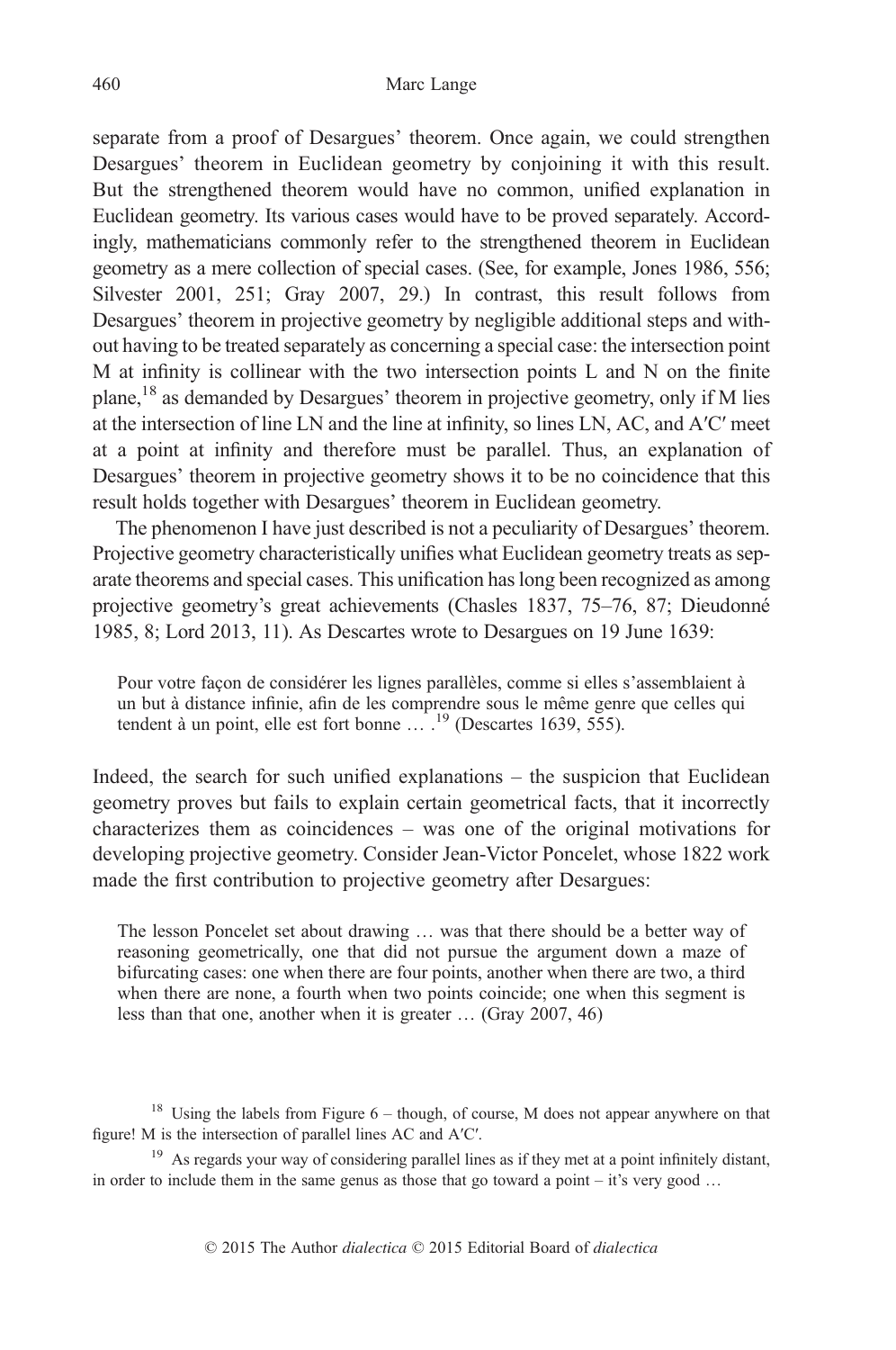We have here a nice example of the role that concepts such as mathematical explanation, unification and coincidence play in mathematical practice.

This role is not merely heuristic and pragmatic. Projective geometry is not merely a convenient way of proving theorems in Euclidean geometry – shortening the proofs, making them more efficient, allowing more to be proved at once. Rather, I have suggested that Euclidean geometry is *mistaken* in portraying certain results as coincidental and certain theorems as mere collections of special cases. Projective geometry reveals facts about Euclidean points, lines and planes that escape Euclidean geometry – not because they are too difficult to prove in Euclidean geometry, but because Euclidean geometry gets them wrong. These facts concern whether certain results in Euclidean geometry have a common, unified explanation. As Dieudonné (1985, 9) puts it: "the projective view exposes properties that appear accidental" to be otherwise.

That Euclidean geometry can (in this respect) be incorrect regarding Euclidean points, lines and planes runs contrary to the familiar thought I mentioned near the start of this section: that when doing mathematics, we can choose to study Euclidean geometry or to study projective geometry without any fear that our selection might be erroneous, since both are true; the former accurately describes Euclidean planes and the latter accurately describes projective planes. Although the theorems of Euclidean geometry are true of Euclidean points, lines and planes, Euclidean geometry taken more broadly (to include the proofs – and hence the explanations – that may be given of these theorems) may nevertheless mischaracterize those objects.

Earlier I also mentioned the familiar thought that to ask whether points at infinity really exist is to make a fundamental mistake. Trivially (this familiar thought runs), they exist in projective geometry but do not exist in Euclidean geometry. However, our case study of Desargues' theorem suggests that points at infinity are not a mere façon de parler. Rather, their features genuinely explain facts about Euclidean points, lines, and planes. In other words, points and lines at infinity exist in *Euclidean* geometry; mathematicians discovered that they do (via 'inference to the best mathematical explanation') by working in projective geometry.

My argument can be put roughly as follows:

- P1: Certain facts about points at infinity explain certain facts about Euclidean points, lines and planes. (I have argued for this claim in the preceding sections.)
- P2: What explains a fact about some entities must be on an ontological par with those entities. (Roughly: only facts about what exists can explain facts about what exists.)
- C: Points at infinity exist in Euclidean geometry.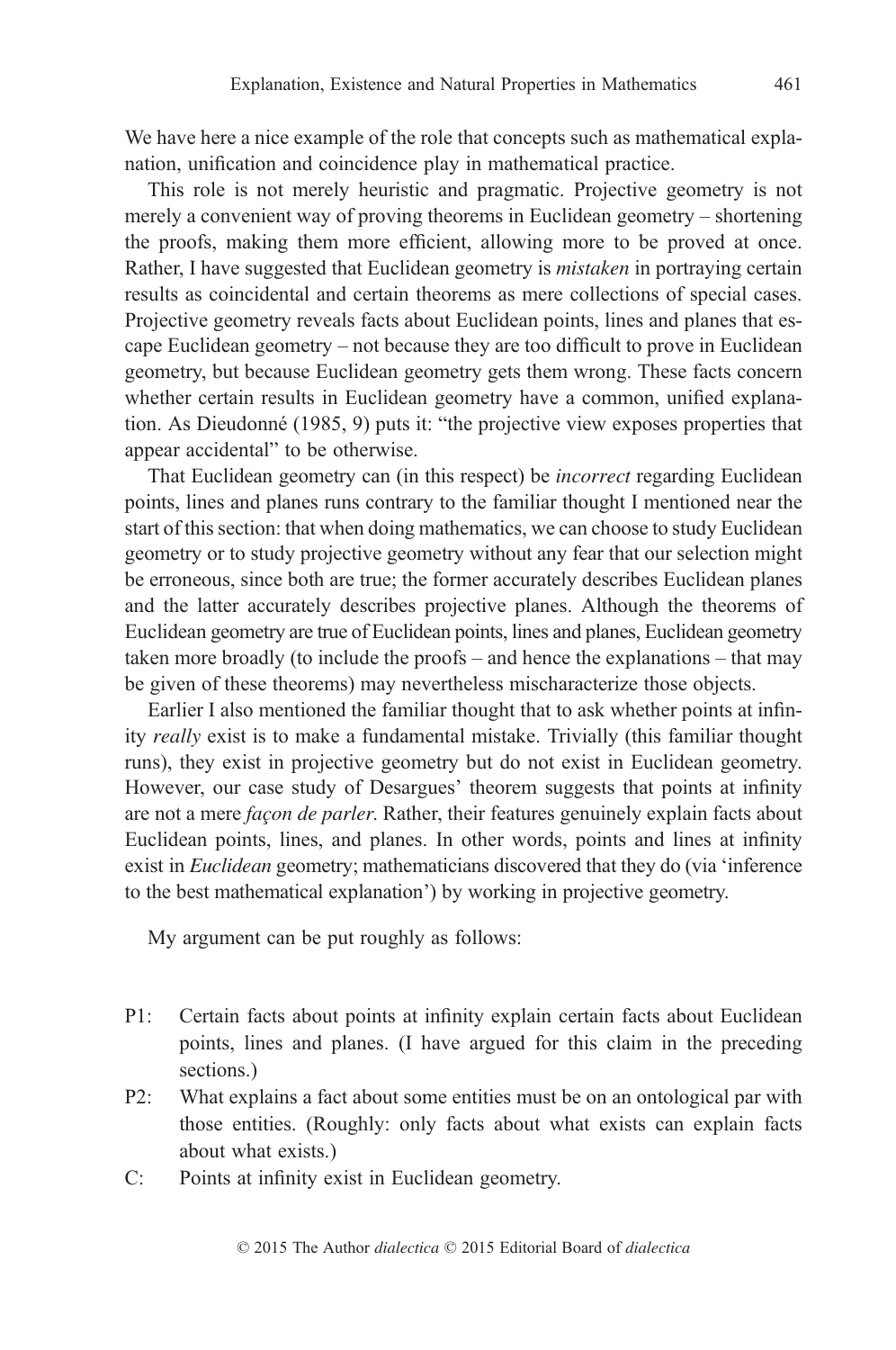In arguing for P1, I have argued against the view that certain facts about Euclidean points, lines and planes have an explanation in projective geometry but have no explanation *in Euclidean geometry*. Rather, they have an explanation, period; whether they have an explanation is not relative to some mathematical field. Of course, their explanation requires the resources of projective geometry, but it does not follow that their explanation is relative to the geometry in question – any more than whether a given empirical fact has an explanation is relative to the scientific theory in question. For example, certain facts about the observed motions of the planets in Earth's night sky have an explanation, which is supplied by the Copernican theory of the heavens. The Ptolemaic theory says that these astronomical facts have no explanation. It is the case, of course, that these astronomical facts have an explanation according to the Copernican theory and no explanation according to the Ptolemaic theory. But what the two theories say is not all there is to the matter; whether these astronomical facts do indeed possess an explanation is not relative to the theory in question. Rather, it turns out that the astronomical facts have an explanation, as the Copernican theory correctly says; the Ptolemaic theory is mistaken in portraying them as brute. Likewise, Euclidean geometry is mistaken in some of what it says about the explanation of certain facts about Euclidean points, lines and planes. Perhaps what it is for points at infinity to exist in Euclidean geometry is for them to play an explanatory role there.

I conclude that it is not merely for the sake of simplicity or convenience that Desargues' theorem is generally expressed in terms of projective geometry rather than Euclidean geometry. As mathematicians say, projective geometry is where Desargues' theorem naturally belongs.<sup>20</sup>

<sup>20</sup> After completing this paper, I found that Wilson (1992) also argues that the points introduced by projective geometry are not mere conveniences, prettifying Euclidean theorems, nor is it the case that "any self consistent domain is equally worthy of mathematical investigation" (152). Rather, those theorems "cry out for the extended, projective setting" (153). Although Wilson says that nineteenth-century mathematicians compared appeal to ideal points to "physical explanations by appeal to unseen molecular structures" (151), Wilson does not offer an account of a theorem's 'proper setting', much less unpack it in terms of mathematical explanation. His concerns lie elsewhere. Wilson, in turn, notes that Manders (1987; 1989) has also argued that points at infinity "unify concepts, in a technical sense which covers widely cited advantages of simplification and clarity" (1989, 554). But Manders elaborates the conceptual unification and "more systematic understanding" (Ib., 561) provided by these posits not fundamentally in terms of mathematical explanation, but rather through model-theoretic notions such as "closure" and "completeness" (as when the addition of complex numbers allows all quadratic equations in one unknown to have solutions) that need not bring any increased explanatory power by my lights. Nevertheless, I agree with Manders that "we can have explicit epistemological grounds for commitment to those domains of entities by which certain prior domains of inquiry are made more understandable" (Ib., 562).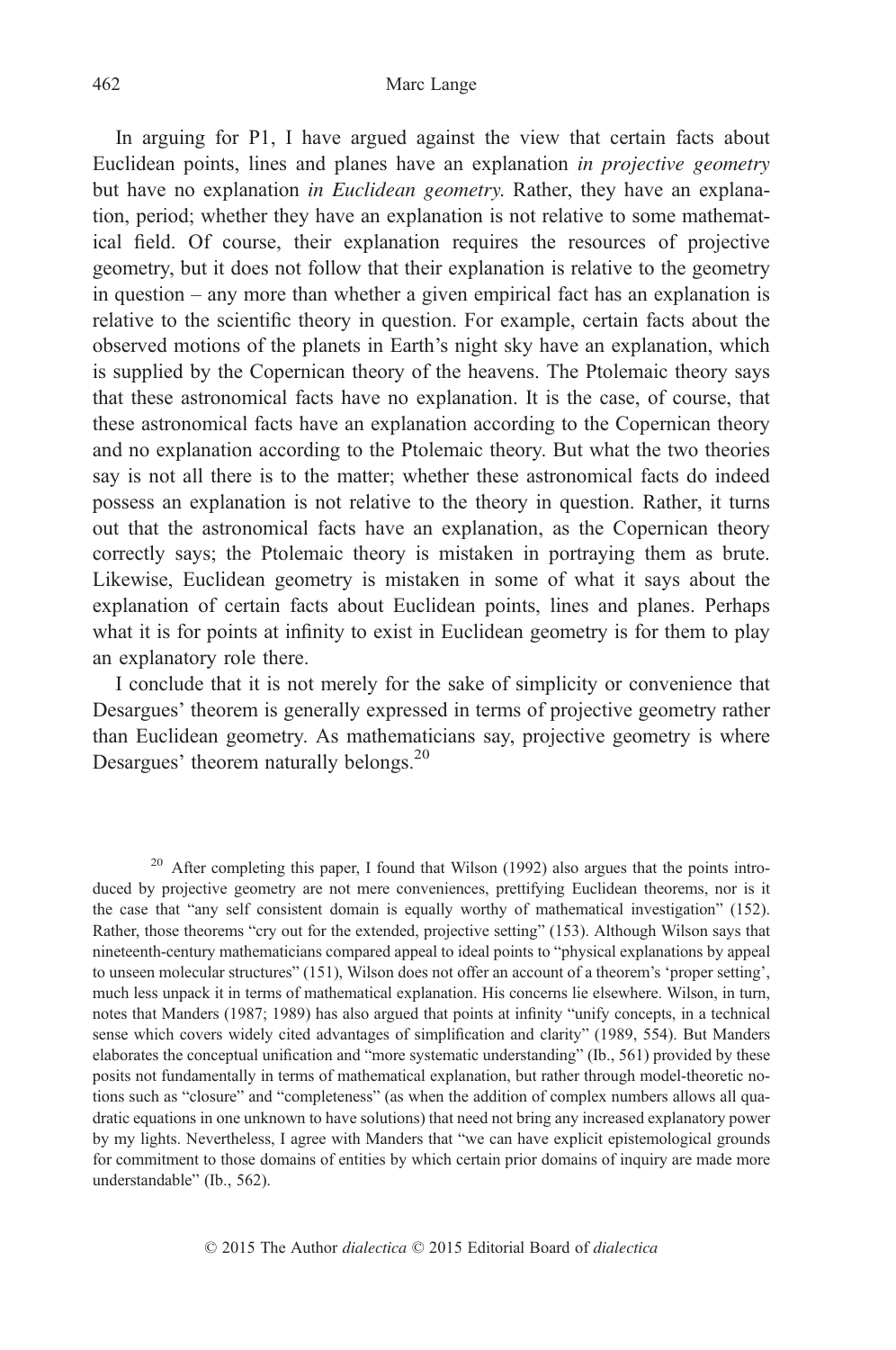# 5. Desargues' theorem in projective geometry: explanation and natural properties in mathematics

I have suggested that in projective geometry, the proof exiting to the third dimension explains Desargues' theorem only because it exploits a feature common to the three points at which pairs of corresponding sides of the two triangles intersect. This feature gives the proof explanatory power, on my view, only because a certain feature of Desargues' theorem strikes us as remarkable: its identification of a property common to each of the three intersection points – or (equivalently) each of the three pairs of corresponding sides of the two triangles. The salience of this feature makes meaningful the why question demanding the theorem's explanation over and above its proof. But the content of Desargues' theorem in projective geometry strikes us in this way (as identifying a property common to each of the three intersection points) only if we already recognize points at infinity as just like other points – as all "le même genre" (as Descartes said above). Otherwise, Desargues' theorem in projective geometry consists of Desargues' theorem in Euclidean geometry plus various other theorems (two of which I gave in the previous section). So understood, the theorem is a motley collection of results. It does not identify a property common to each of the three points of intersection. Therefore, only in projective geometry does it make sense even to ask why these results (the various components of Desargues' theorem in projective geometry) all hold.

I have just presumed that a genuine resemblance among the three intersection points is distinguished from a difference among them – even though we could paper over that difference by using the same specious term to describe them all. I am thus invoking a familiar philosophical distinction between what David Armstrong (1978, 38–41) and David Lewis (1999, 10–13) call "natural" (i.e., 'sparse') properties – that is, respects in which things may genuinely resemble each other – on the one hand, and mere shadows of predicates (i.e., 'abundant' properties), on the other hand. Consider some of the properties figuring in projective geometry. For example, take the property of being a point, which is instantiated by both points on the finite plane and points at infinity. Or take the property of being a line, which is instantiated by both Euclidean lines and lines at infinity. These are genuine properties according to projective geometry. In fact, according to projective geometry, they mark off natural kinds. In projective geometry "all lines are 'created' equal, regardless of whether they are usual lines or the 'lines at infinity'" (Stankova 2004, 176; cf. Courant et al. 1996, 181). Explanatory proofs in projective geometry treat all lines in the same way; lines at infinity are not 'special cases'. For instance, in the proof explaining Desargues' theorem in projective geometry, we saw that the case where points L, M and N all lie on the line at infinity does not require special treatment. Rather, that case is treated together with the others as all constituting instances of collinearity.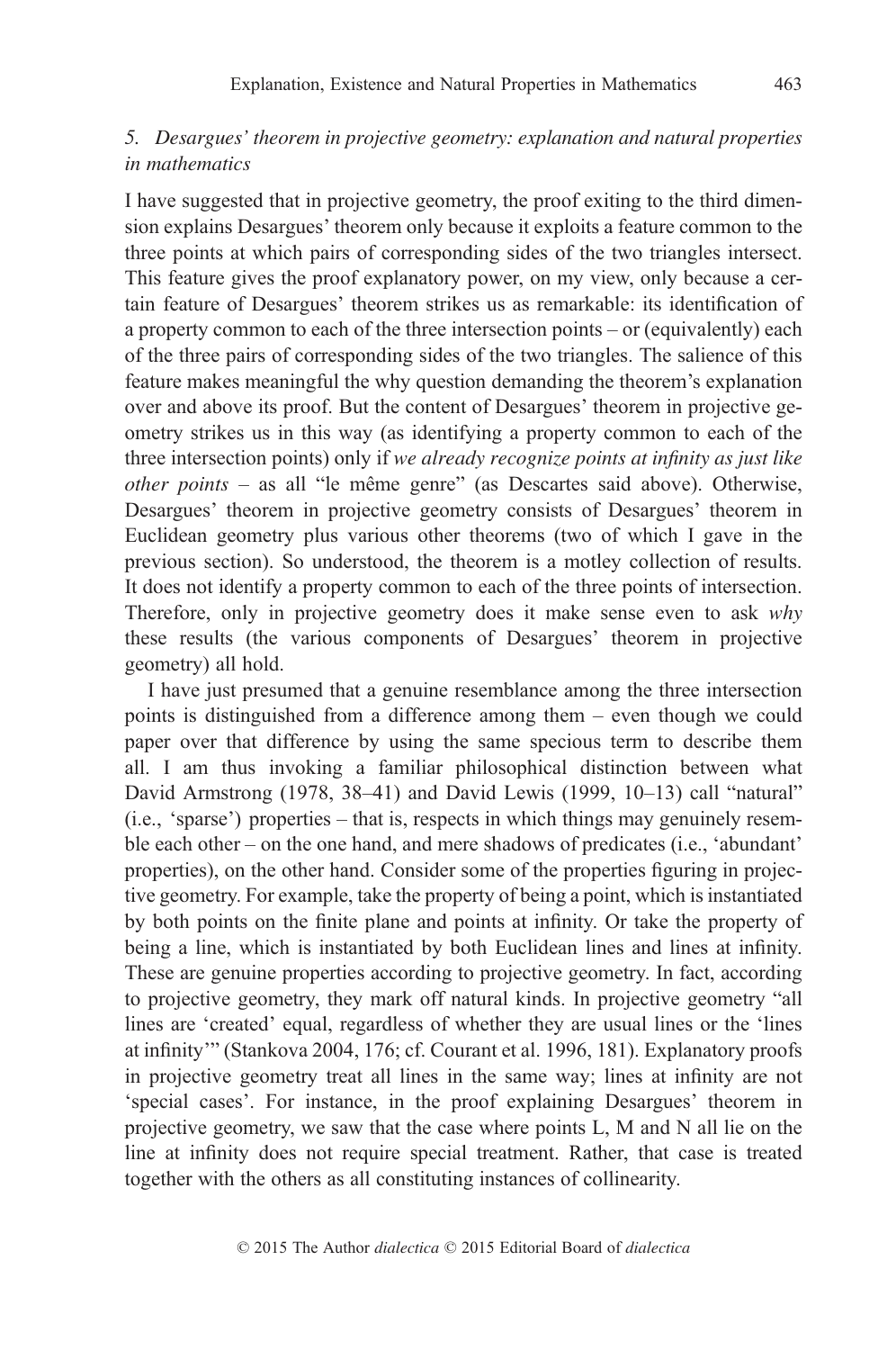But any of these properties that is natural, according to projective geometry, is instead a gerrymandered, artificial, wildly disjunctive, unnatural 'property' (all of these pejorative terms being roughly synonymous) according to Euclidean geometry – akin to Nelson Goodman's (1983) famous example of being "grue" (of being green and observed before the year 3000 [to update Goodman's example] or blue and unobserved before the year 3000). For instance, the projective property of being collinear, as applying to the three intersection points according to Desargues' theorem in projective geometry, is understood in Euclidean geometry as the property of being collinear, if the three intersection points are on the Euclidean plane, or of the third intersection point's 'existing at infinity' (i.e., the two corresponding sides being parallel), if the other two intersection points 'exist at infinity', or… (with each disjunct corresponding to a separate theorem in Euclidean geometry).

On my account, the proof exiting to the third dimension possesses the power to explain why Desargues' theorem in projective geometry holds partly by virtue of the proof's exploiting natural properties. Otherwise, the derivation would not constitute a common, unified proof of Desargues' theorem in projective geometry. Instead, its unity would be specious; it would be using disjunctive properties to cover (what Euclidean geometry portrays as) miscellaneous 'special cases'. After all, if we could help ourselves to disjunctive properties in our proofs, then we could always cobble together separate proofs into one, and a proof of one component of a coincidence would then contain no steps dispensable to proving the other component. The distinction I have tried to draw between common, unified proofs and the mere cobbling together of two unrelated proofs would vanish. Accordingly (since I have used this distinction to ground several others) no distinction would remain between the mathematical explanations we have seen and mere proofs, or between mathematical coincidences and joint results that are no coincidence. Whether the concept of a projective 'point' (covering both Euclidean points and points at infinity) picks out a natural class or is an artificial device for shortening proofs without genuinely unifying them makes a big difference to projective geometry's explanatory power.<sup>21</sup>

Thus, the why question regarding Desargues' theorem in projective geometry functions only in a context where the theorem is already appreciated as identifying

 $21$  In creating a specious unity, the concept of a projective 'point' would then be like the property F that applies to all and only things at worlds where a given deductive system of actual truths holds – thereby threatening to undermine Lewis's Best System Account of natural law by allowing a maximally simple formulation of a deductive system with maximal strength (Lewis 1999, 42). See also the bogus explanation created by disjunctive properties in the notorious footnote 33 in (Hempel 1965, 273).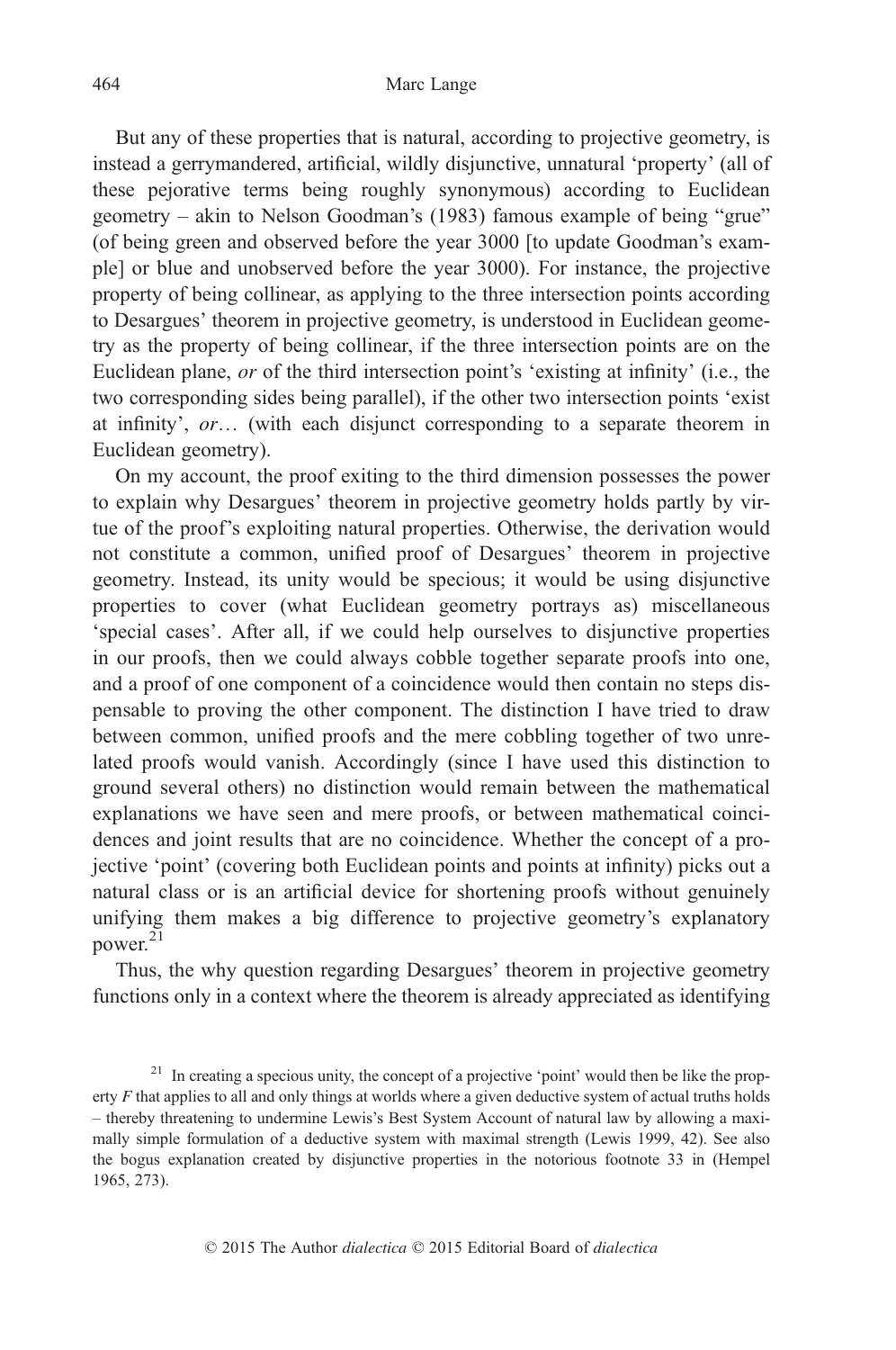something common to each of the three intersection points, $^{22}$  and the proof exiting to the third dimension succeeds in answering the why question only by virtue of exploiting another feature those points share. But here we seem to be caught in a vicious circle: the proof's explanatory power (indeed, the demand for an explanation) presupposes that certain properties are natural, but presumably, they are natural purely in virtue of their role in such explanations. What makes the points at infinity just more points is that they function in explanations no differently from points on the finite plane; explanatory proofs do not treat them as special cases. Two projective points behave in the same way for the same reasons, and this is what makes the projective points form a natural class.<sup>23</sup> A single term covering not only pairs of lines intersecting at Euclidean points, but also pairs of parallel lines (intersecting 'at infinity') could be stipulated within Euclidean geometry and used to present proofs more compactly. But only by discovering projective geometry's explanatory power do mathematicians discover that this term is not a mere *facon de parler*, but rather denotes a natural kind in mathematics.

 $2<sup>22</sup>$  Thus, it is misleading to say simply that in Euclidean geometry, there is no explanation of the theorem that is 'Desargues' theorem in projective geometry', since this simple formulation suggests that the lack of any such explanation is felt in Euclidean geometry. Rather, in Euclidean geometry, we cannot even ask the why question that the explanation answers. Projective geometry is the natural habitat for Desargues' theorem in Euclidean geometry because only there does the theorem have a common, unifying explanation with various other Euclidean results (equivalent all together to Desargues' theorem in projective geometry), even though in Euclidean geometry, the lack of any such explanation is not felt; there it would not even make sense to ask for such an explanation.Here is a related point. I have understood a 'mathematical coincidence' to be two or more mathematical results with no common, unifying explanatory proof. In this sense, Desargues' theorem in projective geometry is portrayed as coincidental by Euclidean geometry because in Euclidean geometry, there is no such proof for Desargues' theorem in Euclidean geometry together with the additional content of the theorem in projective geometry. However, one might adopt a narrower understanding of 'mathematical coincidence' by also requiring, in order for two or more mathematical results to be a coincidence (or even to be no coincidence – the title of (Nummela 1987)), that the various mathematical results specify that various cases have something in common. On this reading, it is a mathematical coincidence that the two Diophantine equations given at the end of section 3 have the same positive solutions, but it is neither a mathematical coincidence nor no coincidence that there are five perfect solids and the two equations have the same solutions (even though the components of this result have no common, unifying explanatory proof). Euclidean geometry mistakenly depicts the components of Desargues' theorem in projective geometry as having no common, unifying explanatory proof – but does not mistakenly depict them as coincidental, on this narrower reading, since in Euclidean geometry, those results fail to show that various cases have something in common. Only if projective concepts denote natural properties do the results show that various cases have something in common. Therefore, on this narrower reading, only in projective geometry does it make sense even to ask whether this combination of results is coincidental or no coincidence.

<sup>23</sup> As indirect support for this idea, I argue in Lange (forthcoming, ch. 11) that roughly the same idea applies in science: many properties (such as having a given Reynolds number) become natural by virtue of their roles in certain scientific explanations.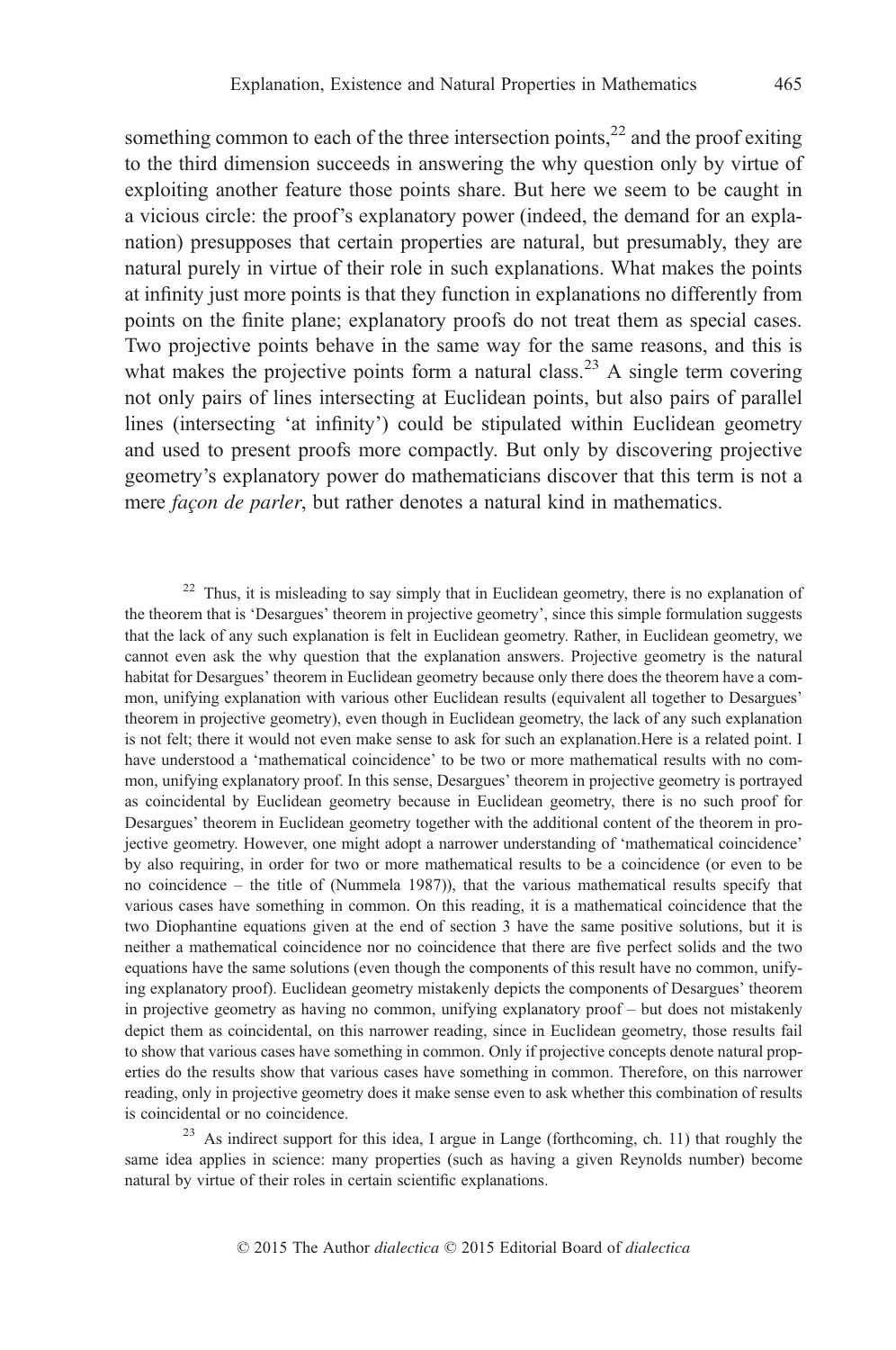How do mathematicians discover the explanatory power of some proof in projective geometry if they must already know that projective concepts denote natural properties, yet this knowledge, in turn, arises from their discovering projective geometry's explanatory power? Here we have the epistemic version of the ontological circularity I just mentioned. My suggestion is that (knowledge of) the naturalness of projective properties and (knowledge of) the explanatory power of proofs using those properties arise together; neither is prior to the other.

What makes a given proof in projective geometry explanatory is, in part, that it uses natural properties, and what makes those properties natural, in turn, is that they figure in other explanatory proofs. For each explanation, the existence of others secures the naturalness of the properties it uses. Of course, each of those others is beholden to others for the naturalness of the properties it uses. This holism does not involve vicious circularity because a given proof's status as an explanation *presupposes* the naturalness of the properties it exploits but does not also make those properties natural. An entire constellation of proofs that would be explanatory, were certain properties natural, is needed to make those properties natural. Insofar as those proofs are many and diverse (in that, e.g., one of these proofs is not contained in each one of the others, so we are not getting a multiplicity of proofs on the cheap), the properties qualify as natural and the proofs as explanatory.24 This ontology is mirrored in epistemology. Mathematicians discover that the properties in a given family are natural by finding them in many, diverse proofs that (mathematicians recognize) would be explanatory, if those properties were natural.

A disjunctive property fails to figure in such a wide constellation of proofs. We could, of course, take two arbitrary theorems involving natural properties and make them into a single combined theorem by using disjunctive properties. We could likewise form a proof of the single combined theorem by taking a proof explaining why one of the original theorems holds and combining it with a proof explaining why the other holds – using further disjunctive properties to combine the first steps of the two proofs, the second steps, and so forth. The disjunctive

<sup>24</sup> By this "Insofar as …" formulation, I mean to recognize that a given mathematical property's naturalness and a given proof's explanatoriness can be matters of degree. (Lewis likewise regards naturalness as a matter of degree.) Also note that this view leaves room for a property to figure in an explanatory proof without its role there contributing at all toward making the property natural. The property must figure in the proof as a respect in which (if the property were natural) various things would be alike so as to enable the proof to explain by revealing how one (salient) similarity arises from another. Thus, the property cannot figure in the proof merely as the referent of a convenient notational device, for example. Note also that since an entire constellation of proofs is needed to render certain properties natural (and hence to make those proofs explanatory), the proof of Desargues' theorem that I have been examining is not enough by itself to make the property of being a projective point natural. (Nor, of course, have I aimed to give a full account of the mathematical significance of Desargues' theorem.)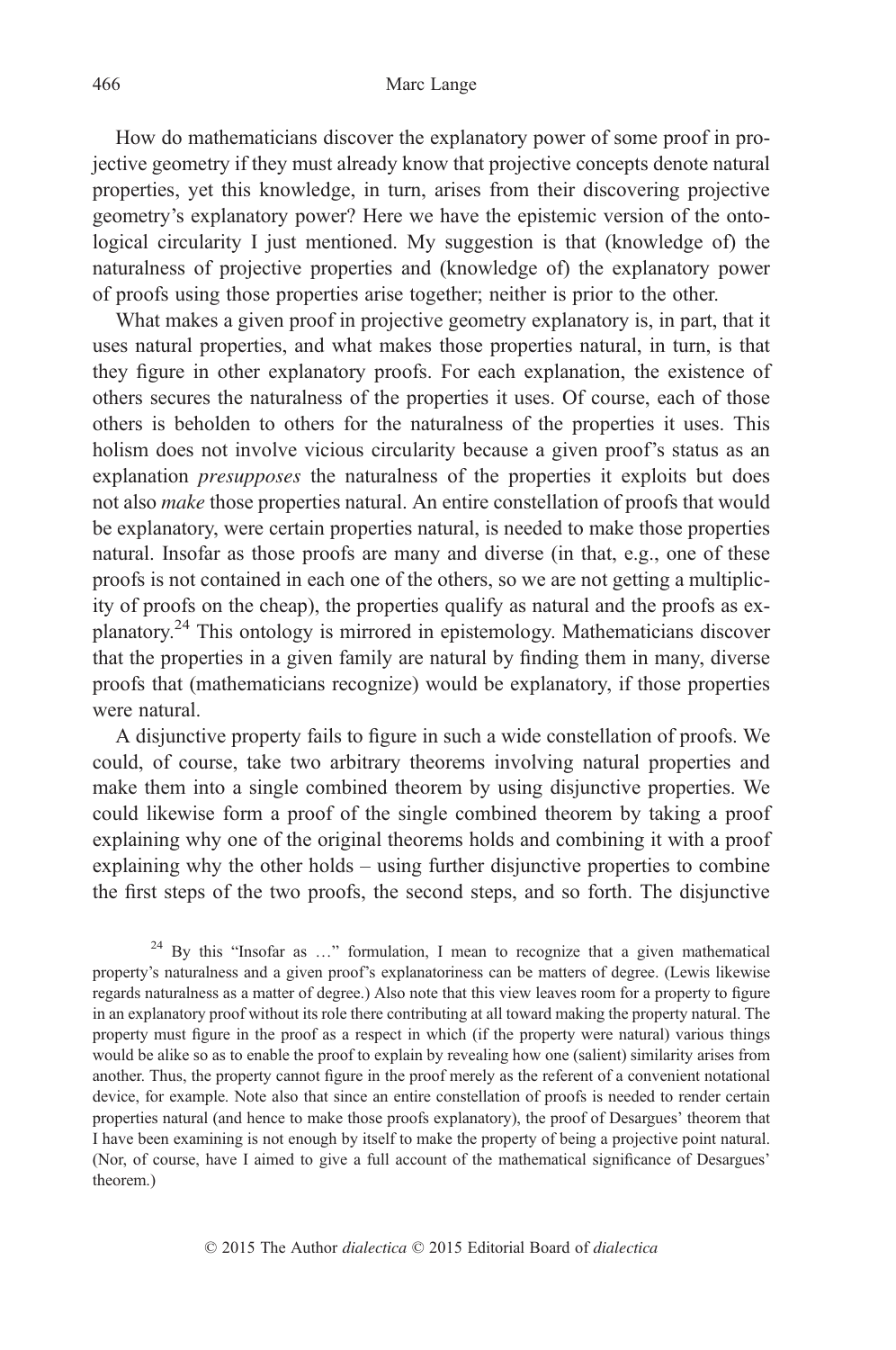properties figuring in the single combined theorem must appear in many other theorems: since the original two theorems involve natural properties, those properties figure in many other theorems as well, and so a given disjunctive property in the single combined theorem will appear in various combinations of these other theorems. However, although the disjunctive properties in the single combined theorem are guaranteed to appear in other theorems, no such guarantee applies to the other disjunctive properties in the steps of the combined proof of the single combined theorem. Rather, those properties are not apt to figure in proofs of any other theorems (apart from proofs of theorems logically related to the given theorem). The two original proofs have little in common; the disjunctive combinations created by the two proofs' combination are too idiosyncratic to be likely to arise in other proofs.

Now consider what happens when such seemingly disjunctive properties as 'Euclidean point or point at infinity' are used to combine various Euclidean theorems into Desargues' theorem in projective geometry.<sup>25</sup> We could take various proofs of these components individually (that exit to the third dimension) and combine them by using disjunctive properties. Lo and behold, the same few disjunctive properties (e.g., the properties in projective geometry of being a point, being a line, being a plane) arise in all of the combined steps – and exactly the same allegedly disjunctive properties appear in many other combinations of Euclidean theorems dealing with other allegedly special cases. Being collinear (whether the line is Euclidean plus a point at infinity or is a line at infinity), being coplanar, and other projective properties that would be ways of being alike, if these properties were natural, arise in many, otherwise diverse theorems and proofs that would be explanatory, if these properties were natural. Thus, the projective properties become natural. Epistemology mirrors this ontology: By discovering that the same few projective properties recur in all of these proofs, mathematicians discovered that they are natural and that these proofs explain those projective-geometry theorems.

In contrast, the unnatural properties needed to combine two arbitrary proofs are ad hoc. The combination of (e.g.) 'All triangles have interior angles adding to a straight angle' and 'All isosceles trapezoids have base angles that are congruent' involves the property of being a triangle or an isosceles trapezoid, for instance, which is guaranteed to figure in other theorems produced by similar combinations (since there are many other theorems concerning triangles and many others concerning isosceles trapezoids). But the combination of a step in a proof of the

<sup>25</sup> I say "seemingly disjunctive" because although the expression "being a Euclidean point or a point at infinity" appears to denote a genuinely disjunctive property, that appearance turns out to be deceptive; the property to which this expression refers was discovered to be mathematically natural. Whether a property is natural or disjunctive is not a matter of the syntax of the predicate picking it out.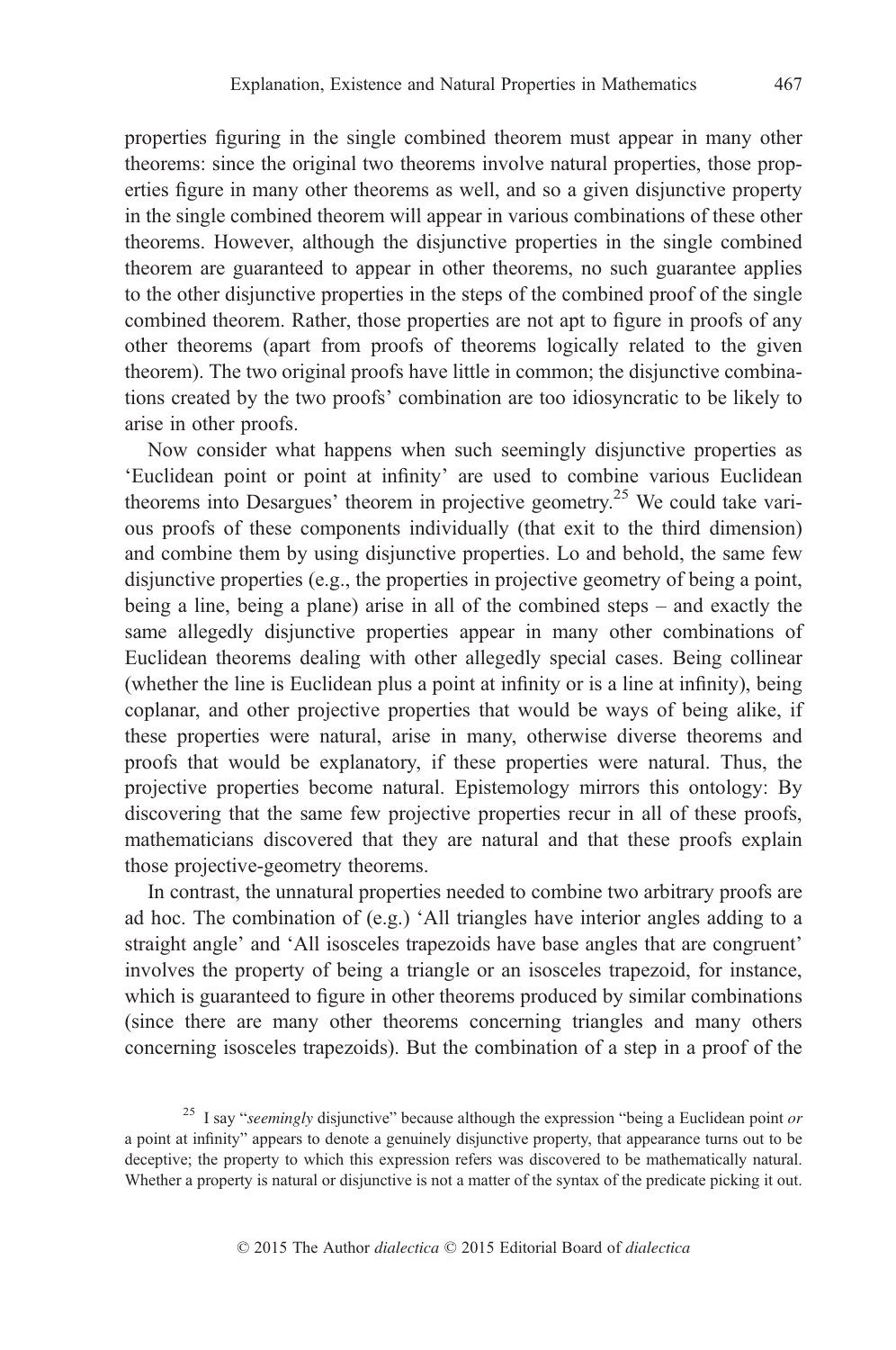triangle theorem with a step in a proof of the trapezoid theorem will involve properties such as being alternate interior angles where the transversal and one of the parallel lines are two sides of a triangle or being the foot of a perpendicular from a vertex to an isosceles trapezoid's base. There is no reason to expect this idiosyncratic property to recur in other such proofs – and if, remarkably, it does appear in some other proof, then the other disjunctive properties appearing there likely do not recur. Thus, it and those other properties are not natural and the proofs are not explanatory.

Among the few recent philosophical discussions of natural properties and kinds in mathematics are Tappenden (2008a; 2008b).<sup>26</sup> Both Tappenden and I take a property's naturalness as not determined by its contribution toward simplifying theorems or making proofs more efficient. Rather, Tappenden says, natural properties are "fruitful" and one kind of fruitfulness, perhaps more easily understood than other kinds, involves how a concept "contributes to addressing salient 'why?' questions" (2008a, 259). Though Tappenden offers no general account of mathematical explanation, I agree with him that explanatoriness and naturalness "interact in ways that make them hard to surgically separate" (2008a, 259). Discussing the function denoted by the Legendre symbol in number theory, he gives nice examples where unification is closely related to explanation.

Tappenden recognizes that unification and explanation are not achieved when gerrymandered properties are used. Therefore, Tappenden faces the task of specifying how the Legendre symbol creates genuine rather than spurious unification of what would otherwise constitute separate cases. Tappenden says that the unification results from the fact that the concept is "fruitful"; its use leads to lots of good mathematical theorems. But of course, unification is not supposed to be merely a heuristic matter and (as in the case of Desargues' theorem in projective geometry) many of these further theorems could be expressed (in more cumbersome ways) without the Legendre symbol. Moreover, if natural properties figure in lots of good mathematical results, then as I just pointed out, even an arbitrary disjunction of natural properties is guaranteed to figure in "grue"-some combinations of those results. (For example, Euclidean geometry might use the concept of 'points at infinity' to combine several theorems without purporting to unify them.) So an appeal to "fruitfulness" has got to go on to specify the particular kinds of fruitfulness that contribute to a mathematical property's naturalness. I agree with Tappenden that we should be guided here by the features that mathematicians themselves treat as significant in making a property natural (such as, he says, the way that the function expressed by the Legendre symbol turns out to be a

 $26$  Other discussions include Lakatos (1976) and Corfield (2003; 2005). I am grateful to Professor Tappenden for discussions of his views; of course, I am responsible for any remaining misunderstandings of them.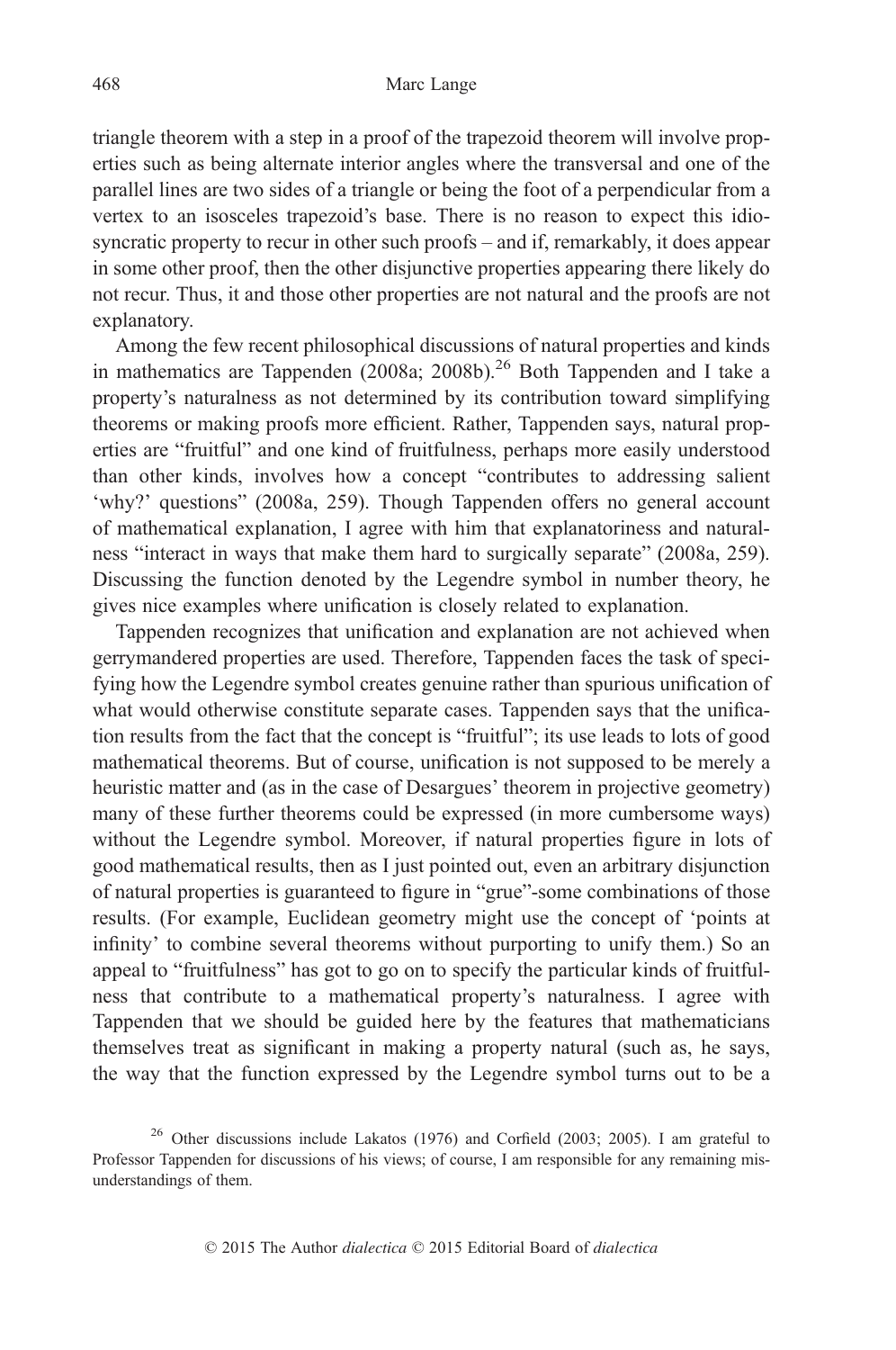special case of a function central to the study of quadratic reciprocity, which itself turns out to connect to a wide variety of other mathematical domains). By getting a better grip on the kinds of fruitfulness that contribute to a mathematical property's naturalness, we hope to understand eventually how the fact that arbitrarily disjunctive properties figure in many mathematical results nevertheless fails to make those properties "fruitful" in a way that produces unification.

I have approached this issue by focusing on fruitfulness in connection with explanatory proofs. In particular, I have suggested that a given arbitrarily disjunctive property fails to belong to a family of properties any given member of which figures in proofs that would be explanatory, if the properties in the family were all natural, where these proofs are sufficiently numerous and diverse to make the given family member natural, if the proofs were all explanatory. But such service in explanatory proofs may well turn out to be only one of the possible contributors to a mathematical property's naturalness.

#### 6. Conclusion

On the account I have sketched, certain mathematical properties are natural because they figure in proofs that (if these properties are natural) constitute common, unified explanations of various results that otherwise must describe a miscellany of special cases – where these proofs are of sufficient number and diversity to make these properties natural. Poincaré (1913, 375) nicely characterizes the unification achieved by mathematical proofs using natural properties and kinds, citing a host of examples including points at infinity:

[M]athematics is the art of giving the same name to different things. … When the language has been well chosen, we are astonished to see that all the proofs made for a certain object apply immediately to many new objects; there is nothing to change, not even the words, since the names have become the same. A well-chosen word usually suffices to do away with the exceptions from which the rules stated in the old way suffer; this is why we have created negative quantities, imaginaries, points at infinity, and what not.

This is exactly what we found in the case of the proof explaining why Desargues' theorem holds in projective geometry; concerning Euclidean points and points at infinity, "the names have become the same". Poincaré regards these unifying proofs as explaining why various previous results had been so alike, his example here being groups and invariants:

[These concepts] have made us see the essence of many mathematical reasonings; they have shown us in how many cases the old mathematicians considered groups without knowing it, and how, believing themselves far from one another, they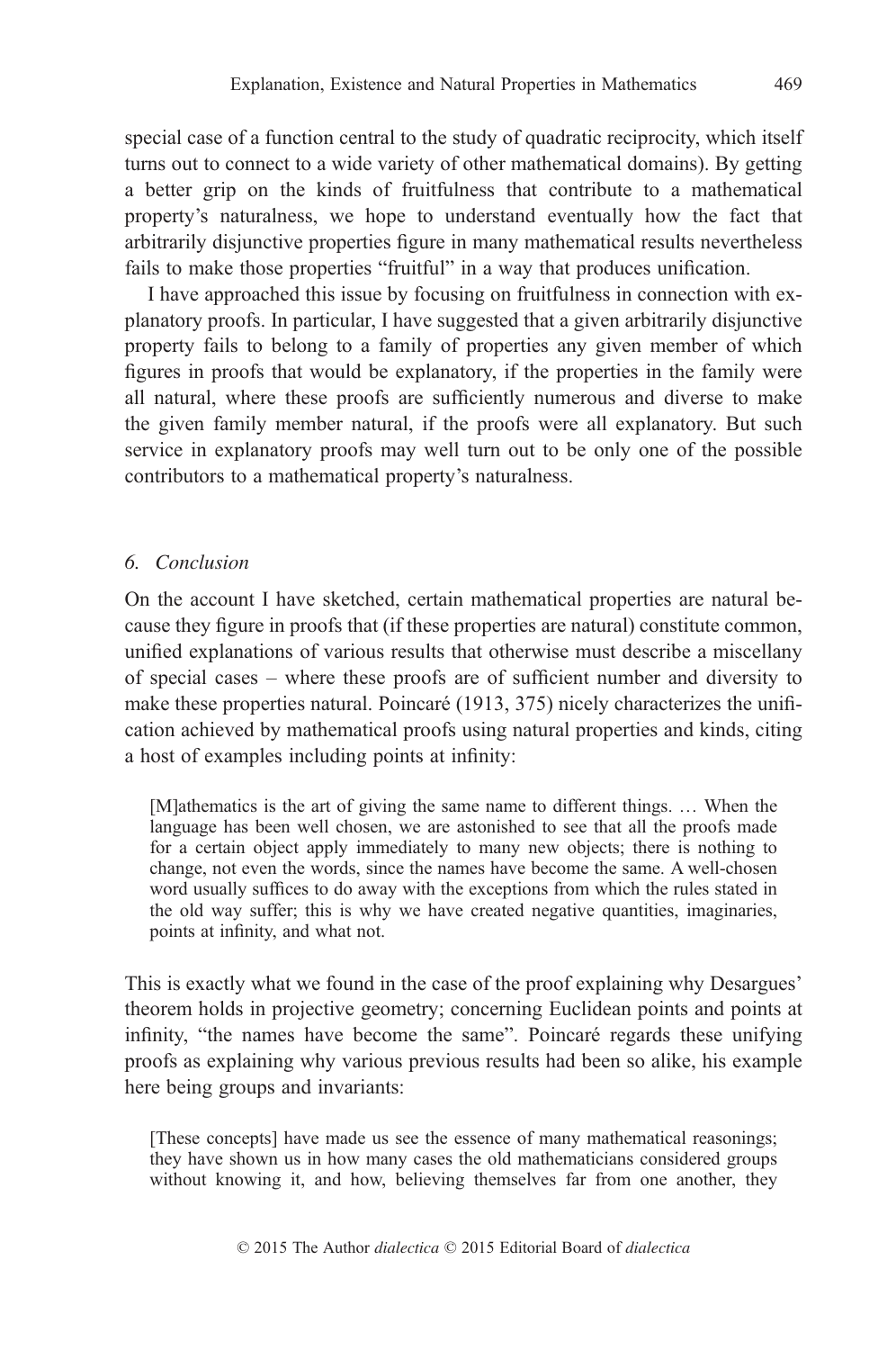suddenly found themselves near without knowing why. Today we should say that they had dealt with isomorphic groups. (1913, 375)

When we discover that the same natural property was instantiated in various, apparently disparate cases, we want to know why those cases turned out to be alike in so many ways. We may discover that it was no mathematical coincidence.

Our study of the explanatory contributions made by projective geometry allows us to appreciate one important role that explanation plays in mathematics. It has often been suggested (e.g., by Kitcher 2011) that mathematics consists of various interrelated 'games' of symbolic manipulation and that pure mathematicians have frequently extended their language and thereby begun to play new games that appeared to them to be worthwhile on purely mathematical grounds. A given game may be worth playing at least partly by virtue of its relations to other mathematical games that are independently worthwhile (and so mathematicians may take a given game to be worthwhile by virtue of its relation to other games that mathematicians already take to be worth playing). One of the features that can make a game mathematically worthwhile, I suggest, is its enabling mathematical explanations to be given (or demanded) that could never be given (or demanded) before. These new opportunities are especially worthwhile when the new explanations unify results that have already been arrived at (separately) in games that are already recognized as worthwhile. Projective geometry is a good example: part of what makes it worthwhile is that (as we have seen) it allows us to answer (and to ask) many why questions that could not be answered (or asked) in Euclidean geometry. It gives common, unified explanations in cases where Euclidean geometry gives none. Mathematical entities (such as points at infinity) are discovered when mathematical practices involving them are discovered to be worthwhile, and the explanations made possible by those practices often help to make them worthwhile. This is one of the most important roles played by explanations in mathematics.\*

#### **REFERENCES**

- ARANA, A. and MANCOSU, P. 2012, "On the Relationship between Plane and Solid Geometry", Review of Symbolic Logic, 5, pp. 294–353.
- ARMSTRONG, D. 1978, Universals and Scientific Realism (Volume 1), Cambridge: Cambridge University Press.
- ATIYAH, M. 1988, "How Research is Carried Out", in: M. Atiyah, ed., *Collected Works* (Volume 1), Oxford: Clarendon, pp. 211–216.

BAKER, A. 2005, "Are There Genuine Mathematical Explanations of Physical Phenomena?", Mind, 114, pp. 223–238.

\* My thanks to several anonymous referees for dialectica, to Jamie Tappenden, and to several audiences over the years where I presented portions of this paper.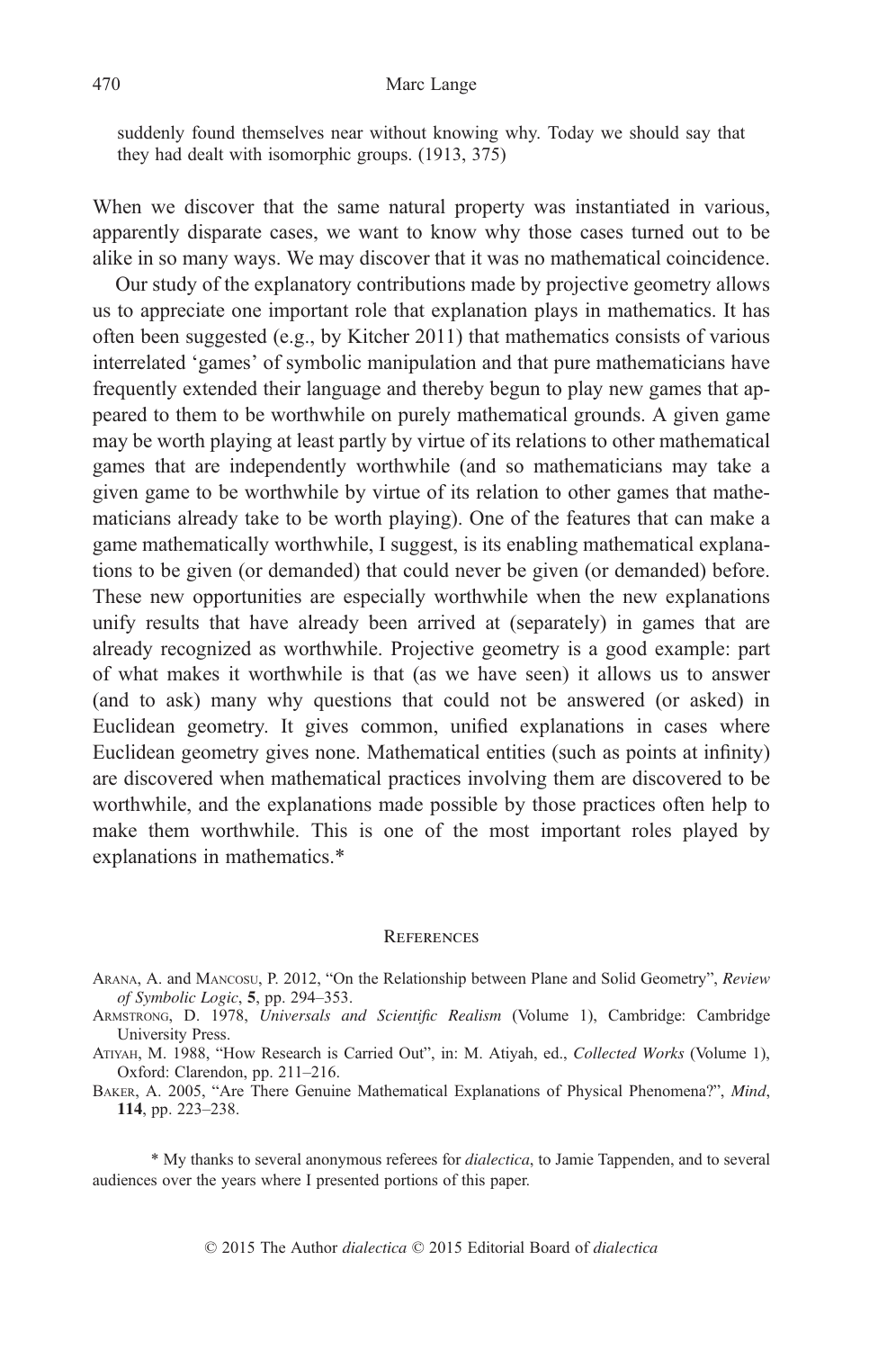- BAKER, A. 2009, "Mathematical Accidents and the End of Explanation", in: O. Bueno and Ø. Linnebo, eds, New Waves in the Philosophy of Mathematics, Palgrave Macmillan: Basingstoke, pp. 137–159.
- BAKER, H. F. 1922, Principles of Geometry (Volume 1), Cambridge: Cambridge University Press.
- BELL, A. W. 1976, "A Study of Pupils' Proof-Explanations in Mathematical Situations", Educational Studies in Mathematics, 7, pp. 23–40.
- BORCEUX, F. 2014, An Algebraic Approach to Geometry, Cham: Springer.
- BYERS, W. 2007, How Mathematicians Think, Princeton: Princeton University Press.
- CASSIRER, E. 1957, The Philosophy of Symbolic Forms (Volume 3), New Haven: Yale University Press.
- CHASLES, M. 1837, Aperçu Historique sur l'Origine et le Developpement des Methods en Géométrie, Paris: Gauthier-Villars.
- COLYVAN, M. 2001, The Indispensability of Mathematics, Oxford: Oxford University Press.
- COLYVAN, M. 2002, "Mathematics and Aesthetic Considerations in Science", Mind, 111, pp. 69–78.
- CORFIELD, D. 2003, Towards a Philosophy of Real Mathematics, Cambridge: Cambridge University Press.
- CORFIELD, D. 2005, "Mathematical Kinds, or Being Kind to Mathematics", Philosophica, 74, pp. 30–54.
- COURANT, R., ROBBINS, H. and STEWART, I. 1996, What Is Mathematics? (2nd edition), Oxford: Oxford University Press.
- DAVIS, P. J. 1981, "Are There Coincidences in Mathematics?", The American Mathematical Monthly, 88, pp. 311–320.
- DESCARTES, R. 1639, Letter to Girard Desargues, Œuvres Complètes de René Descartes, Connaught Descartes Project, Past Masters database, online at: http://www.library.nlx.com/xtf/view? docId=descartes\_fr/descartes\_fr.00.xml;chunk.id=div.descartes.Correspondence.1619.pmpreface.pm.1; toc.depth=2;toc.id=div.descartes.Correspondence.1619.pmpreface.pm.1;hit.rank=0;brand=default (accessed 24 July 2009), Volume 1: Correspondence: 1619–1650, Correspondence 1639, II, pp. 554–556.
- DIEUDONNÉ, J. 1985, History of Algebraic Geometry, Monterey, CA: Wadsworth.
- FIELD, J. V. and GRAY, J. J. 1987, The Geometrical Work of Girard Desargues, New York: Springer-Verlag.

GOODMAN, N. 1983, Fact, Fiction, and Forecast (4th edition), Cambridge: Harvard University Press.

- GRAY, J. 2007, Worlds Out of Nothing, London: Springer-Verlag.
- GUY, R. K. 1988, "The Strong Law of Large Numbers", The American Mathematical Monthly, 95, pp. 697–712.
- HAFNER, J. and MANCOSU, P. 2005, "The Varieties of Mathematical Explanation", in: P. Mancosu, K.F. Jørgensen and S. A. Pedersen, eds, Visualization, Explanation and Reasoning Styles in Mathematics, Dordrecht: Springer, pp. 215–250.
- HALL, M. 1943, "Projective Planes", Transactions of the American Mathematical Society, 54, pp. 229–277.
- HEALY, L. and HOYLES, C. 2000, "A Study of Proof Conceptions in Algebra", Journal for Research in Mathematics Education, 31, pp. 396–428.
- HEMPEL, C. G. 1965, "Studies in the Logic of Explanation", in: C. G. Hempel, ed., Aspects of Scientific Explanation, New York: Free Press, pp. 245–290.
- HEMPEL, C. G. 2001, "Explanation and Prediction by Covering Laws", in: J. Fetzer, ed., The Philosophy of Carl G. Hempel, New York: Oxford University Press, pp. 69–86.
- HILBERT, D. and COHN-VÓSSEN, S. 1952, Geometry and the Imagination, New York: Chelsea.
- JONES, A. 1986, Pappus of Alexandria, Book 7 of the Collection, Part 2, New York: Springer-Verlag.
- KITCHER, P. 1984, The Nature of Mathematical Knowledge, Oxford: Oxford University Press.
- KITCHER, P. 1989, "Explanatory Unification and the Causal Structure of the World", in: P. Kitcher and W. C. Salmon, eds, Scientific Explanation (Minnesota Studies in the Philosophy of Science, Volume 13), Minneapolis: University of Minnesota Press, pp. 410–505.
- KITCHER, P. 2011, "Epistemology Without History is Blind", Erkenntnis, 75, pp. 505-524.
- LAKATOS, I. 1976, in: J. Worrall and E. Zahar, eds, *Proofs and Refutations*, Cambridge: Cambridge University Press.
- LANGE, M. 2010, "What are Mathematical Coincidences (and Why Does It Matter)?", Mind, 119, pp. 307–340.